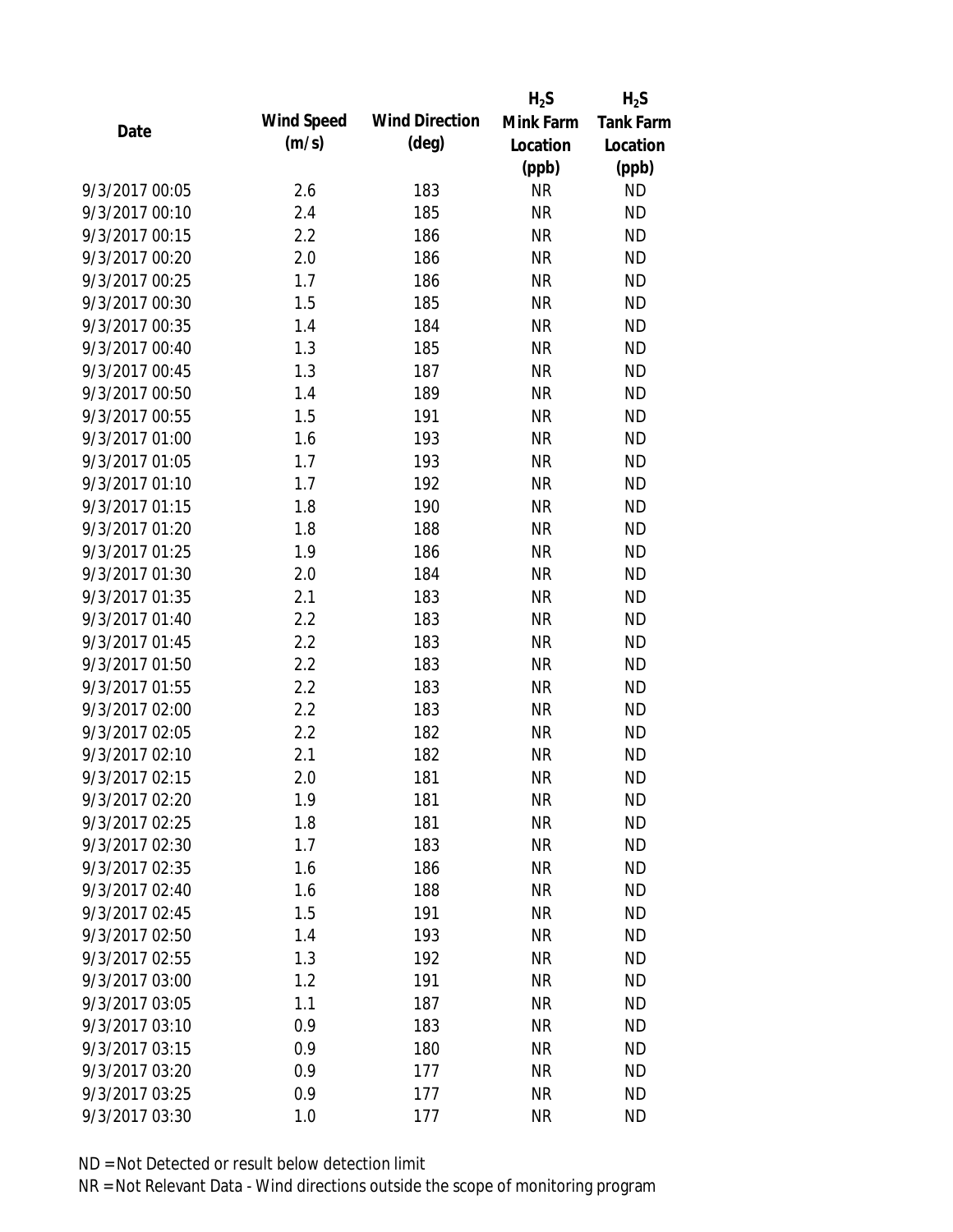| Date           |                   |                       | $H_2S$         | $H_2S$           |
|----------------|-------------------|-----------------------|----------------|------------------|
|                | <b>Wind Speed</b> | <b>Wind Direction</b> | Mink Farm      | <b>Tank Farm</b> |
|                | (m/s)             | $(\text{deg})$        | Location       | Location         |
|                |                   |                       | (ppb)          | (ppb)            |
| 9/3/2017 03:35 | 1.0               | 179                   | <b>NR</b>      | <b>ND</b>        |
| 9/3/2017 03:40 | 1.1               | 181                   | <b>NR</b>      | <b>ND</b>        |
| 9/3/2017 03:45 | 1.1               | 182                   | <b>NR</b>      | <b>ND</b>        |
| 9/3/2017 03:50 | 1.1               | 182                   | <b>NR</b>      | <b>ND</b>        |
| 9/3/2017 03:55 | 1.0               | 181                   | <b>NR</b>      | <b>ND</b>        |
| 9/3/2017 04:00 | 0.9               | 181                   | <b>NR</b>      | <b>ND</b>        |
| 9/3/2017 04:05 | 0.9               | 181                   | <b>NR</b>      | <b>ND</b>        |
| 9/3/2017 04:10 | 0.8               | 184                   | <b>NR</b>      | <b>ND</b>        |
| 9/3/2017 04:15 | 0.8               | 189                   | <b>NR</b>      | <b>ND</b>        |
| 9/3/2017 04:20 | 0.9               | 194                   | <b>NR</b>      | <b>ND</b>        |
| 9/3/2017 04:25 | 0.9               | 200                   | <b>NR</b>      | <b>ND</b>        |
| 9/3/2017 04:30 | 1.1               | 206                   | <b>NR</b>      | <b>ND</b>        |
| 9/3/2017 04:35 | 1.2               | 212                   | <b>NR</b>      | <b>ND</b>        |
| 9/3/2017 04:40 | 1.3               | 216                   | <b>NR</b>      | <b>ND</b>        |
| 9/3/2017 04:45 | 1.4               | 218                   | <b>NR</b>      | <b>ND</b>        |
| 9/3/2017 04:50 | 1.5               | 221                   | <b>NR</b>      | $\mathbf{1}$     |
| 9/3/2017 04:55 | 1.5               | 224                   | <b>NR</b>      | 1                |
| 9/3/2017 05:00 | 1.5               | 227                   | <b>NR</b>      | $\mathbf 1$      |
| 9/3/2017 05:05 | 1.5               | 230                   | 1              | 1                |
| 9/3/2017 05:10 | 1.5               | 233                   | 1              | $\mathbf{1}$     |
| 9/3/2017 05:15 | 1.6               | 236                   | 1              | 1                |
| 9/3/2017 05:20 | 1.6               | 239                   | 1              | 1                |
| 9/3/2017 05:25 | 1.7               | 241                   | 1              | 1                |
| 9/3/2017 05:30 | 1.8               | 244                   | 1              | <b>ND</b>        |
| 9/3/2017 05:35 | 1.8               | 246                   | 1              | <b>ND</b>        |
| 9/3/2017 05:40 | 1.9               | 247                   | 1              | <b>ND</b>        |
| 9/3/2017 05:45 | 1.8               | 248                   | 1              | <b>ND</b>        |
| 9/3/2017 05:50 | 1.8               | 249                   | 1              | <b>ND</b>        |
| 9/3/2017 05:55 | 1.8               | 250                   | 1              | <b>ND</b>        |
| 9/3/2017 06:00 | 1.7               | 250                   | 1              | 1                |
| 9/3/2017 06:05 | 1.6               | 251                   | 1              | 1                |
| 9/3/2017 06:10 | 1.6               | 251                   | 1              | 1                |
| 9/3/2017 06:15 | 1.6               | 252                   | 1              | 1                |
| 9/3/2017 06:20 | 1.6               | 253                   | 1              | 1                |
| 9/3/2017 06:25 | 1.6               | 253                   | 1              | 1                |
| 9/3/2017 06:30 | 1.7               | 253                   | 1              | 1                |
| 9/3/2017 06:35 | 1.7               | 254                   | 1              | 1                |
| 9/3/2017 06:40 | 1.7               | 256                   | $\overline{2}$ | $\overline{2}$   |
| 9/3/2017 06:45 | 1.7               | 261                   | <b>NR</b>      | <b>NR</b>        |
| 9/3/2017 06:50 | 1.7               | 270                   | <b>NR</b>      | <b>NR</b>        |
| 9/3/2017 06:55 | 1.6               | 282                   | 4              | <b>NR</b>        |
| 9/3/2017 07:00 | 1.5               | 297                   | 4              | <b>NR</b>        |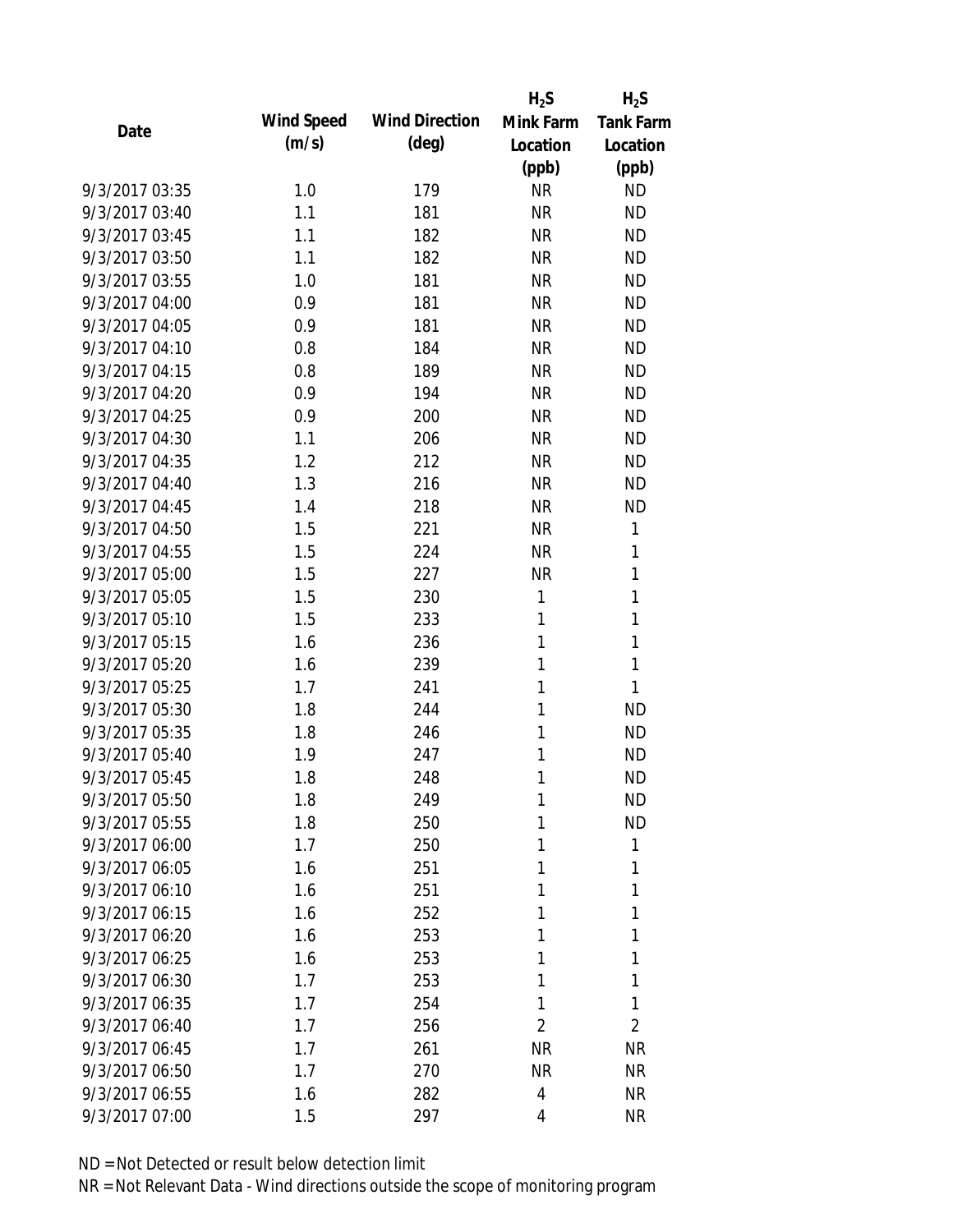|                |                   |                       | $H_2S$         | $H_2S$           |
|----------------|-------------------|-----------------------|----------------|------------------|
| Date           | <b>Wind Speed</b> | <b>Wind Direction</b> | Mink Farm      | <b>Tank Farm</b> |
|                | (m/s)             | $(\text{deg})$        | Location       | Location         |
|                |                   |                       | (ppb)          | (ppb)            |
| 9/3/2017 07:05 | 1.5               | 311                   | 5              | <b>NR</b>        |
| 9/3/2017 07:10 | 1.5               | 325                   | 5              | <b>NR</b>        |
| 9/3/2017 07:15 | 1.5               | 335                   | 5              | <b>NR</b>        |
| 9/3/2017 07:20 | 1.5               | 342                   | 5              | <b>NR</b>        |
| 9/3/2017 07:25 | 1.5               | 346                   | 4              | <b>NR</b>        |
| 9/3/2017 07:30 | 1.5               | 349                   | 4              | <b>NR</b>        |
| 9/3/2017 07:35 | 1.4               | 351                   | 3              | <b>NR</b>        |
| 9/3/2017 07:40 | 1.3               | 294                   | $\overline{2}$ | <b>NR</b>        |
| 9/3/2017 07:45 | 1.3               | 236                   | $\overline{2}$ | $\mathbf{1}$     |
| 9/3/2017 07:50 | 1.2               | 179                   | <b>NR</b>      | <b>ND</b>        |
| 9/3/2017 07:55 | 1.2               | 121                   | <b>NR</b>      | <b>NR</b>        |
| 9/3/2017 08:00 | 1.1               | 63                    | <b>NR</b>      | <b>NR</b>        |
| 9/3/2017 08:05 | 1.1               | $\overline{4}$        | $\mathbf{1}$   | <b>NR</b>        |
| 9/3/2017 08:10 | 1.1               | 4                     | 1              | <b>NR</b>        |
| 9/3/2017 08:15 | 1.1               | 63                    | <b>NR</b>      | <b>NR</b>        |
| 9/3/2017 08:20 | 1.1               | 122                   | <b>NR</b>      | <b>NR</b>        |
| 9/3/2017 08:25 | 1.1               | 181                   | <b>NR</b>      | <b>ND</b>        |
| 9/3/2017 08:30 | 1.0               | 239                   | $\overline{2}$ | <b>ND</b>        |
| 9/3/2017 08:35 | 1.0               | 296                   | $\overline{2}$ | <b>NR</b>        |
| 9/3/2017 08:40 | 1.0               | 351                   | <b>NR</b>      | <b>NR</b>        |
| 9/3/2017 08:45 | 0.9               | 343                   | <b>NR</b>      | <b>NR</b>        |
| 9/3/2017 08:50 | 0.9               | 333                   | <b>NR</b>      | <b>NR</b>        |
| 9/3/2017 08:55 | 0.9               | 318                   | <b>NR</b>      | <b>NR</b>        |
| 9/3/2017 09:00 | 1.0               | 300                   | 3              | <b>NR</b>        |
| 9/3/2017 09:05 | 1.0               | 283                   | $\sqrt{2}$     | <b>NR</b>        |
| 9/3/2017 09:10 | 1.0               | 269                   | $\overline{2}$ | <b>ND</b>        |
| 9/3/2017 09:15 | 1.0               | 259                   | $\overline{2}$ | <b>ND</b>        |
| 9/3/2017 09:20 | 1.0               | 251                   | 1              | <b>ND</b>        |
| 9/3/2017 09:25 | 1.0               | 247                   | 1              | <b>ND</b>        |
| 9/3/2017 09:30 | 1.0               | 245                   | 1              | 1                |
| 9/3/2017 09:35 | 1.1               | 242                   | 1              | 1                |
| 9/3/2017 09:40 | 1.1               | 239                   | 1              | 1                |
| 9/3/2017 09:45 | 1.1               | 235                   | 1              | 1                |
| 9/3/2017 09:50 | 1.1               | 231                   | 1              | 1                |
| 9/3/2017 09:55 | 1.1               | 232                   | <b>NR</b>      | <b>NR</b>        |
| 9/3/2017 10:00 | 1.0               | 236                   | <b>NR</b>      | <b>NR</b>        |
| 9/3/2017 10:05 | 1.1               | 243                   | <b>NR</b>      | <b>NR</b>        |
| 9/3/2017 10:10 | 1.1               | 249                   | <b>NR</b>      | <b>NR</b>        |
| 9/3/2017 10:15 | 1.2               | 259                   | <b>NR</b>      | <b>NR</b>        |
| 9/3/2017 10:20 | 1.3               | 267                   | <b>NR</b>      | <b>NR</b>        |
| 9/3/2017 10:25 | 1.4               | 272                   | 1              | $\mathbf{1}$     |
| 9/3/2017 10:30 | 1.6               | 274                   | 1              | <b>ND</b>        |
|                |                   |                       |                |                  |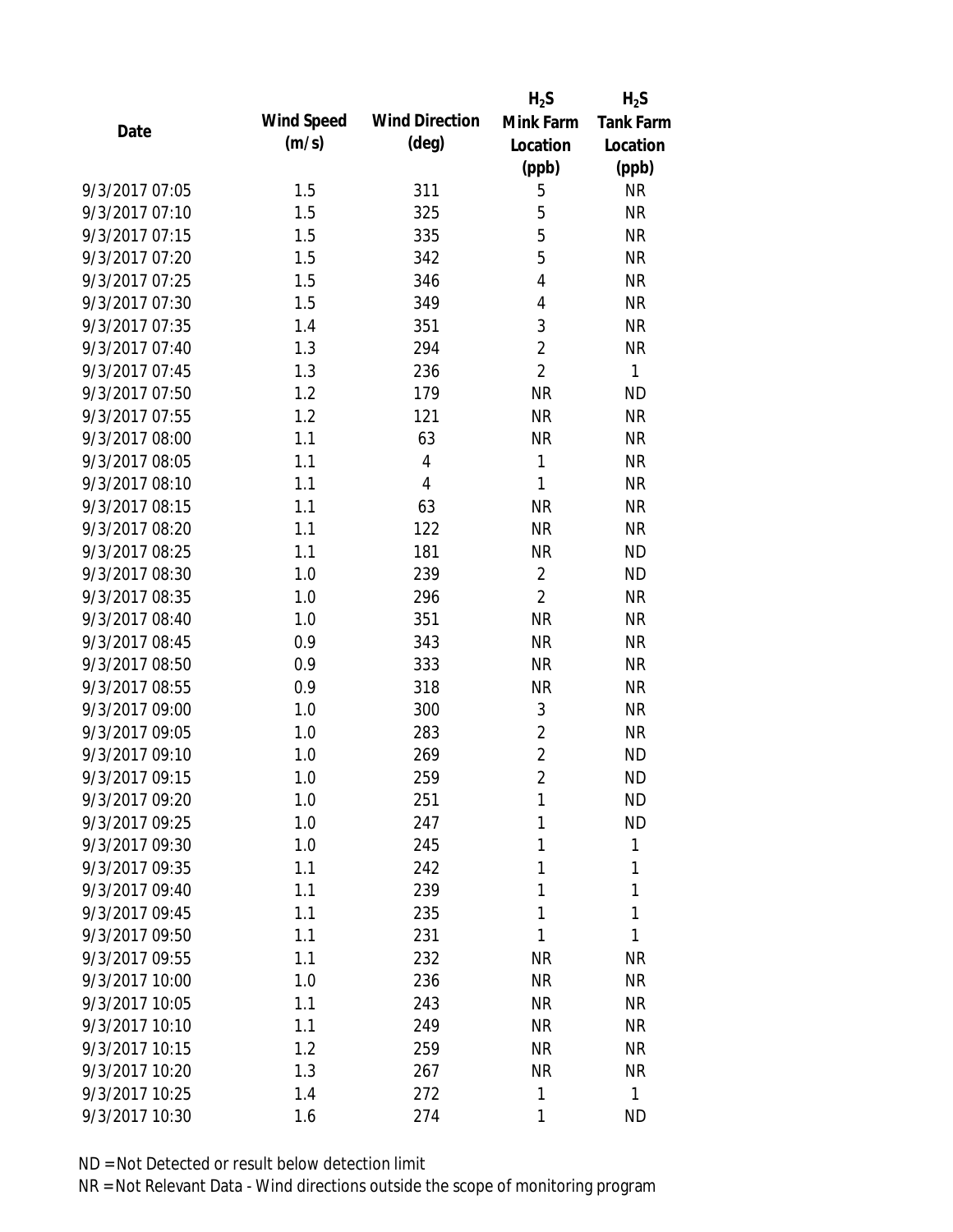| Date           |                   |                       | $H_2S$    | $H_2S$           |
|----------------|-------------------|-----------------------|-----------|------------------|
|                | <b>Wind Speed</b> | <b>Wind Direction</b> | Mink Farm | <b>Tank Farm</b> |
|                | (m/s)             | $(\text{deg})$        | Location  | Location         |
|                |                   |                       | (ppb)     | (ppb)            |
| 9/3/2017 10:35 | 1.7               | 274                   | 1         | <b>ND</b>        |
| 9/3/2017 10:40 | 1.8               | 275                   | 1         | <b>ND</b>        |
| 9/3/2017 10:45 | 1.9               | 274                   | 1         | <b>ND</b>        |
| 9/3/2017 10:50 | 2.1               | 274                   | 1         | <b>ND</b>        |
| 9/3/2017 10:55 | 2.1               | 275                   | 1         | <b>ND</b>        |
| 9/3/2017 11:00 | 2.2               | 275                   | 1         | <b>ND</b>        |
| 9/3/2017 11:05 | 2.3               | 275                   | 1         | <b>ND</b>        |
| 9/3/2017 11:10 | 2.3               | 274                   | 1         | <b>ND</b>        |
| 9/3/2017 11:15 | 2.4               | 273                   | 1         | <b>ND</b>        |
| 9/3/2017 11:20 | 2.4               | 274                   | 1         | <b>ND</b>        |
| 9/3/2017 11:25 | 2.4               | 274                   | 1         | <b>ND</b>        |
| 9/3/2017 11:30 | 2.4               | 275                   | 1         | <b>ND</b>        |
| 9/3/2017 11:35 | 2.5               | 277                   | 1         | <b>NR</b>        |
| 9/3/2017 11:40 | 2.5               | 281                   | 1         | <b>NR</b>        |
| 9/3/2017 11:45 | 2.6               | 284                   | 1         | <b>NR</b>        |
| 9/3/2017 11:50 | 2.6               | 286                   | 1         | <b>NR</b>        |
| 9/3/2017 11:55 | 2.7               | 289                   | 1         | <b>NR</b>        |
| 9/3/2017 12:00 | 2.7               | 291                   | 1         | <b>NR</b>        |
| 9/3/2017 12:05 | 2.8               | 294                   | <b>ND</b> | <b>NR</b>        |
| 9/3/2017 12:10 | 2.9               | 295                   | <b>ND</b> | <b>NR</b>        |
| 9/3/2017 12:15 | 2.9               | 297                   | <b>ND</b> | <b>NR</b>        |
| 9/3/2017 12:20 | 3.0               | 299                   | 1         | <b>NR</b>        |
| 9/3/2017 12:25 | 3.0               | 299                   | 1         | <b>NR</b>        |
| 9/3/2017 12:30 | 3.0               | 298                   | 1         | <b>NR</b>        |
| 9/3/2017 12:35 | 3.0               | 296                   | 1         | <b>NR</b>        |
| 9/3/2017 12:40 | 3.0               | 293                   | 1         | <b>NR</b>        |
| 9/3/2017 12:45 | 3.1               | 291                   | 1         | <b>NR</b>        |
| 9/3/2017 12:50 | 3.1               | 289                   | 1         | <b>NR</b>        |
| 9/3/2017 12:55 | 3.2               | 289                   | 1         | <b>NR</b>        |
| 9/3/2017 13:00 | 3.2               | 290                   | 1         | <b>NR</b>        |
| 9/3/2017 13:05 | 3.3               | 292                   | 1         | <b>NR</b>        |
| 9/3/2017 13:10 | 3.4               | 296                   | 1         | <b>NR</b>        |
| 9/3/2017 13:15 | 3.4               | 299                   | 1         | <b>NR</b>        |
| 9/3/2017 13:20 | 3.4               | 303                   | 1         | <b>NR</b>        |
| 9/3/2017 13:25 | 3.4               | 305                   | 1         | <b>NR</b>        |
| 9/3/2017 13:30 | 3.4               | 306                   | 1         | <b>NR</b>        |
| 9/3/2017 13:35 | 3.4               | 306                   | 1         | <b>NR</b>        |
| 9/3/2017 13:40 | 3.4               | 304                   | 1         | <b>NR</b>        |
| 9/3/2017 13:45 | 3.4               | 302                   | 1         | <b>NR</b>        |
| 9/3/2017 13:50 | 3.4               | 301                   | 1         | <b>NR</b>        |
| 9/3/2017 13:55 | 3.4               | 300                   | 1         | <b>NR</b>        |
| 9/3/2017 14:00 | 3.3               | 299                   | 1         | <b>NR</b>        |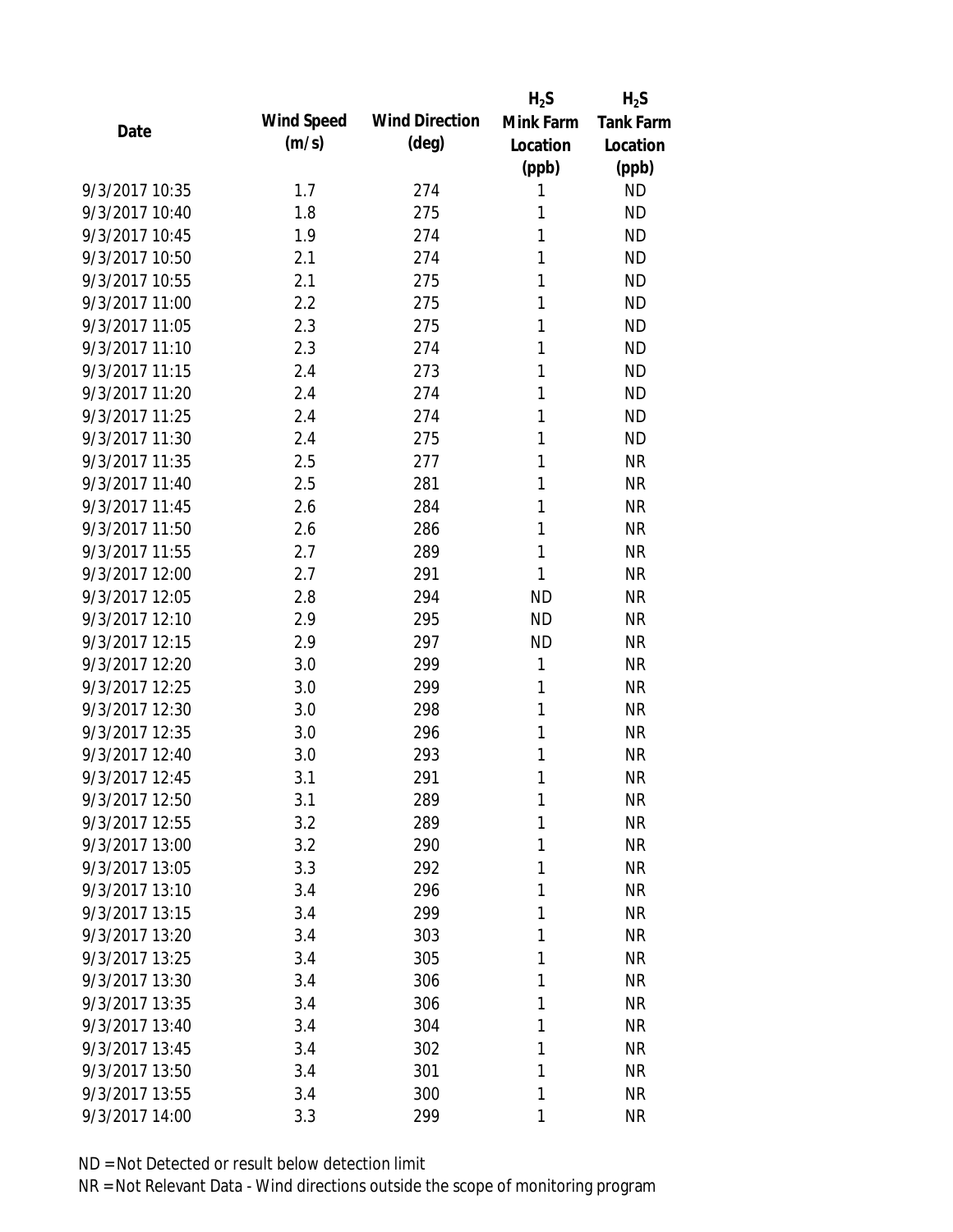|                |                   |                       | $H_2S$       | $H_2S$           |
|----------------|-------------------|-----------------------|--------------|------------------|
| Date           | <b>Wind Speed</b> | <b>Wind Direction</b> | Mink Farm    | <b>Tank Farm</b> |
|                | (m/s)             | $(\text{deg})$        | Location     | Location         |
|                |                   |                       | (ppb)        | (ppb)            |
| 9/3/2017 14:05 | 3.3               | 299                   | 1            | <b>NR</b>        |
| 9/3/2017 14:10 | 3.3               | 299                   | 1            | <b>NR</b>        |
| 9/3/2017 14:15 | 3.2               | 300                   | 1            | <b>NR</b>        |
| 9/3/2017 14:20 | 3.2               | 300                   | 1            | <b>NR</b>        |
| 9/3/2017 14:25 | 3.2               | 299                   | 1            | <b>NR</b>        |
| 9/3/2017 14:30 | 3.2               | 299                   | 1            | <b>NR</b>        |
| 9/3/2017 14:35 | 3.3               | 298                   | 1            | <b>NR</b>        |
| 9/3/2017 14:40 | 3.3               | 298                   | 1            | <b>NR</b>        |
| 9/3/2017 14:45 | 3.3               | 297                   | 1            | <b>NR</b>        |
| 9/3/2017 14:50 | 3.4               | 297                   | <b>ND</b>    | <b>NR</b>        |
| 9/3/2017 14:55 | 3.4               | 298                   | <b>ND</b>    | <b>NR</b>        |
| 9/3/2017 15:00 | 3.4               | 299                   | <b>ND</b>    | <b>NR</b>        |
| 9/3/2017 15:05 | 3.4               | 301                   | <b>ND</b>    | <b>NR</b>        |
| 9/3/2017 15:10 | 3.4               | 304                   | 1            | <b>NR</b>        |
| 9/3/2017 15:15 | 3.3               | 306                   | 1            | <b>NR</b>        |
| 9/3/2017 15:20 | 3.3               | 306                   | 1            | <b>NR</b>        |
| 9/3/2017 15:25 | 3.2               | 305                   | 1            | <b>NR</b>        |
| 9/3/2017 15:30 | 3.2               | 304                   | 1            | <b>NR</b>        |
| 9/3/2017 15:35 | 3.1               | 303                   | 1            | <b>NR</b>        |
| 9/3/2017 15:40 | 3.0               | 301                   | 1            | <b>NR</b>        |
| 9/3/2017 15:45 | 3.0               | 302                   | 1            | <b>NR</b>        |
| 9/3/2017 15:50 | 3.1               | 305                   | 1            | <b>NR</b>        |
| 9/3/2017 15:55 | 3.1               | 309                   | 1            | <b>NR</b>        |
| 9/3/2017 16:00 | 3.1               | 312                   | 1            | <b>NR</b>        |
| 9/3/2017 16:05 | 3.1               | 313                   | 1            | <b>NR</b>        |
| 9/3/2017 16:10 | 3.1               | 313                   | 1            | <b>NR</b>        |
| 9/3/2017 16:15 | 3.1               | 311                   | 1            | <b>NR</b>        |
| 9/3/2017 16:20 | 3.1               | 307                   | 1            | <b>NR</b>        |
| 9/3/2017 16:25 | 3.1               | 304                   | $\mathbf{1}$ | <b>NR</b>        |
| 9/3/2017 16:30 | 3.1               | 302                   | ΝD           | <b>NR</b>        |
| 9/3/2017 16:35 | 3.1               | 302                   | <b>ND</b>    | <b>NR</b>        |
| 9/3/2017 16:40 | 3.1               | 303                   | <b>ND</b>    | <b>NR</b>        |
| 9/3/2017 16:45 | 3.1               | 304                   | <b>ND</b>    | <b>NR</b>        |
| 9/3/2017 16:50 | 3.0               | 305                   | <b>ND</b>    | <b>NR</b>        |
| 9/3/2017 16:55 | 3.0               | 306                   | 1            | <b>NR</b>        |
| 9/3/2017 17:00 | 2.8               | 306                   | 1            | <b>NR</b>        |
| 9/3/2017 17:05 | 2.7               | 304                   | 1            | <b>NR</b>        |
| 9/3/2017 17:10 | 2.7               | 300                   | 1            | <b>NR</b>        |
| 9/3/2017 17:15 | 2.7               | 295                   | 1            | <b>NR</b>        |
| 9/3/2017 17:20 | 2.7               | 290                   | 1            | <b>NR</b>        |
| 9/3/2017 17:25 | 2.8               | 283                   | 1            | <b>NR</b>        |
| 9/3/2017 17:30 | 3.0               | 275                   | 1            | <b>ND</b>        |
|                |                   |                       |              |                  |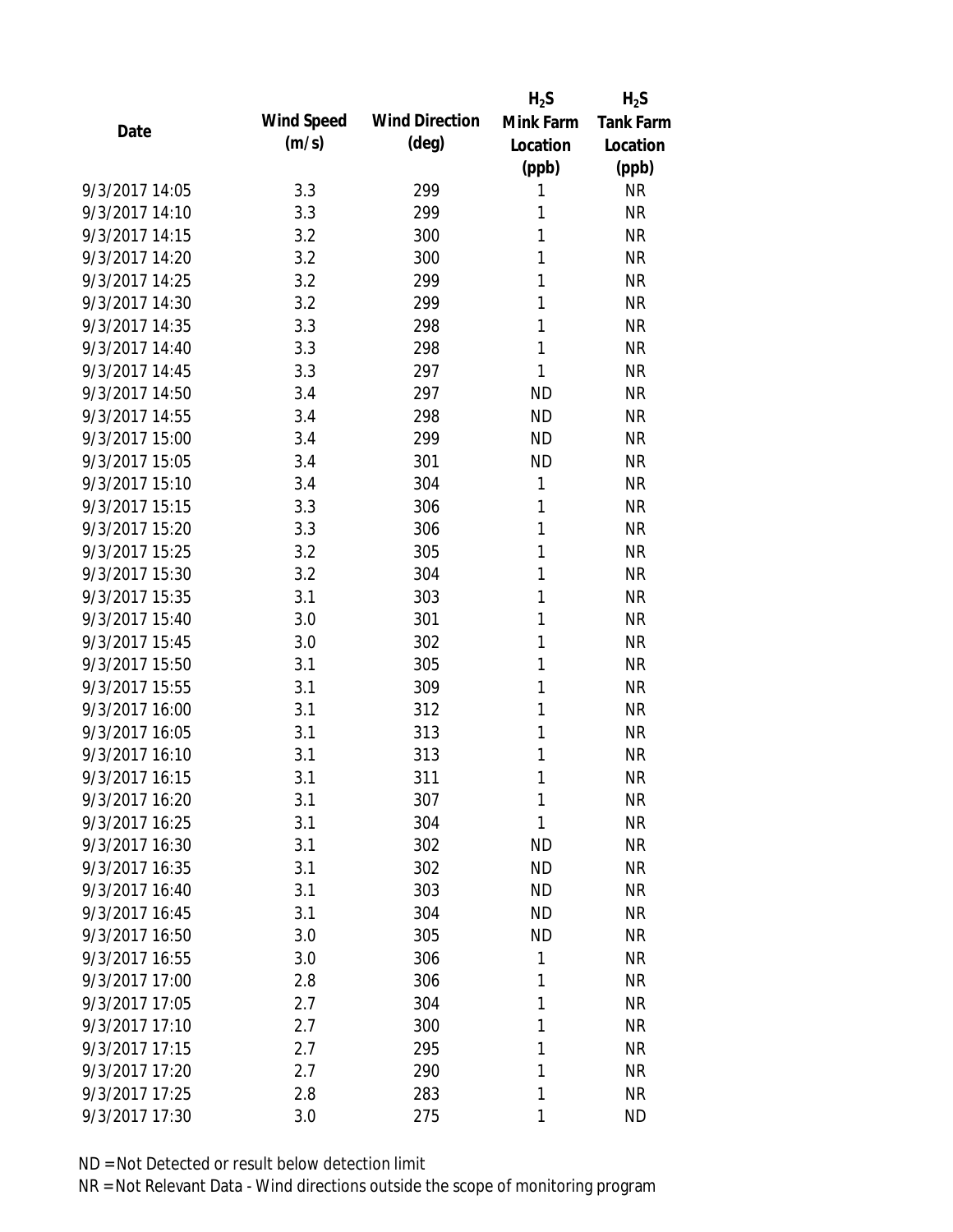| Date           |                   |                       | $H_2S$    | $H_2S$           |
|----------------|-------------------|-----------------------|-----------|------------------|
|                | <b>Wind Speed</b> | <b>Wind Direction</b> | Mink Farm | <b>Tank Farm</b> |
|                | (m/s)             | $(\text{deg})$        | Location  | Location         |
|                |                   |                       | (ppb)     | (ppb)            |
| 9/3/2017 17:35 | 3.2               | 268                   | 1         | <b>ND</b>        |
| 9/3/2017 17:40 | 3.3               | 262                   | 1         | <b>ND</b>        |
| 9/3/2017 17:45 | 3.3               | 258                   | 1         | <b>ND</b>        |
| 9/3/2017 17:50 | 3.3               | 255                   | 1         | <b>ND</b>        |
| 9/3/2017 17:55 | 3.3               | 254                   | 1         | <b>ND</b>        |
| 9/3/2017 18:00 | 3.2               | 254                   | 1         | <b>ND</b>        |
| 9/3/2017 18:05 | 3.1               | 254                   | 1         | <b>ND</b>        |
| 9/3/2017 18:10 | 3.0               | 254                   | 1         | <b>ND</b>        |
| 9/3/2017 18:15 | 2.9               | 254                   | 1         | <b>ND</b>        |
| 9/3/2017 18:20 | 2.9               | 255                   | 1         | <b>ND</b>        |
| 9/3/2017 18:25 | 2.8               | 256                   | 1         | <b>ND</b>        |
| 9/3/2017 18:30 | 2.7               | 256                   | 1         | <b>ND</b>        |
| 9/3/2017 18:35 | 2.7               | 257                   | 1         | <b>ND</b>        |
| 9/3/2017 18:40 | 2.7               | 258                   | 1         | <b>ND</b>        |
| 9/3/2017 18:45 | 2.8               | 259                   | 1         | <b>ND</b>        |
| 9/3/2017 18:50 | 2.9               | 260                   | 1         | <b>ND</b>        |
| 9/3/2017 18:55 | 3.1               | 259                   | <b>ND</b> | <b>ND</b>        |
| 9/3/2017 19:00 | 3.2               | 257                   | <b>ND</b> | <b>ND</b>        |
| 9/3/2017 19:05 | 3.4               | 256                   | <b>ND</b> | <b>ND</b>        |
| 9/3/2017 19:10 | 3.4               | 255                   | <b>ND</b> | <b>ND</b>        |
| 9/3/2017 19:15 | 3.4               | 254                   | <b>ND</b> | <b>ND</b>        |
| 9/3/2017 19:20 | 3.4               | 253                   | 1         | <b>ND</b>        |
| 9/3/2017 19:25 | 3.3               | 251                   | 1         | <b>ND</b>        |
| 9/3/2017 19:30 | 3.2               | 249                   | 1         | <b>ND</b>        |
| 9/3/2017 19:35 | 3.1               | 247                   | 1         | <b>ND</b>        |
| 9/3/2017 19:40 | 2.9               | 243                   | 1         | <b>ND</b>        |
| 9/3/2017 19:45 | 2.8               | 239                   | 1         | <b>ND</b>        |
| 9/3/2017 19:50 | 2.7               | 234                   | 1         | <b>ND</b>        |
| 9/3/2017 19:55 | 2.6               | 230                   | 1         | <b>ND</b>        |
| 9/3/2017 20:00 | 2.5               | 227                   | ΝR        | <b>ND</b>        |
| 9/3/2017 20:05 | 2.5               | 224                   | <b>NR</b> | <b>ND</b>        |
| 9/3/2017 20:10 | 2.5               | 222                   | <b>NR</b> | <b>ND</b>        |
| 9/3/2017 20:15 | 2.5               | 220                   | <b>NR</b> | <b>ND</b>        |
| 9/3/2017 20:20 | 2.5               | 219                   | <b>NR</b> | <b>ND</b>        |
| 9/3/2017 20:25 | 2.6               | 217                   | <b>NR</b> | <b>ND</b>        |
| 9/3/2017 20:30 | 2.5               | 216                   | <b>NR</b> | <b>ND</b>        |
| 9/3/2017 20:35 | 2.5               | 216                   | <b>NR</b> | <b>ND</b>        |
| 9/3/2017 20:40 | 2.6               | 216                   | <b>NR</b> | <b>ND</b>        |
| 9/3/2017 20:45 | 2.7               | 217                   | <b>NR</b> | <b>ND</b>        |
| 9/3/2017 20:50 | 2.8               | 217                   | NR        | <b>ND</b>        |
| 9/3/2017 20:55 | 2.9               | 218                   | <b>NR</b> | <b>ND</b>        |
| 9/3/2017 21:00 | 2.9               | 220                   | <b>NR</b> | <b>ND</b>        |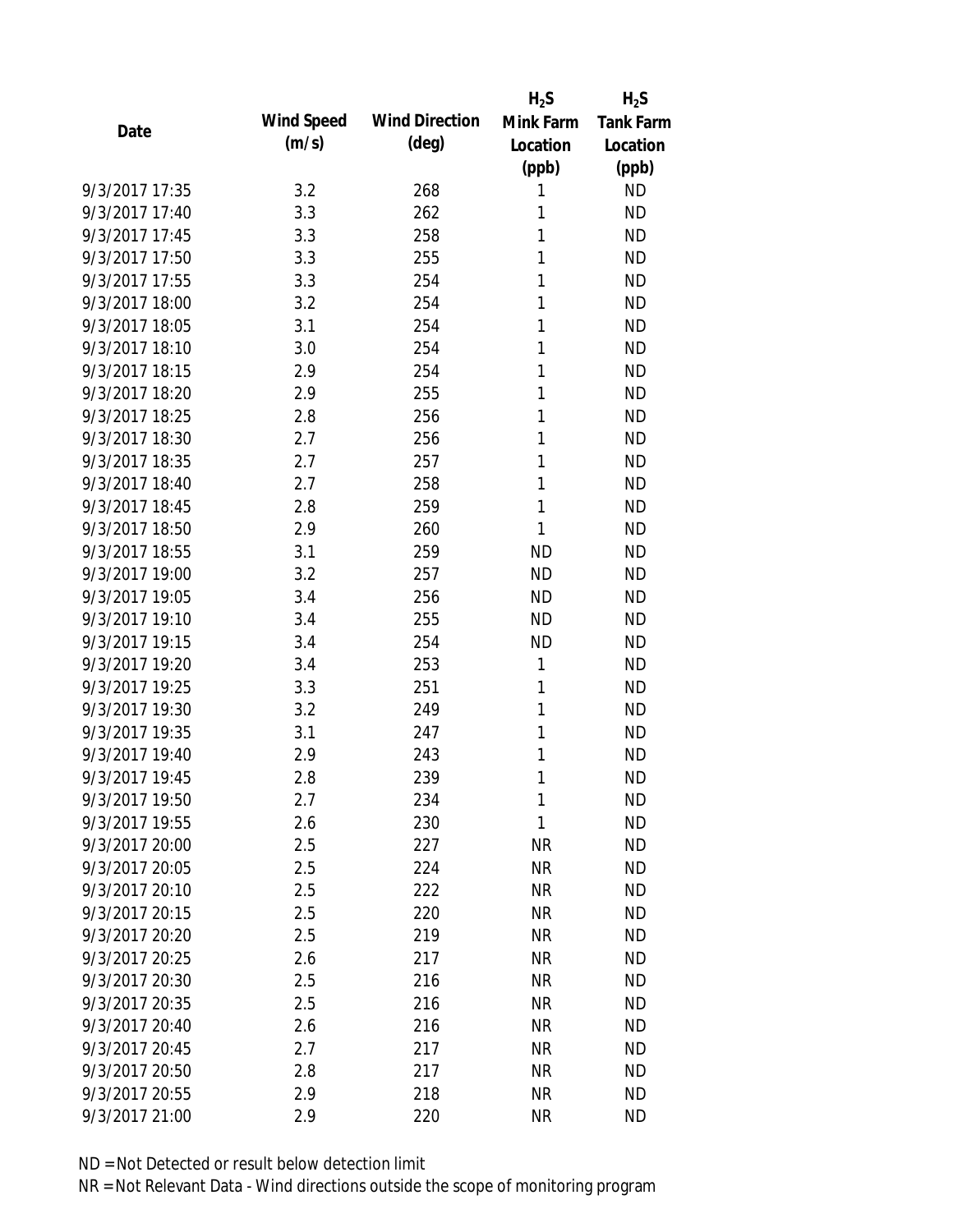|                |                   |                       | $H_2S$    | $H_2S$           |
|----------------|-------------------|-----------------------|-----------|------------------|
| Date           | <b>Wind Speed</b> | <b>Wind Direction</b> | Mink Farm | <b>Tank Farm</b> |
|                | (m/s)             | $(\text{deg})$        | Location  | Location         |
|                |                   |                       | (ppb)     | (ppb)            |
| 9/3/2017 21:05 | 2.9               | 220                   | <b>NR</b> | <b>ND</b>        |
| 9/3/2017 21:10 | 2.9               | 220                   | <b>NR</b> | <b>ND</b>        |
| 9/3/2017 21:15 | 2.8               | 220                   | <b>NR</b> | <b>ND</b>        |
| 9/3/2017 21:20 | 2.7               | 219                   | <b>NR</b> | <b>ND</b>        |
| 9/3/2017 21:25 | 2.6               | 217                   | <b>NR</b> | <b>ND</b>        |
| 9/3/2017 21:30 | 2.6               | 214                   | <b>NR</b> | <b>ND</b>        |
| 9/3/2017 21:35 | 2.5               | 211                   | <b>NR</b> | <b>ND</b>        |
| 9/3/2017 21:40 | 2.4               | 208                   | <b>NR</b> | <b>ND</b>        |
| 9/3/2017 21:45 | 2.4               | 204                   | <b>NR</b> | <b>ND</b>        |
| 9/3/2017 21:50 | 2.4               | 201                   | <b>NR</b> | <b>ND</b>        |
| 9/3/2017 21:55 | 2.4               | 199                   | <b>NR</b> | <b>ND</b>        |
| 9/3/2017 22:00 | 2.4               | 197                   | <b>NR</b> | <b>ND</b>        |
| 9/3/2017 22:05 | 2.5               | 196                   | <b>NR</b> | <b>ND</b>        |
| 9/3/2017 22:10 | 2.5               | 196                   | <b>NR</b> | <b>ND</b>        |
| 9/3/2017 22:15 | 2.6               | 196                   | <b>NR</b> | <b>ND</b>        |
| 9/3/2017 22:20 | 2.6               | 195                   | <b>NR</b> | <b>ND</b>        |
| 9/3/2017 22:25 | 2.6               | 194                   | <b>NR</b> | <b>ND</b>        |
| 9/3/2017 22:30 | 2.6               | 193                   | <b>NR</b> | <b>ND</b>        |
| 9/3/2017 22:35 | 2.7               | 192                   | <b>NR</b> | <b>ND</b>        |
| 9/3/2017 22:40 | 2.7               | 190                   | <b>NR</b> | <b>ND</b>        |
| 9/3/2017 22:45 | 2.8               | 189                   | <b>NR</b> | <b>ND</b>        |
| 9/3/2017 22:50 | 2.8               | 188                   | <b>NR</b> | <b>ND</b>        |
| 9/3/2017 22:55 | 2.9               | 189                   | <b>NR</b> | <b>ND</b>        |
| 9/3/2017 23:00 | 2.9               | 189                   | <b>NR</b> | <b>ND</b>        |
| 9/3/2017 23:05 | 2.9               | 191                   | <b>NR</b> | <b>ND</b>        |
| 9/3/2017 23:10 | 3.0               | 192                   | <b>NR</b> | <b>ND</b>        |
| 9/3/2017 23:15 | 3.0               | 194                   | <b>NR</b> | <b>ND</b>        |
| 9/3/2017 23:20 | 3.1               | 195                   | NR        | <b>ND</b>        |
| 9/3/2017 23:25 | 3.1               | 196                   | <b>NR</b> | <b>ND</b>        |
| 9/3/2017 23:30 | 3.2               | 196                   | <b>NR</b> | <b>ND</b>        |
| 9/3/2017 23:35 | 3.2               | 195                   | <b>NR</b> | <b>ND</b>        |
| 9/3/2017 23:40 | 3.2               | 194                   | <b>NR</b> | <b>ND</b>        |
| 9/3/2017 23:45 | 3.2               | 193                   | <b>NR</b> | <b>ND</b>        |
| 9/3/2017 23:50 | 3.2               | 191                   | <b>NR</b> | <b>ND</b>        |
| 9/3/2017 23:55 | 3.2               | 189                   | <b>NR</b> | <b>ND</b>        |
| 9/3/2017 24:00 | 3.2               | 187                   | <b>NR</b> | <b>ND</b>        |
| 9/4/2017 00:05 | 3.2               | 186                   | <b>NR</b> | <b>ND</b>        |
| 9/4/2017 00:10 | 3.2               | 186                   | <b>NR</b> | <b>ND</b>        |
| 9/4/2017 00:15 | 3.2               | 186                   | <b>NR</b> | <b>ND</b>        |
| 9/4/2017 00:20 | 3.3               | 187                   | ΝR        | <b>ND</b>        |
| 9/4/2017 00:25 | 3.3               | 188                   | <b>NR</b> | <b>ND</b>        |
| 9/4/2017 00:30 | 3.4               | 188                   | <b>NR</b> | <b>ND</b>        |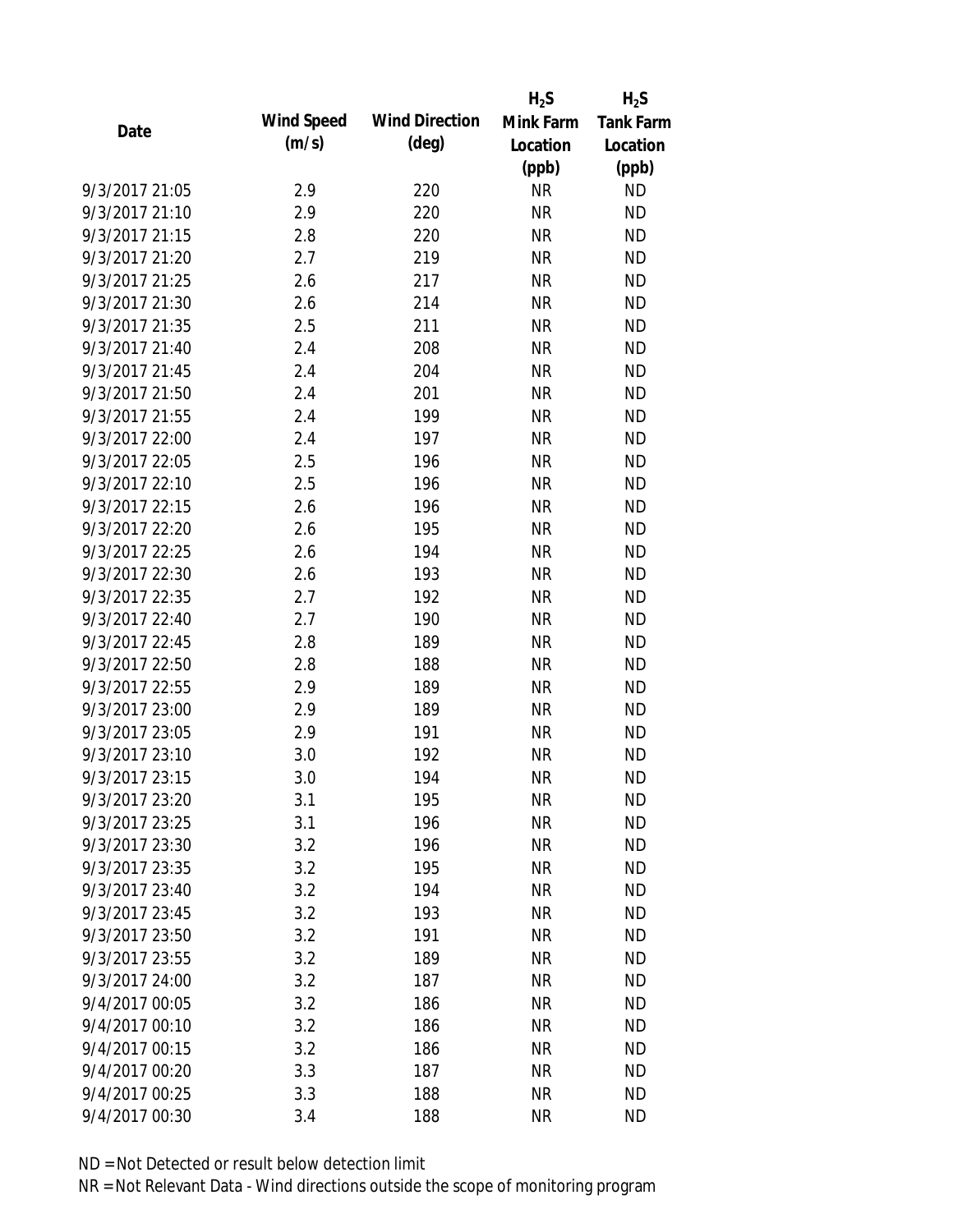|                |                   |                       | $H_2S$    | $H_2S$           |
|----------------|-------------------|-----------------------|-----------|------------------|
| Date           | <b>Wind Speed</b> | <b>Wind Direction</b> | Mink Farm | <b>Tank Farm</b> |
|                | (m/s)             | $(\text{deg})$        | Location  | Location         |
|                |                   |                       | (ppb)     | (ppb)            |
| 9/4/2017 00:35 | 3.5               | 188                   | <b>NR</b> | <b>ND</b>        |
| 9/4/2017 00:40 | 3.6               | 188                   | <b>NR</b> | <b>ND</b>        |
| 9/4/2017 00:45 | 3.6               | 187                   | <b>NR</b> | <b>ND</b>        |
| 9/4/2017 00:50 | 3.7               | 187                   | <b>NR</b> | <b>ND</b>        |
| 9/4/2017 00:55 | 3.7               | 187                   | <b>NR</b> | <b>ND</b>        |
| 9/4/2017 01:00 | 3.8               | 188                   | <b>NR</b> | <b>ND</b>        |
| 9/4/2017 01:05 | 3.7               | 189                   | <b>NR</b> | <b>ND</b>        |
| 9/4/2017 01:10 | 3.7               | 190                   | <b>NR</b> | <b>ND</b>        |
| 9/4/2017 01:15 | 3.7               | 192                   | <b>NR</b> | <b>ND</b>        |
| 9/4/2017 01:20 | 3.7               | 193                   | <b>NR</b> | <b>ND</b>        |
| 9/4/2017 01:25 | 3.8               | 194                   | <b>NR</b> | <b>ND</b>        |
| 9/4/2017 01:30 | 3.8               | 194                   | <b>NR</b> | <b>ND</b>        |
| 9/4/2017 01:35 | 3.8               | 194                   | <b>NR</b> | <b>ND</b>        |
| 9/4/2017 01:40 | 3.9               | 194                   | <b>NR</b> | <b>ND</b>        |
| 9/4/2017 01:45 | 4.0               | 194                   | <b>NR</b> | <b>ND</b>        |
| 9/4/2017 01:50 | 4.0               | 195                   | <b>NR</b> | <b>ND</b>        |
| 9/4/2017 01:55 | 4.0               | 195                   | <b>NR</b> | <b>ND</b>        |
| 9/4/2017 02:00 | 4.1               | 195                   | <b>NR</b> | <b>ND</b>        |
| 9/4/2017 02:05 | 4.1               | 195                   | <b>NR</b> | <b>ND</b>        |
| 9/4/2017 02:10 | 4.1               | 195                   | <b>NR</b> | <b>ND</b>        |
| 9/4/2017 02:15 | 4.2               | 194                   | <b>NR</b> | <b>ND</b>        |
| 9/4/2017 02:20 | 4.2               | 193                   | <b>NR</b> | <b>ND</b>        |
| 9/4/2017 02:25 | 4.2               | 192                   | <b>NR</b> | <b>ND</b>        |
| 9/4/2017 02:30 | 4.2               | 192                   | <b>NR</b> | <b>ND</b>        |
| 9/4/2017 02:35 | 4.2               | 191                   | <b>NR</b> | <b>ND</b>        |
| 9/4/2017 02:40 | 4.2               | 191                   | <b>NR</b> | <b>ND</b>        |
| 9/4/2017 02:45 | 4.1               | 191                   | <b>NR</b> | <b>ND</b>        |
| 9/4/2017 02:50 | 4.1               | 192                   | <b>NR</b> | <b>ND</b>        |
| 9/4/2017 02:55 | 4.0               | 193                   | <b>NR</b> | <b>ND</b>        |
| 9/4/2017 03:00 | 3.9               | 194                   | <b>NR</b> | <b>ND</b>        |
| 9/4/2017 03:05 | 3.9               | 195                   | <b>NR</b> | <b>ND</b>        |
| 9/4/2017 03:10 | 3.8               | 196                   | <b>NR</b> | <b>ND</b>        |
| 9/4/2017 03:15 | 3.7               | 197                   | <b>NR</b> | <b>ND</b>        |
| 9/4/2017 03:20 | 3.6               | 198                   | <b>NR</b> | <b>ND</b>        |
| 9/4/2017 03:25 | 3.5               | 198                   | <b>NR</b> | <b>ND</b>        |
| 9/4/2017 03:30 | 3.4               | 199                   | <b>NR</b> | <b>ND</b>        |
| 9/4/2017 03:35 | 3.4               | 199                   | <b>NR</b> | <b>ND</b>        |
| 9/4/2017 03:40 | 3.4               | 199                   | <b>NR</b> | <b>ND</b>        |
| 9/4/2017 03:45 | 3.5               | 199                   | <b>NR</b> | <b>ND</b>        |
| 9/4/2017 03:50 | 3.5               | 199                   | <b>NR</b> | <b>ND</b>        |
| 9/4/2017 03:55 | 3.6               | 200                   | <b>NR</b> | <b>ND</b>        |
| 9/4/2017 04:00 | 3.7               | 200                   | <b>NR</b> | <b>ND</b>        |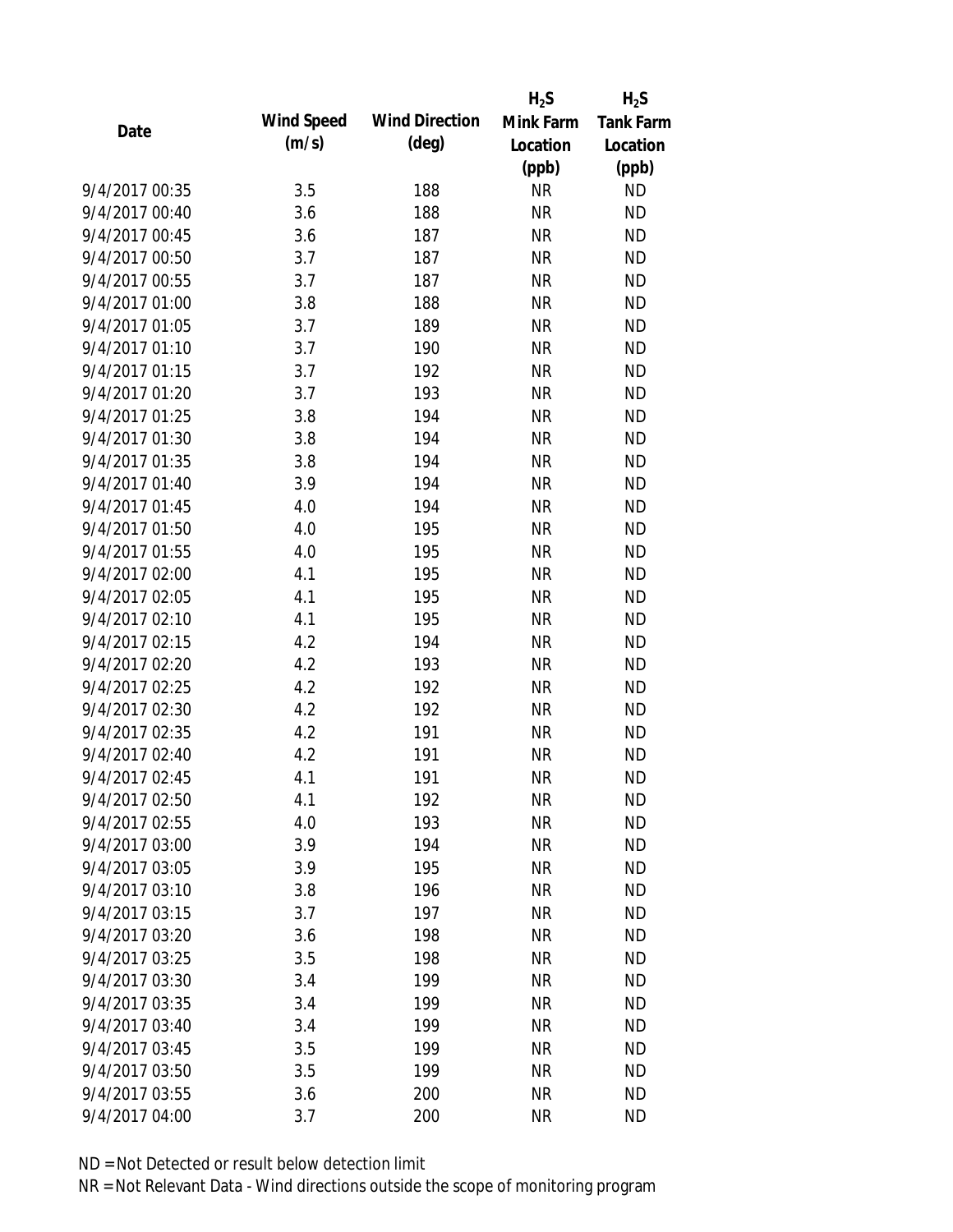|                |                   |                       | $H_2S$    | $H_2S$           |
|----------------|-------------------|-----------------------|-----------|------------------|
| Date           | <b>Wind Speed</b> | <b>Wind Direction</b> | Mink Farm | <b>Tank Farm</b> |
|                | (m/s)             | $(\text{deg})$        | Location  | Location         |
|                |                   |                       | (ppb)     | (ppb)            |
| 9/4/2017 04:05 | 3.8               | 201                   | <b>NR</b> | <b>ND</b>        |
| 9/4/2017 04:10 | 3.9               | 202                   | <b>NR</b> | <b>ND</b>        |
| 9/4/2017 04:15 | 4.0               | 202                   | <b>NR</b> | <b>ND</b>        |
| 9/4/2017 04:20 | 4.0               | 203                   | <b>NR</b> | <b>ND</b>        |
| 9/4/2017 04:25 | 4.0               | 202                   | <b>NR</b> | <b>ND</b>        |
| 9/4/2017 04:30 | 4.0               | 202                   | <b>NR</b> | <b>ND</b>        |
| 9/4/2017 04:35 | 4.1               | 201                   | <b>NR</b> | <b>ND</b>        |
| 9/4/2017 04:40 | 4.1               | 201                   | <b>NR</b> | <b>ND</b>        |
| 9/4/2017 04:45 | 4.1               | 200                   | <b>NR</b> | <b>ND</b>        |
| 9/4/2017 04:50 | 4.2               | 200                   | <b>NR</b> | <b>ND</b>        |
| 9/4/2017 04:55 | 4.3               | 199                   | <b>NR</b> | <b>ND</b>        |
| 9/4/2017 05:00 | 4.4               | 199                   | <b>NR</b> | <b>ND</b>        |
| 9/4/2017 05:05 | 4.4               | 199                   | <b>NR</b> | <b>ND</b>        |
| 9/4/2017 05:10 | 4.5               | 199                   | <b>NR</b> | <b>ND</b>        |
| 9/4/2017 05:15 | 4.5               | 199                   | <b>NR</b> | <b>ND</b>        |
| 9/4/2017 05:20 | 4.6               | 198                   | <b>NR</b> | <b>ND</b>        |
| 9/4/2017 05:25 | 4.6               | 198                   | <b>NR</b> | <b>ND</b>        |
| 9/4/2017 05:30 | 4.7               | 197                   | <b>NR</b> | <b>ND</b>        |
| 9/4/2017 05:35 | 4.7               | 197                   | <b>NR</b> | <b>ND</b>        |
| 9/4/2017 05:40 | 4.7               | 196                   | <b>NR</b> | <b>ND</b>        |
| 9/4/2017 05:45 | 4.7               | 197                   | <b>NR</b> | <b>ND</b>        |
| 9/4/2017 05:50 | 4.6               | 198                   | <b>NR</b> | <b>ND</b>        |
| 9/4/2017 05:55 | 4.6               | 199                   | <b>NR</b> | <b>ND</b>        |
| 9/4/2017 06:00 | 4.5               | 200                   | <b>NR</b> | <b>ND</b>        |
| 9/4/2017 06:05 | 4.5               | 201                   | <b>NR</b> | <b>ND</b>        |
| 9/4/2017 06:10 | 4.4               | 201                   | <b>NR</b> | 1                |
| 9/4/2017 06:15 | 4.4               | 201                   | <b>NR</b> | $\mathbf{1}$     |
| 9/4/2017 06:20 | 4.4               | 201                   | <b>NR</b> | 1                |
| 9/4/2017 06:25 | 4.5               | 201                   | <b>NR</b> | 1                |
| 9/4/2017 06:30 | 4.5               | 200                   | <b>NR</b> | $\mathbf{1}$     |
| 9/4/2017 06:35 | 4.5               | 200                   | <b>NR</b> | 1                |
| 9/4/2017 06:40 | 4.5               | 200                   | <b>NR</b> | 1                |
| 9/4/2017 06:45 | 4.4               | 200                   | <b>NR</b> | <b>ND</b>        |
| 9/4/2017 06:50 | 4.3               | 200                   | <b>NR</b> | <b>ND</b>        |
| 9/4/2017 06:55 | 4.2               | 200                   | <b>NR</b> | <b>ND</b>        |
| 9/4/2017 07:00 | 4.0               | 201                   | <b>NR</b> | <b>ND</b>        |
| 9/4/2017 07:05 | 3.9               | 201                   | <b>NR</b> | <b>ND</b>        |
| 9/4/2017 07:10 | 3.8               | 202                   | <b>NR</b> | <b>ND</b>        |
| 9/4/2017 07:15 | 3.8               | 202                   | <b>NR</b> | <b>ND</b>        |
| 9/4/2017 07:20 | 3.8               | 203                   | <b>NR</b> | <b>ND</b>        |
| 9/4/2017 07:25 | 4.0               | 204                   | <b>NR</b> | <b>ND</b>        |
| 9/4/2017 07:30 | 4.1               | 205                   | <b>NR</b> | <b>ND</b>        |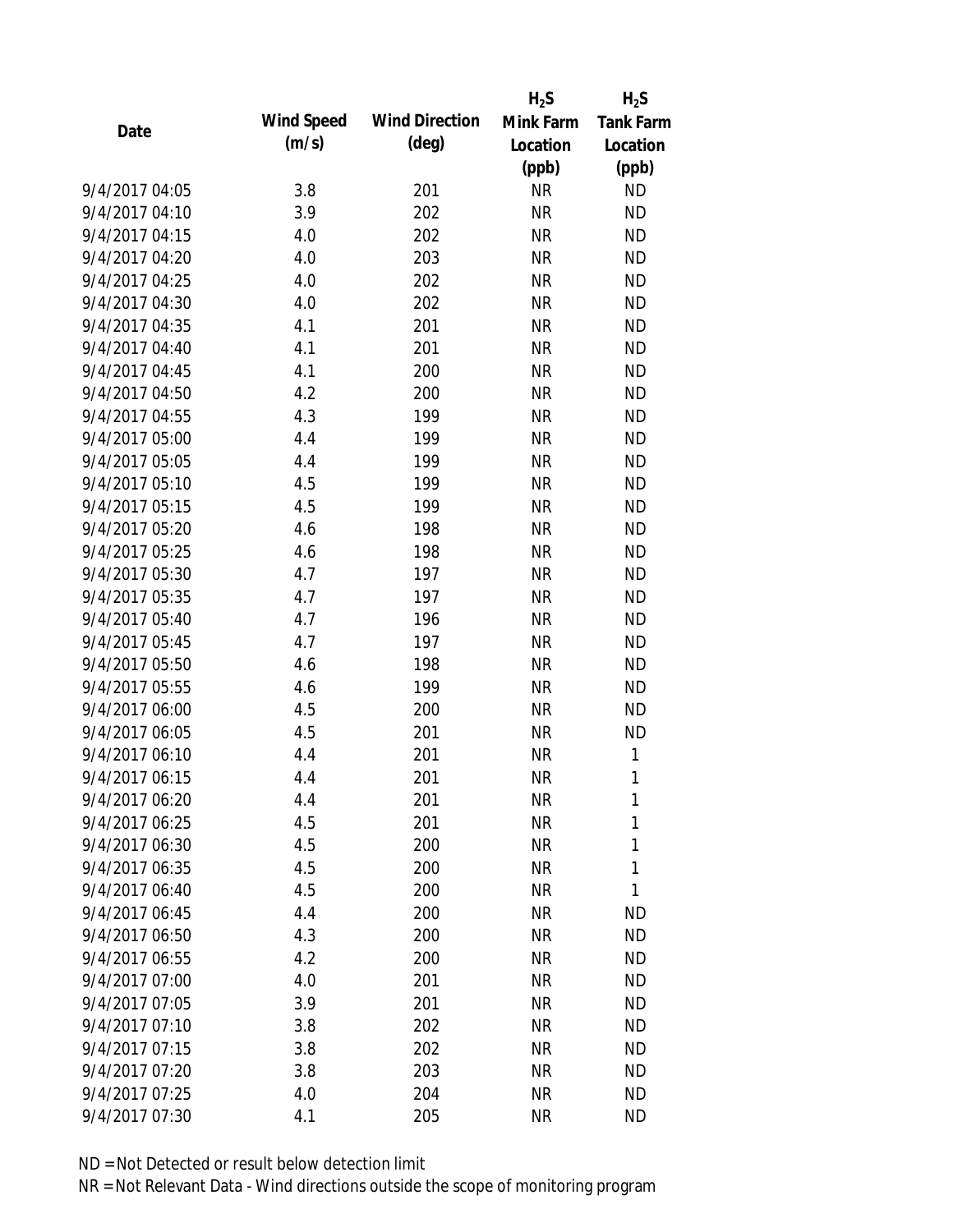|                |                   |                       | $H_2S$    | $H_2S$           |
|----------------|-------------------|-----------------------|-----------|------------------|
| Date           | <b>Wind Speed</b> | <b>Wind Direction</b> | Mink Farm | <b>Tank Farm</b> |
|                | (m/s)             | $(\text{deg})$        | Location  | Location         |
|                |                   |                       | (ppb)     | (ppb)            |
| 9/4/2017 07:35 | 4.3               | 206                   | <b>NR</b> | <b>ND</b>        |
| 9/4/2017 07:40 | 4.5               | 206                   | <b>NR</b> | <b>ND</b>        |
| 9/4/2017 07:45 | 4.6               | 207                   | <b>NR</b> | <b>ND</b>        |
| 9/4/2017 07:50 | 4.8               | 207                   | <b>NR</b> | <b>ND</b>        |
| 9/4/2017 07:55 | 4.8               | 207                   | <b>NR</b> | <b>ND</b>        |
| 9/4/2017 08:00 | 4.9               | 208                   | <b>NR</b> | <b>ND</b>        |
| 9/4/2017 08:05 | 4.9               | 208                   | <b>NR</b> | <b>ND</b>        |
| 9/4/2017 08:10 | 4.9               | 209                   | <b>NR</b> | <b>ND</b>        |
| 9/4/2017 08:15 | 4.9               | 209                   | <b>NR</b> | <b>ND</b>        |
| 9/4/2017 08:20 | 4.9               | 209                   | <b>NR</b> | <b>ND</b>        |
| 9/4/2017 08:25 | 5.0               | 210                   | <b>NR</b> | <b>ND</b>        |
| 9/4/2017 08:30 | 5.0               | 210                   | <b>NR</b> | <b>ND</b>        |
| 9/4/2017 08:35 | 5.1               | 210                   | <b>NR</b> | <b>ND</b>        |
| 9/4/2017 08:40 | 5.1               | 210                   | <b>NR</b> | <b>ND</b>        |
| 9/4/2017 08:45 | 5.2               | 210                   | <b>NR</b> | <b>ND</b>        |
| 9/4/2017 08:50 | 5.3               | 211                   | <b>NR</b> | <b>ND</b>        |
| 9/4/2017 08:55 | 5.4               | 212                   | <b>NR</b> | <b>ND</b>        |
| 9/4/2017 09:00 | 5.5               | 213                   | <b>NR</b> | <b>ND</b>        |
| 9/4/2017 09:05 | 5.6               | 214                   | <b>NR</b> | <b>ND</b>        |
| 9/4/2017 09:10 | 5.8               | 215                   | <b>NR</b> | <b>ND</b>        |
| 9/4/2017 09:15 | 5.9               | 216                   | <b>NR</b> | <b>ND</b>        |
| 9/4/2017 09:20 | 6.0               | 216                   | <b>NR</b> | <b>ND</b>        |
| 9/4/2017 09:25 | 6.1               | 216                   | <b>NR</b> | <b>ND</b>        |
| 9/4/2017 09:30 | 6.1               | 216                   | <b>NR</b> | <b>ND</b>        |
| 9/4/2017 09:35 | 6.1               | 215                   | <b>NR</b> | <b>ND</b>        |
| 9/4/2017 09:40 | 6.2               | 215                   | <b>NR</b> | <b>ND</b>        |
| 9/4/2017 09:45 | 6.2               | 215                   | <b>NR</b> | <b>ND</b>        |
| 9/4/2017 09:50 | 6.3               | 215                   | <b>NR</b> | <b>ND</b>        |
| 9/4/2017 09:55 | 6.3               | 216                   | <b>NR</b> | <b>ND</b>        |
| 9/4/2017 10:00 | 6.3               | 216                   | <b>NR</b> | <b>ND</b>        |
| 9/4/2017 10:05 | 6.3               | 217                   | <b>NR</b> | <b>ND</b>        |
| 9/4/2017 10:10 | 6.3               | 218                   | <b>NR</b> | <b>ND</b>        |
| 9/4/2017 10:15 | 6.4               | 218                   | <b>NR</b> | <b>ND</b>        |
| 9/4/2017 10:20 | 6.4               | 218                   | <b>NR</b> | <b>ND</b>        |
| 9/4/2017 10:25 | 6.4               | 218                   | <b>NR</b> | <b>ND</b>        |
| 9/4/2017 10:30 | 6.5               | 218                   | <b>NR</b> | <b>ND</b>        |
| 9/4/2017 10:35 | 6.5               | 219                   | <b>NR</b> | <b>ND</b>        |
| 9/4/2017 10:40 | 6.5               | 219                   | <b>NR</b> | <b>ND</b>        |
| 9/4/2017 10:45 | 6.6               | 219                   | <b>NR</b> | <b>ND</b>        |
| 9/4/2017 10:50 | 6.6               | 219                   | <b>NR</b> | <b>ND</b>        |
| 9/4/2017 10:55 | 6.7               | 219                   | <b>NR</b> | <b>ND</b>        |
| 9/4/2017 11:00 | 6.7               | 219                   | <b>NR</b> | <b>ND</b>        |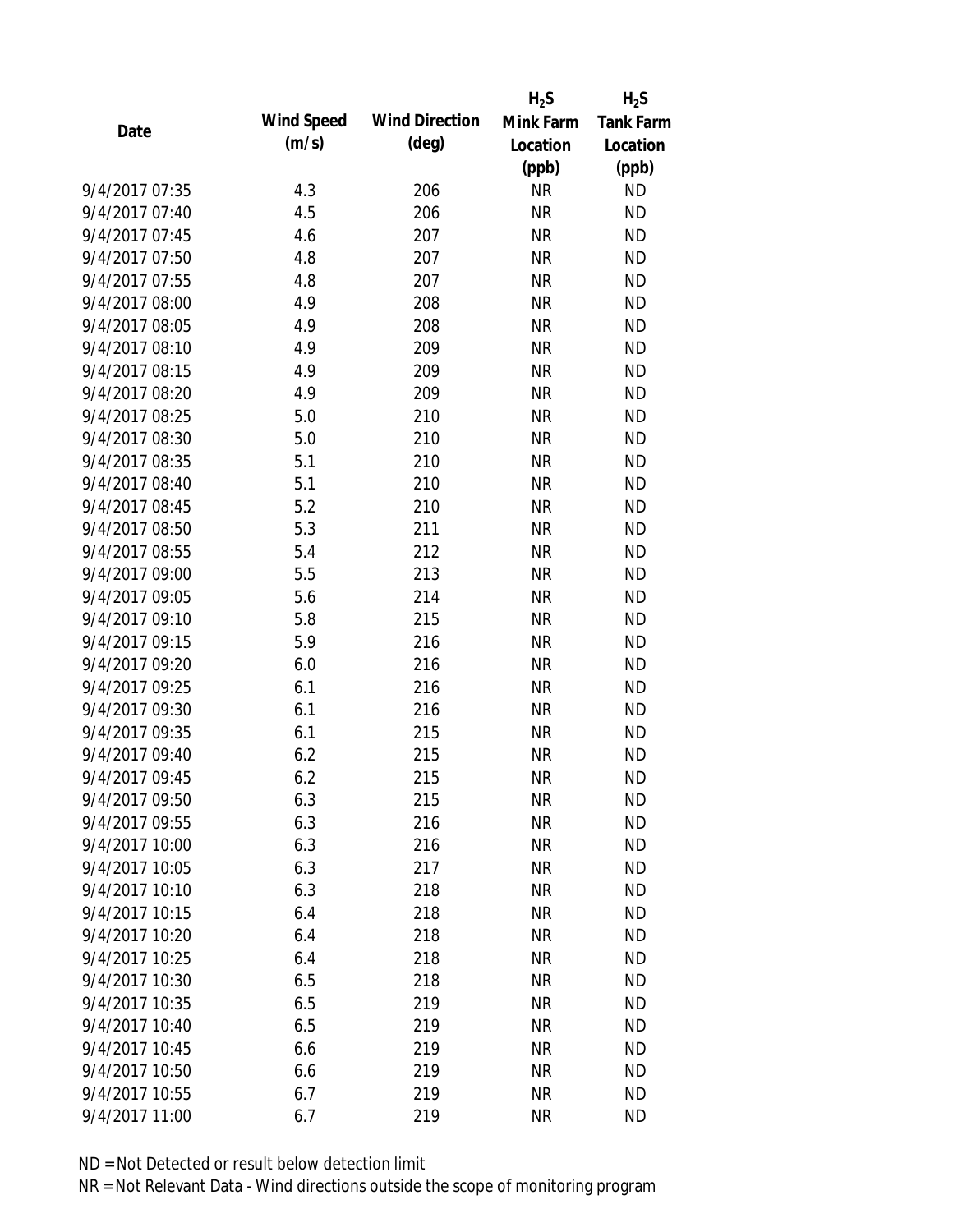|                |                   |                       | $H_2S$         | $H_2S$           |
|----------------|-------------------|-----------------------|----------------|------------------|
| Date           | <b>Wind Speed</b> | <b>Wind Direction</b> | Mink Farm      | <b>Tank Farm</b> |
|                | (m/s)             | $(\text{deg})$        | Location       | Location         |
|                |                   |                       | (ppb)          | (ppb)            |
| 9/4/2017 11:05 | 6.8               | 219                   | <b>NR</b>      | <b>ND</b>        |
| 9/4/2017 11:10 | 6.8               | 219                   | <b>NR</b>      | <b>ND</b>        |
| 9/4/2017 11:15 | 6.7               | 219                   | <b>NR</b>      | <b>ND</b>        |
| 9/4/2017 11:20 | 6.6               | 219                   | <b>NR</b>      | <b>ND</b>        |
| 9/4/2017 11:25 | 6.4               | 220                   | <b>NR</b>      | <b>ND</b>        |
| 9/4/2017 11:30 | 6.3               | 222                   | <b>NR</b>      | <b>ND</b>        |
| 9/4/2017 11:35 | 6.2               | 224                   | <b>NR</b>      | <b>ND</b>        |
| 9/4/2017 11:40 | 6.2               | 227                   | <b>NR</b>      | <b>ND</b>        |
| 9/4/2017 11:45 | 6.2               | 231                   | <b>ND</b>      | <b>ND</b>        |
| 9/4/2017 11:50 | 6.2               | 235                   | <b>ND</b>      | <b>ND</b>        |
| 9/4/2017 11:55 | 6.3               | 238                   | <b>ND</b>      | <b>ND</b>        |
| 9/4/2017 12:00 | 6.3               | 241                   | <b>ND</b>      | <b>ND</b>        |
| 9/4/2017 12:05 | 6.3               | 243                   | 1              | <b>ND</b>        |
| 9/4/2017 12:10 | 6.3               | 245                   | 1              | <b>ND</b>        |
| 9/4/2017 12:15 | 6.3               | 246                   | 1              | <b>ND</b>        |
| 9/4/2017 12:20 | 6.4               | 247                   | 1              | <b>ND</b>        |
| 9/4/2017 12:25 | 6.4               | 248                   | 1              | <b>ND</b>        |
| 9/4/2017 12:30 | 6.4               | 249                   | 1              | <b>ND</b>        |
| 9/4/2017 12:35 | 6.5               | 250                   | 1              | <b>ND</b>        |
| 9/4/2017 12:40 | 6.5               | 251                   | 1              | <b>ND</b>        |
| 9/4/2017 12:45 | 6.4               | 252                   | <b>ND</b>      | <b>ND</b>        |
| 9/4/2017 12:50 | 6.3               | 253                   | <b>ND</b>      | <b>ND</b>        |
| 9/4/2017 12:55 | 6.1               | 254                   | <b>ND</b>      | <b>ND</b>        |
| 9/4/2017 13:00 | 6.0               | 255                   | <b>ND</b>      | <b>ND</b>        |
| 9/4/2017 13:05 | 5.8               | 256                   | <b>ND</b>      | <b>ND</b>        |
| 9/4/2017 13:10 | 5.7               | 257                   | <b>ND</b>      | <b>ND</b>        |
| 9/4/2017 13:15 | 5.6               | 257                   | <b>ND</b>      | <b>ND</b>        |
| 9/4/2017 13:20 | 5.6               | 258                   | <b>ND</b>      | <b>ND</b>        |
| 9/4/2017 13:25 | 5.5               | 259                   | <b>ND</b>      | <b>ND</b>        |
| 9/4/2017 13:30 | 5.4               | 259                   | <b>ND</b>      | <b>ND</b>        |
| 9/4/2017 13:35 | 5.3               | 259                   | 1              | <b>ND</b>        |
| 9/4/2017 13:40 | 5.1               | 261                   | 1              | <b>ND</b>        |
| 9/4/2017 13:45 | 5.0               | 262                   | 1              | <b>ND</b>        |
| 9/4/2017 13:50 | 4.8               | 264                   | 1              | <b>ND</b>        |
| 9/4/2017 13:55 | 4.7               | 266                   | 1              | <b>ND</b>        |
| 9/4/2017 14:00 | 4.7               | 269                   | 1              | <b>ND</b>        |
| 9/4/2017 14:05 | 4.6               | 272                   | 1              | <b>ND</b>        |
| 9/4/2017 14:10 | 4.6               | 274                   | 1              | <b>ND</b>        |
| 9/4/2017 14:15 | 4.6               | 276                   | 1              | <b>NR</b>        |
| 9/4/2017 14:20 | 4.5               | 277                   | $\overline{2}$ | <b>NR</b>        |
| 9/4/2017 14:25 | 4.5               | 278                   | $\overline{2}$ | <b>NR</b>        |
| 9/4/2017 14:30 | 4.4               | 279                   | $\overline{2}$ | <b>NR</b>        |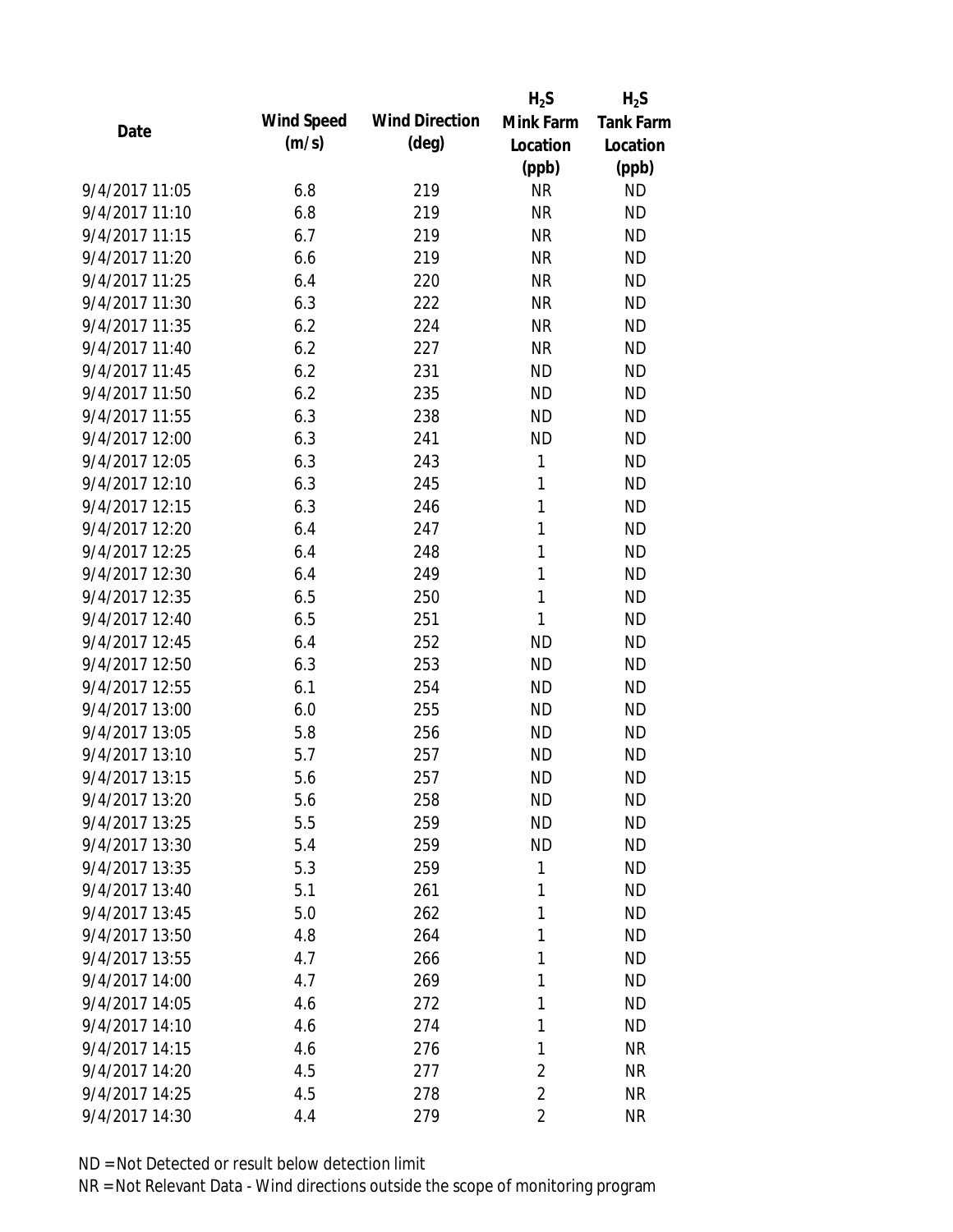|                |                   |                       | $H_2S$         | $H_2S$           |
|----------------|-------------------|-----------------------|----------------|------------------|
| Date           | <b>Wind Speed</b> | <b>Wind Direction</b> | Mink Farm      | <b>Tank Farm</b> |
|                | (m/s)             | $(\text{deg})$        | Location       | Location         |
|                |                   |                       | (ppb)          | (ppb)            |
| 9/4/2017 14:35 | 4.3               | 278                   | $\overline{2}$ | <b>NR</b>        |
| 9/4/2017 14:40 | 4.2               | 278                   | $\overline{2}$ | <b>NR</b>        |
| 9/4/2017 14:45 | 4.2               | 279                   | $\overline{2}$ | <b>NR</b>        |
| 9/4/2017 14:50 | 4.3               | 280                   | $\overline{2}$ | <b>NR</b>        |
| 9/4/2017 14:55 | 4.3               | 281                   | $\overline{2}$ | <b>NR</b>        |
| 9/4/2017 15:00 | 4.5               | 284                   | $\overline{2}$ | <b>NR</b>        |
| 9/4/2017 15:05 | 4.6               | 287                   | $\overline{c}$ | <b>NR</b>        |
| 9/4/2017 15:10 | 4.9               | 291                   | 3              | <b>NR</b>        |
| 9/4/2017 15:15 | 5.0               | 295                   | 3              | <b>NR</b>        |
| 9/4/2017 15:20 | 5.2               | 299                   | 4              | <b>NR</b>        |
| 9/4/2017 15:25 | 5.2               | 303                   | 3              | <b>NR</b>        |
| 9/4/2017 15:30 | 5.2               | 306                   | $\mathfrak{Z}$ | <b>NR</b>        |
| 9/4/2017 15:35 | 5.0               | 307                   | $\overline{2}$ | <b>NR</b>        |
| 9/4/2017 15:40 | 4.7               | 308                   | $\overline{2}$ | <b>NR</b>        |
| 9/4/2017 15:45 | 4.4               | 309                   | $\overline{c}$ | <b>NR</b>        |
| 9/4/2017 15:50 | 4.1               | 310                   | 1              | <b>NR</b>        |
| 9/4/2017 15:55 | 3.9               | 310                   | 1              | <b>NR</b>        |
| 9/4/2017 16:00 | 3.7               | 310                   | 1              | <b>NR</b>        |
| 9/4/2017 16:05 | 3.7               | 309                   | 1              | <b>NR</b>        |
| 9/4/2017 16:10 | 3.7               | 309                   | 1              | <b>NR</b>        |
| 9/4/2017 16:15 | 3.7               | 309                   | 1              | <b>NR</b>        |
| 9/4/2017 16:20 | 3.7               | 308                   | 1              | <b>NR</b>        |
| 9/4/2017 16:25 | 3.7               | 308                   | $\mathbf{1}$   | <b>NR</b>        |
| 9/4/2017 16:30 | 3.7               | 308                   | 1              | <b>NR</b>        |
| 9/4/2017 16:35 | 3.6               | 309                   | <b>ND</b>      | <b>NR</b>        |
| 9/4/2017 16:40 | 3.6               | 310                   | <b>ND</b>      | <b>NR</b>        |
| 9/4/2017 16:45 | 3.6               | 312                   | 1              | <b>NR</b>        |
| 9/4/2017 16:50 | 3.6               | 313                   | 1              | <b>NR</b>        |
| 9/4/2017 16:55 | 3.5               | 314                   | 1              | <b>NR</b>        |
| 9/4/2017 17:00 | 3.5               | 314                   | 1              | <b>NR</b>        |
| 9/4/2017 17:05 | 3.6               | 315                   | 1              | <b>NR</b>        |
| 9/4/2017 17:10 | 3.6               | 315                   | 1              | <b>NR</b>        |
| 9/4/2017 17:15 | 3.6               | 315                   | 1              | <b>NR</b>        |
| 9/4/2017 17:20 | 3.6               | 314                   | 1              | <b>NR</b>        |
| 9/4/2017 17:25 | 3.6               | 313                   | $\mathbf{1}$   | <b>NR</b>        |
| 9/4/2017 17:30 | 3.6               | 312                   | <b>ND</b>      | <b>NR</b>        |
| 9/4/2017 17:35 | 3.6               | 310                   | <b>ND</b>      | <b>NR</b>        |
| 9/4/2017 17:40 | 3.7               | 309                   | <b>ND</b>      | <b>NR</b>        |
| 9/4/2017 17:45 | 3.7               | 308                   | <b>ND</b>      | <b>NR</b>        |
| 9/4/2017 17:50 | 3.7               | 307                   | 1              | <b>NR</b>        |
| 9/4/2017 17:55 | 3.8               | 306                   | 1              | <b>NR</b>        |
| 9/4/2017 18:00 | 3.8               | 306                   | 1              | <b>NR</b>        |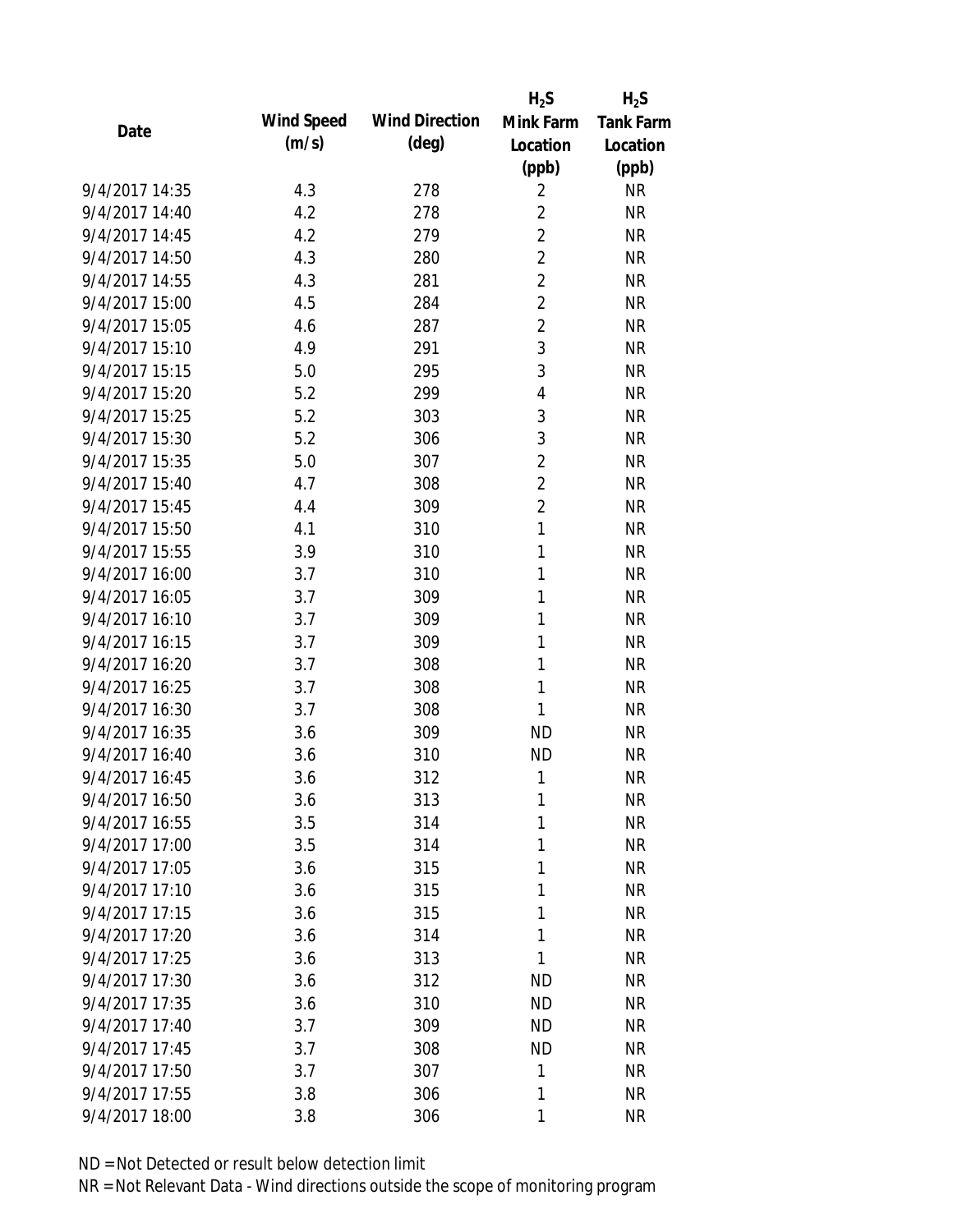|                |                   |                       | $H_2S$         | $H_2S$           |
|----------------|-------------------|-----------------------|----------------|------------------|
| Date           | <b>Wind Speed</b> | <b>Wind Direction</b> | Mink Farm      | <b>Tank Farm</b> |
|                | (m/s)             | $(\text{deg})$        | Location       | Location         |
|                |                   |                       | (ppb)          | (ppb)            |
| 9/4/2017 18:05 | 3.9               | 306                   | 1              | <b>NR</b>        |
| 9/4/2017 18:10 | 4.0               | 306                   | 1              | <b>NR</b>        |
| 9/4/2017 18:15 | 4.0               | 306                   | 1              | <b>NR</b>        |
| 9/4/2017 18:20 | 4.1               | 307                   | 1              | <b>NR</b>        |
| 9/4/2017 18:25 | 4.1               | 307                   | 1              | <b>NR</b>        |
| 9/4/2017 18:30 | 4.2               | 308                   | 1              | <b>NR</b>        |
| 9/4/2017 18:35 | 4.2               | 309                   | 1              | <b>NR</b>        |
| 9/4/2017 18:40 | 4.3               | 310                   | 1              | <b>NR</b>        |
| 9/4/2017 18:45 | 4.3               | 311                   | 1              | <b>NR</b>        |
| 9/4/2017 18:50 | 4.4               | 313                   | 1              | <b>NR</b>        |
| 9/4/2017 18:55 | 4.5               | 315                   | 1              | <b>NR</b>        |
| 9/4/2017 19:00 | 4.5               | 317                   | 1              | <b>NR</b>        |
| 9/4/2017 19:05 | 4.5               | 319                   | 1              | <b>NR</b>        |
| 9/4/2017 19:10 | 4.5               | 322                   | 1              | <b>NR</b>        |
| 9/4/2017 19:15 | 4.5               | 324                   | 1              | <b>NR</b>        |
| 9/4/2017 19:20 | 4.4               | 327                   | 1              | <b>NR</b>        |
| 9/4/2017 19:25 | 4.3               | 330                   | 1              | <b>NR</b>        |
| 9/4/2017 19:30 | 4.1               | 332                   | 1              | <b>NR</b>        |
| 9/4/2017 19:35 | 3.8               | 334                   | 1              | <b>NR</b>        |
| 9/4/2017 19:40 | 3.6               | 336                   | 1              | <b>NR</b>        |
| 9/4/2017 19:45 | 3.3               | 339                   | 1              | <b>NR</b>        |
| 9/4/2017 19:50 | 3.1               | 341                   | 1              | <b>NR</b>        |
| 9/4/2017 19:55 | 2.9               | 342                   | 1              | <b>NR</b>        |
| 9/4/2017 20:00 | 2.8               | 343                   | 1              | <b>NR</b>        |
| 9/4/2017 20:05 | 2.7               | 344                   | 1              | <b>NR</b>        |
| 9/4/2017 20:10 | 2.6               | 344                   | 1              | <b>NR</b>        |
| 9/4/2017 20:15 | 2.5               | 344                   | 1              | <b>NR</b>        |
| 9/4/2017 20:20 | 2.5               | 343                   | 1              | <b>NR</b>        |
| 9/4/2017 20:25 | 2.4               | 343                   | 1              | <b>NR</b>        |
| 9/4/2017 20:30 | 2.4               | 342                   | 1              | <b>NR</b>        |
| 9/4/2017 20:35 | 2.3               | 341                   | 1              | <b>NR</b>        |
| 9/4/2017 20:40 | 2.3               | 341                   | $\overline{2}$ | <b>NR</b>        |
| 9/4/2017 20:45 | 2.2               | 342                   | $\overline{2}$ | <b>NR</b>        |
| 9/4/2017 20:50 | 2.2               | 343                   | $\overline{2}$ | <b>NR</b>        |
| 9/4/2017 20:55 | 2.1               | 344                   | $\overline{2}$ | <b>NR</b>        |
| 9/4/2017 21:00 | 2.1               | 346                   | $\overline{2}$ | <b>NR</b>        |
| 9/4/2017 21:05 | 2.1               | 346                   | $\overline{2}$ | <b>NR</b>        |
| 9/4/2017 21:10 | 2.1               | 347                   | 1              | <b>NR</b>        |
| 9/4/2017 21:15 | 2.2               | 346                   | 1              | <b>NR</b>        |
| 9/4/2017 21:20 | 2.2               | 346                   | 1              | <b>NR</b>        |
| 9/4/2017 21:25 | 2.3               | 344                   | 1              | <b>NR</b>        |
| 9/4/2017 21:30 | 2.3               | 343                   | 1              | <b>NR</b>        |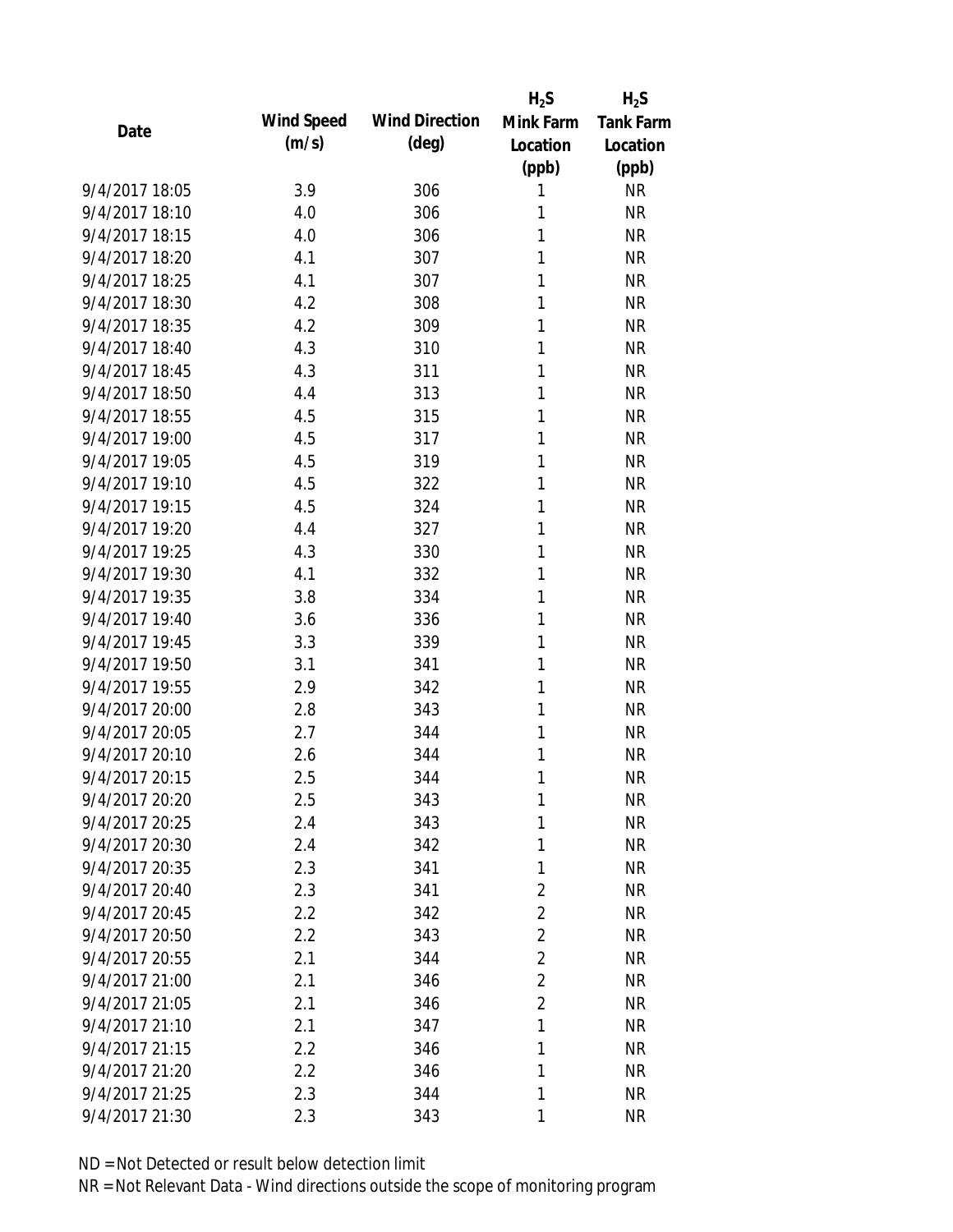|                |            |                       | $H_2S$         | $H_2S$           |
|----------------|------------|-----------------------|----------------|------------------|
| Date           | Wind Speed | <b>Wind Direction</b> | Mink Farm      | <b>Tank Farm</b> |
|                | (m/s)      | $(\text{deg})$        | Location       | Location         |
|                |            |                       | (ppb)          | (ppb)            |
| 9/4/2017 21:35 | 2.4        | 342                   | $\overline{2}$ | <b>NR</b>        |
| 9/4/2017 21:40 | 2.4        | 340                   | $\overline{2}$ | <b>NR</b>        |
| 9/4/2017 21:45 | 2.5        | 339                   | $\overline{2}$ | <b>NR</b>        |
| 9/4/2017 21:50 | 2.6        | 337                   | $\overline{2}$ | <b>NR</b>        |
| 9/4/2017 21:55 | 2.6        | 336                   | $\overline{2}$ | <b>NR</b>        |
| 9/4/2017 22:00 | 2.7        | 333                   | 1              | <b>NR</b>        |
| 9/4/2017 22:05 | 2.7        | 330                   | 1              | <b>NR</b>        |
| 9/4/2017 22:10 | 2.8        | 327                   | 1              | <b>NR</b>        |
| 9/4/2017 22:15 | 2.7        | 324                   | 1              | <b>NR</b>        |
| 9/4/2017 22:20 | 2.7        | 319                   | 1              | <b>NR</b>        |
| 9/4/2017 22:25 | 2.7        | 315                   | 1              | <b>NR</b>        |
| 9/4/2017 22:30 | 2.6        | 312                   | 1              | <b>NR</b>        |
| 9/4/2017 22:35 | 2.5        | 309                   | 1              | <b>NR</b>        |
| 9/4/2017 22:40 | 2.4        | 306                   | 1              | <b>NR</b>        |
| 9/4/2017 22:45 | 2.4        | 304                   | 1              | <b>NR</b>        |
| 9/4/2017 22:50 | 2.4        | 304                   | 1              | <b>NR</b>        |
| 9/4/2017 22:55 | 2.4        | 304                   | 1              | <b>NR</b>        |
| 9/4/2017 23:00 | 2.5        | 302                   | 1              | <b>NR</b>        |
| 9/4/2017 23:05 | 2.5        | 300                   | 1              | <b>NR</b>        |
| 9/4/2017 23:10 | 2.5        | 298                   | 1              | <b>NR</b>        |
| 9/4/2017 23:15 | 2.4        | 294                   | 1              | <b>NR</b>        |
| 9/4/2017 23:20 | 2.3        | 290                   | 1              | <b>NR</b>        |
| 9/4/2017 23:25 | 2.2        | 286                   | 1              | <b>NR</b>        |
| 9/4/2017 23:30 | 2.1        | 282                   | 1              | <b>NR</b>        |
| 9/4/2017 23:35 | 2.1        | 279                   | 1              | <b>NR</b>        |
| 9/4/2017 23:40 | 2.0        | 278                   | 1              | <b>NR</b>        |
| 9/4/2017 23:45 | 2.0        | 277                   | 1              | <b>NR</b>        |
| 9/4/2017 23:50 | 2.0        | 277                   | 1              | <b>NR</b>        |
| 9/4/2017 23:55 | 2.0        | 278                   | 1              | <b>NR</b>        |
| 9/4/2017 24:00 | 2.0        | 279                   | 1              | <b>NR</b>        |
| 9/5/2017 00:05 | 1.9        | 278                   | 1              | <b>NR</b>        |
| 9/5/2017 00:10 | 1.9        | 277                   | 1              | <b>NR</b>        |
| 9/5/2017 00:15 | 1.9        | 276                   | $\overline{c}$ | <b>NR</b>        |
| 9/5/2017 00:20 | 1.9        | 276                   | $\overline{2}$ | <b>NR</b>        |
| 9/5/2017 00:25 | 2.0        | 276                   | $\overline{2}$ | <b>NR</b>        |
| 9/5/2017 00:30 | 2.0        | 277                   | $\overline{2}$ | <b>NR</b>        |
| 9/5/2017 00:35 | 2.1        | 280                   | 1              | <b>NR</b>        |
| 9/5/2017 00:40 | 2.1        | 284                   | 1              | <b>NR</b>        |
| 9/5/2017 00:45 | 2.2        | 288                   | 1              | <b>NR</b>        |
| 9/5/2017 00:50 | 2.3        | 291                   | 1              | <b>NR</b>        |
| 9/5/2017 00:55 | 2.4        | 294                   | 1              | <b>NR</b>        |
| 9/5/2017 01:00 | 2.4        | 296                   | 1              | <b>NR</b>        |
|                |            |                       |                |                  |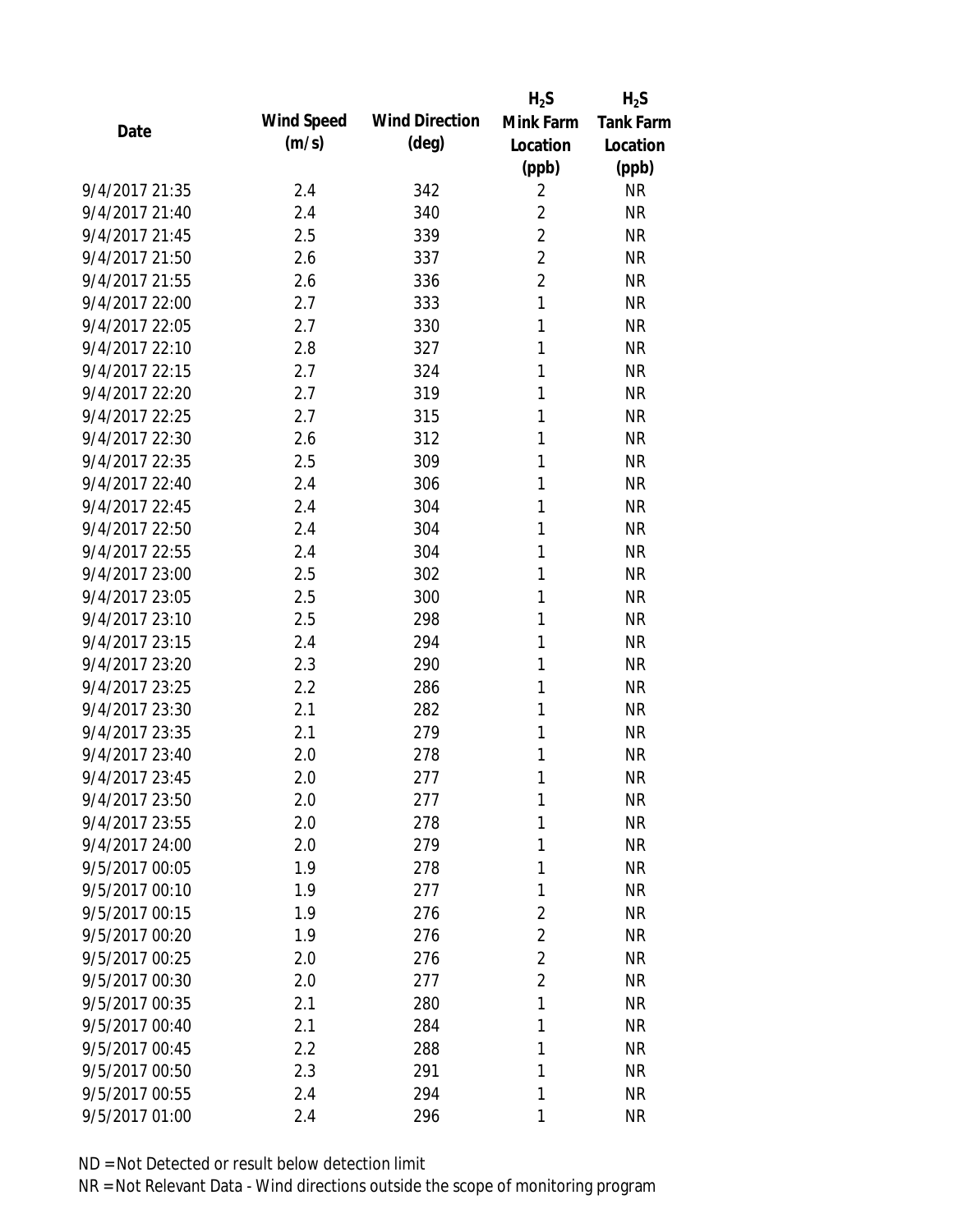| Date           |                   |                       | $H_2S$         | $H_2S$           |
|----------------|-------------------|-----------------------|----------------|------------------|
|                | <b>Wind Speed</b> | <b>Wind Direction</b> | Mink Farm      | <b>Tank Farm</b> |
|                | (m/s)             | $(\text{deg})$        | Location       | Location         |
|                |                   |                       | (ppb)          | (ppb)            |
| 9/5/2017 01:05 | 2.5               | 298                   | 1              | <b>NR</b>        |
| 9/5/2017 01:10 | 2.6               | 298                   | 1              | <b>NR</b>        |
| 9/5/2017 01:15 | 2.6               | 298                   | 1              | <b>NR</b>        |
| 9/5/2017 01:20 | 2.7               | 299                   | 1              | <b>NR</b>        |
| 9/5/2017 01:25 | 2.7               | 299                   | 1              | <b>NR</b>        |
| 9/5/2017 01:30 | 2.8               | 298                   | 1              | <b>NR</b>        |
| 9/5/2017 01:35 | 2.8               | 297                   | 1              | <b>NR</b>        |
| 9/5/2017 01:40 | 2.8               | 295                   | 1              | <b>NR</b>        |
| 9/5/2017 01:45 | 2.8               | 293                   | 1              | <b>NR</b>        |
| 9/5/2017 01:50 | 2.8               | 290                   | 1              | <b>NR</b>        |
| 9/5/2017 01:55 | 2.8               | 287                   | 1              | <b>NR</b>        |
| 9/5/2017 02:00 | 2.8               | 285                   | $\overline{2}$ | <b>NR</b>        |
| 9/5/2017 02:05 | 2.8               | 283                   | $\overline{c}$ | <b>NR</b>        |
| 9/5/2017 02:10 | 2.8               | 282                   | $\overline{c}$ | <b>NR</b>        |
| 9/5/2017 02:15 | 2.9               | 282                   | $\overline{2}$ | <b>NR</b>        |
| 9/5/2017 02:20 | 3.0               | 284                   | $\overline{2}$ | <b>NR</b>        |
| 9/5/2017 02:25 | 3.0               | 286                   | $\overline{2}$ | <b>NR</b>        |
| 9/5/2017 02:30 | 3.1               | 288                   | $\overline{2}$ | <b>NR</b>        |
| 9/5/2017 02:35 | 3.1               | 290                   | $\overline{c}$ | <b>NR</b>        |
| 9/5/2017 02:40 | 3.2               | 291                   | 1              | <b>NR</b>        |
| 9/5/2017 02:45 | 3.2               | 293                   | 1              | <b>NR</b>        |
| 9/5/2017 02:50 | 3.2               | 294                   | 1              | <b>NR</b>        |
| 9/5/2017 02:55 | 3.3               | 296                   | 1              | <b>NR</b>        |
| 9/5/2017 03:00 | 3.4               | 298                   | 1              | <b>NR</b>        |
| 9/5/2017 03:05 | 3.5               | 301                   | 1              | <b>NR</b>        |
| 9/5/2017 03:10 | 3.6               | 305                   | 1              | <b>NR</b>        |
| 9/5/2017 03:15 | 3.7               | 308                   | 1              | <b>NR</b>        |
| 9/5/2017 03:20 | 3.7               | 312                   | 1              | <b>NR</b>        |
| 9/5/2017 03:25 | 3.7               | 316                   | 1              | <b>NR</b>        |
| 9/5/2017 03:30 | 3.7               | 319                   | 1              | <b>NR</b>        |
| 9/5/2017 03:35 | 3.6               | 321                   | 1              | <b>NR</b>        |
| 9/5/2017 03:40 | 3.6               | 323                   | 1              | <b>NR</b>        |
| 9/5/2017 03:45 | 3.6               | 325                   | 1              | <b>NR</b>        |
| 9/5/2017 03:50 | 3.6               | 325                   | 1              | <b>NR</b>        |
| 9/5/2017 03:55 | 3.6               | 326                   | 1              | <b>NR</b>        |
| 9/5/2017 04:00 | 3.7               | 326                   | 1              | <b>NR</b>        |
| 9/5/2017 04:05 | 3.7               | 326                   | 1              | <b>NR</b>        |
| 9/5/2017 04:10 | 3.8               | 326                   | 1              | <b>NR</b>        |
| 9/5/2017 04:15 | 3.8               | 325                   | 1              | <b>NR</b>        |
| 9/5/2017 04:20 | 3.8               | 325                   | 1              | <b>NR</b>        |
| 9/5/2017 04:25 | 3.8               | 324                   | 1              | <b>NR</b>        |
| 9/5/2017 04:30 | 3.7               | 323                   | 1              | <b>NR</b>        |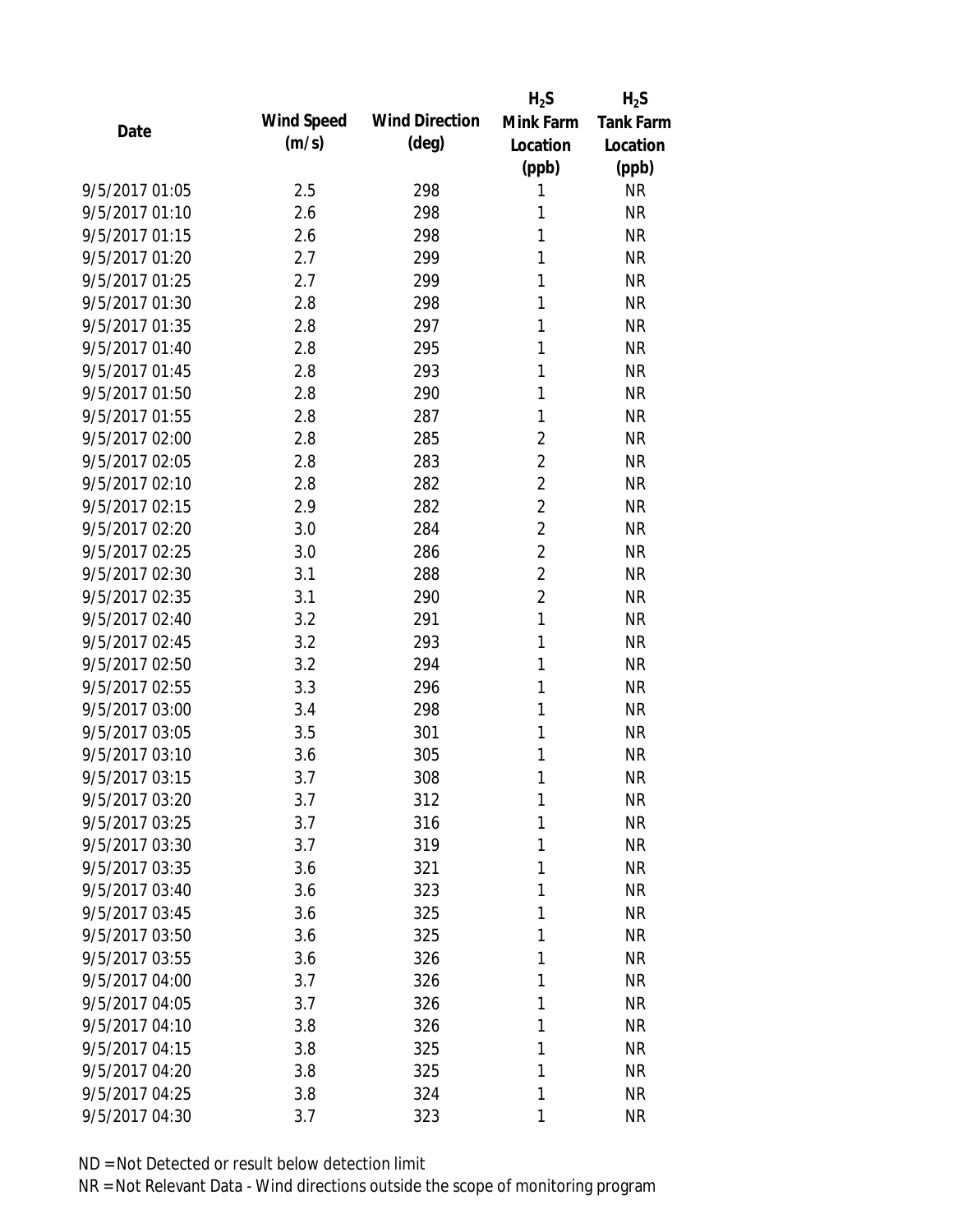|                |                   |                       | $H_2S$         | $H_2S$           |
|----------------|-------------------|-----------------------|----------------|------------------|
| Date           | <b>Wind Speed</b> | <b>Wind Direction</b> | Mink Farm      | <b>Tank Farm</b> |
|                | (m/s)             | $(\text{deg})$        | Location       | Location         |
|                |                   |                       | (ppb)          | (ppb)            |
| 9/5/2017 04:35 | 3.7               | 321                   | 1              | <b>NR</b>        |
| 9/5/2017 04:40 | 3.7               | 318                   | 1              | <b>NR</b>        |
| 9/5/2017 04:45 | 3.7               | 315                   | $\overline{2}$ | <b>NR</b>        |
| 9/5/2017 04:50 | 3.7               | 312                   | $\overline{2}$ | <b>NR</b>        |
| 9/5/2017 04:55 | 3.8               | 309                   | $\overline{2}$ | <b>NR</b>        |
| 9/5/2017 05:00 | 3.9               | 306                   | $\overline{2}$ | <b>NR</b>        |
| 9/5/2017 05:05 | 3.9               | 305                   | $\overline{2}$ | <b>NR</b>        |
| 9/5/2017 05:10 | 4.0               | 304                   | $\overline{2}$ | <b>NR</b>        |
| 9/5/2017 05:15 | 4.0               | 304                   | $\overline{c}$ | <b>NR</b>        |
| 9/5/2017 05:20 | 4.0               | 304                   | 1              | <b>NR</b>        |
| 9/5/2017 05:25 | 3.9               | 304                   | 1              | <b>NR</b>        |
| 9/5/2017 05:30 | 3.8               | 304                   | $\overline{c}$ | <b>NR</b>        |
| 9/5/2017 05:35 | 3.6               | 302                   | $\overline{c}$ | <b>NR</b>        |
| 9/5/2017 05:40 | 3.4               | 300                   | 3              | <b>NR</b>        |
| 9/5/2017 05:45 | 3.2               | 298                   | 4              | <b>NR</b>        |
| 9/5/2017 05:50 | 3.1               | 296                   | 5              | <b>NR</b>        |
| 9/5/2017 05:55 | 3.0               | 296                   | 6              | <b>NR</b>        |
| 9/5/2017 06:00 | 3.0               | 296                   | 6              | <b>NR</b>        |
| 9/5/2017 06:05 | 3.2               | 297                   | 5              | <b>NR</b>        |
| 9/5/2017 06:10 | 3.3               | 299                   | 5              | <b>NR</b>        |
| 9/5/2017 06:15 | 3.6               | 302                   | 4              | <b>NR</b>        |
| 9/5/2017 06:20 | 3.8               | 304                   | 3              | <b>NR</b>        |
| 9/5/2017 06:25 | 4.0               | 305                   | 3              | <b>NR</b>        |
| 9/5/2017 06:30 | 4.1               | 306                   | $\overline{2}$ | <b>NR</b>        |
| 9/5/2017 06:35 | 4.3               | 307                   | $\overline{2}$ | <b>NR</b>        |
| 9/5/2017 06:40 | 4.4               | 307                   | $\overline{2}$ | <b>NR</b>        |
| 9/5/2017 06:45 | 4.4               | 307                   | $\overline{2}$ | <b>NR</b>        |
| 9/5/2017 06:50 | 4.4               | 307                   | 1              | <b>NR</b>        |
| 9/5/2017 06:55 | 4.5               | 307                   | 1              | <b>NR</b>        |
| 9/5/2017 07:00 | 4.5               | 307                   | 1              | <b>NR</b>        |
| 9/5/2017 07:05 | 4.4               | 307                   | 1              | <b>NR</b>        |
| 9/5/2017 07:10 | 4.4               | 307                   | 1              | <b>NR</b>        |
| 9/5/2017 07:15 | 4.3               | 307                   | 1              | <b>NR</b>        |
| 9/5/2017 07:20 | 4.3               | 306                   | 1              | <b>NR</b>        |
| 9/5/2017 07:25 | 4.2               | 306                   | 1              | <b>NR</b>        |
| 9/5/2017 07:30 | 4.2               | 306                   | 1              | <b>NR</b>        |
| 9/5/2017 07:35 | 4.1               | 305                   | 1              | <b>NR</b>        |
| 9/5/2017 07:40 | 4.1               | 304                   | 1              | <b>NR</b>        |
| 9/5/2017 07:45 | 4.1               | 305                   | 1              | <b>NR</b>        |
| 9/5/2017 07:50 | 4.1               | 305                   | 1              | <b>NR</b>        |
| 9/5/2017 07:55 | 4.1               | 305                   | 1              | <b>NR</b>        |
| 9/5/2017 08:00 | 4.0               | 306                   | 1              | <b>NR</b>        |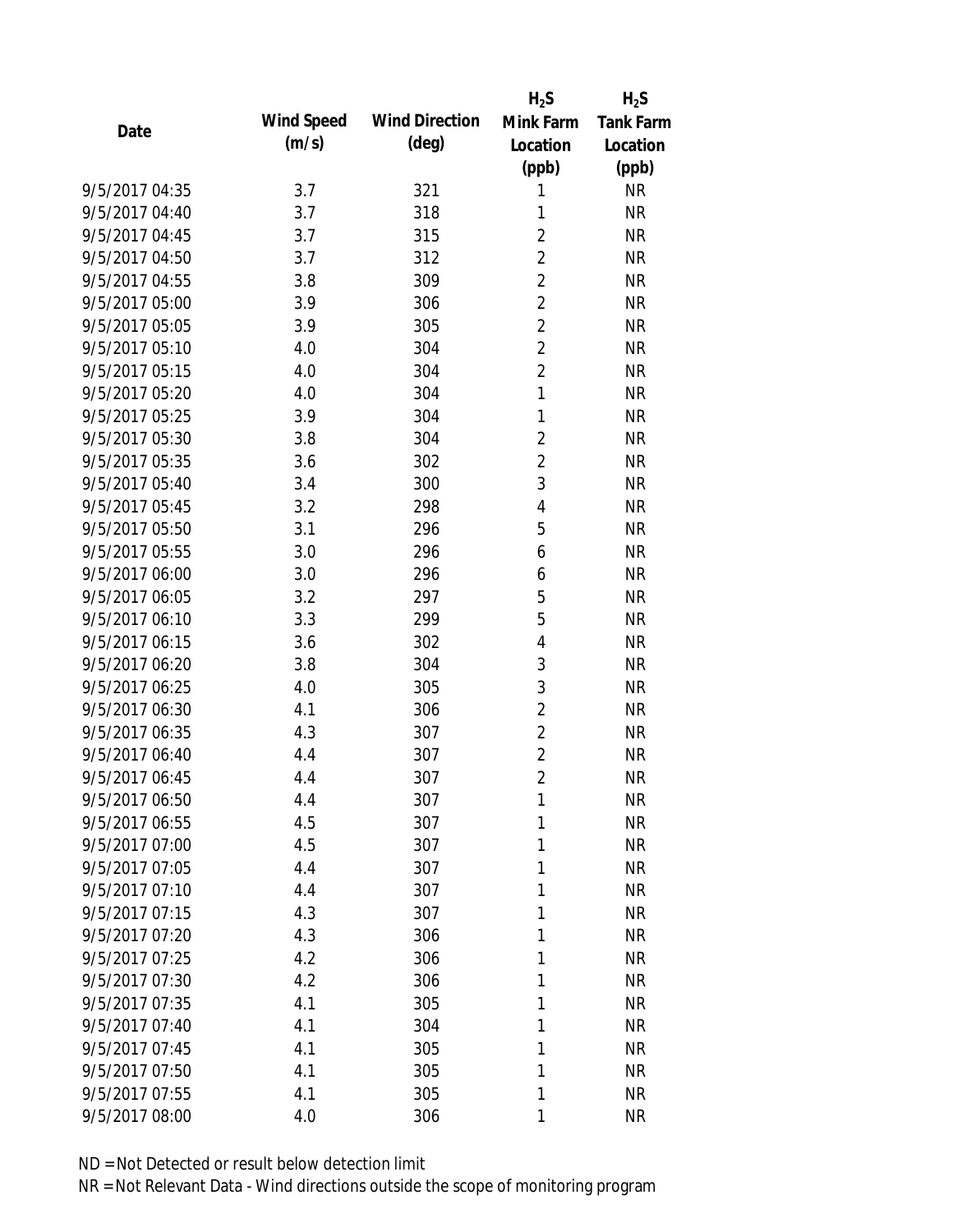| Date           |                   |                       | $H_2S$    | $H_2S$           |
|----------------|-------------------|-----------------------|-----------|------------------|
|                | <b>Wind Speed</b> | <b>Wind Direction</b> | Mink Farm | <b>Tank Farm</b> |
|                | (m/s)             | $(\text{deg})$        | Location  | Location         |
|                |                   |                       | (ppb)     | (ppb)            |
| 9/5/2017 08:05 | 4.0               | 307                   | 1         | <b>NR</b>        |
| 9/5/2017 08:10 | 4.0               | 307                   | 1         | <b>NR</b>        |
| 9/5/2017 08:15 | 4.0               | 306                   | 1         | <b>NR</b>        |
| 9/5/2017 08:20 | 4.0               | 306                   | 1         | <b>NR</b>        |
| 9/5/2017 08:25 | 4.0               | 306                   | 1         | <b>NR</b>        |
| 9/5/2017 08:30 | 4.0               | 306                   | 1         | <b>NR</b>        |
| 9/5/2017 08:35 | 4.1               | 306                   | 1         | <b>NR</b>        |
| 9/5/2017 08:40 | 4.1               | 306                   | 1         | <b>NR</b>        |
| 9/5/2017 08:45 | 4.1               | 307                   | 1         | <b>NR</b>        |
| 9/5/2017 08:50 | 4.2               | 308                   | 1         | <b>NR</b>        |
| 9/5/2017 08:55 | 4.3               | 308                   | 1         | <b>NR</b>        |
| 9/5/2017 09:00 | 4.3               | 309                   | 1         | <b>NR</b>        |
| 9/5/2017 09:05 | 4.3               | 310                   | 1         | <b>NR</b>        |
| 9/5/2017 09:10 | 4.4               | 310                   | 1         | <b>NR</b>        |
| 9/5/2017 09:15 | 4.4               | 310                   | 1         | <b>NR</b>        |
| 9/5/2017 09:20 | 4.4               | 310                   | 1         | <b>NR</b>        |
| 9/5/2017 09:25 | 4.4               | 310                   | 1         | <b>NR</b>        |
| 9/5/2017 09:30 | 4.5               | 309                   | 1         | <b>NR</b>        |
| 9/5/2017 09:35 | 4.6               | 309                   | 1         | <b>NR</b>        |
| 9/5/2017 09:40 | 4.6               | 308                   | 1         | <b>NR</b>        |
| 9/5/2017 09:45 | 4.6               | 307                   | 1         | <b>NR</b>        |
| 9/5/2017 09:50 | 4.6               | 307                   | 1         | <b>NR</b>        |
| 9/5/2017 09:55 | 4.6               | 308                   | 1         | <b>NR</b>        |
| 9/5/2017 10:00 | 4.4               | 308                   | 1         | <b>NR</b>        |
| 9/5/2017 10:05 | 4.3               | 308                   | 1         | <b>NR</b>        |
| 9/5/2017 10:10 | 4.3               | 310                   | 1         | <b>NR</b>        |
| 9/5/2017 10:15 | 4.2               | 311                   | 1         | <b>NR</b>        |
| 9/5/2017 10:20 | 4.2               | 311                   | 1         | <b>NR</b>        |
| 9/5/2017 10:25 | 4.2               | 309                   | 1         | <b>NR</b>        |
| 9/5/2017 10:30 | 4.2               | 308                   | 1         | <b>NR</b>        |
| 9/5/2017 10:35 | 4.2               | 307                   | 1         | <b>NR</b>        |
| 9/5/2017 10:40 | 4.1               | 305                   | 1         | <b>NR</b>        |
| 9/5/2017 10:45 | 4.1               | 303                   | 1         | <b>NR</b>        |
| 9/5/2017 10:50 | 4.1               | 302                   | 1         | <b>NR</b>        |
| 9/5/2017 10:55 | 4.0               | 301                   | 1         | <b>NR</b>        |
| 9/5/2017 11:00 | 4.0               | 299                   | 1         | <b>NR</b>        |
| 9/5/2017 11:05 | 3.9               | 297                   | 1         | <b>NR</b>        |
| 9/5/2017 11:10 | 4.0               | 297                   | 1         | <b>NR</b>        |
| 9/5/2017 11:15 | 4.0               | 296                   | 1         | <b>NR</b>        |
| 9/5/2017 11:20 | 4.0               | 296                   | 1         | <b>NR</b>        |
| 9/5/2017 11:25 | 4.1               | 296                   | 1         | <b>NR</b>        |
| 9/5/2017 11:30 | 4.2               | 295                   | 1         | <b>NR</b>        |
|                |                   |                       |           |                  |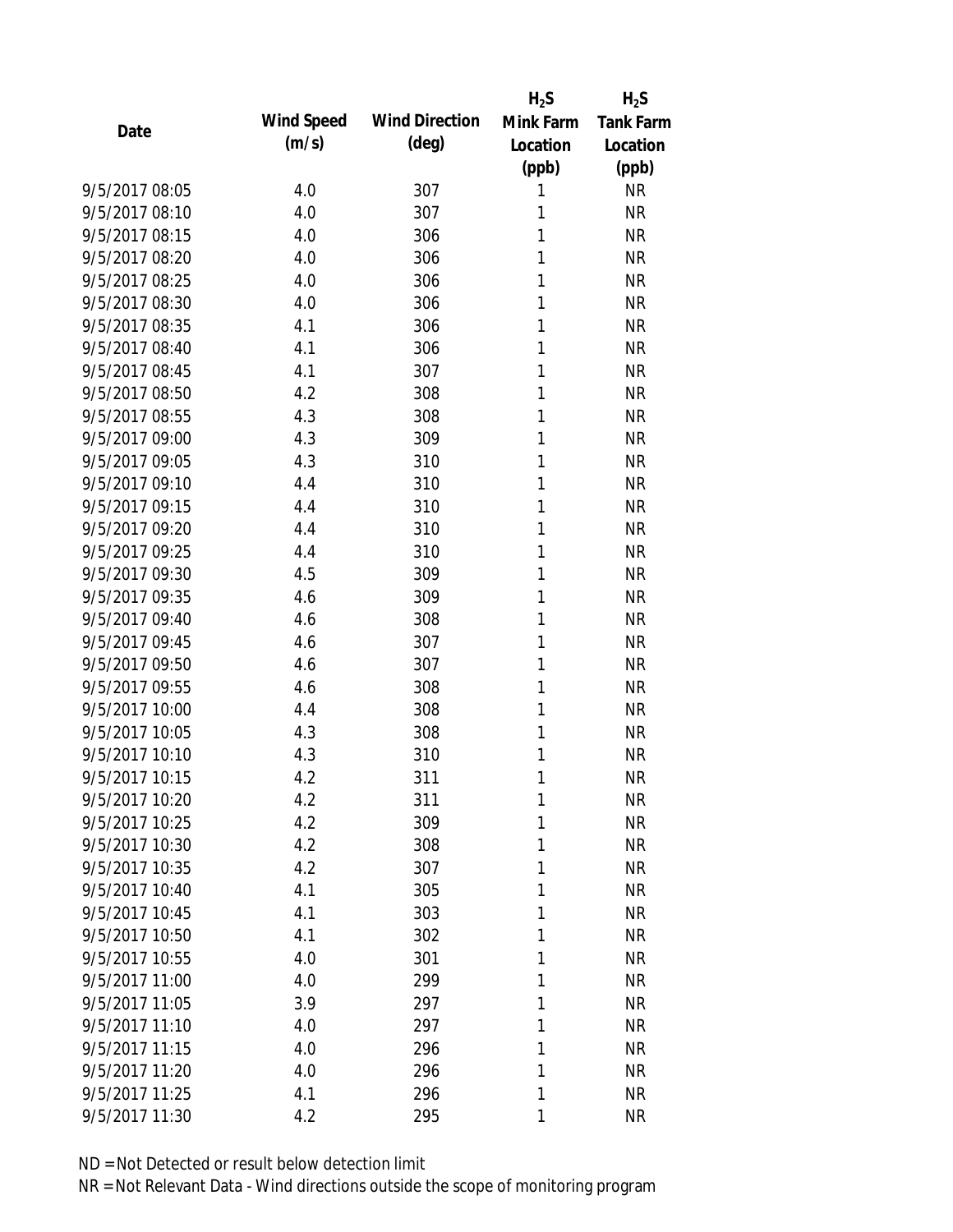| Date           |                   |                       | $H_2S$    | $H_2S$           |
|----------------|-------------------|-----------------------|-----------|------------------|
|                | <b>Wind Speed</b> | <b>Wind Direction</b> | Mink Farm | <b>Tank Farm</b> |
|                | (m/s)             | $(\text{deg})$        | Location  | Location         |
|                |                   |                       | (ppb)     | (ppb)            |
| 9/5/2017 11:35 | 4.2               | 295                   | 1         | <b>NR</b>        |
| 9/5/2017 11:40 | 4.2               | 294                   | 1         | <b>NR</b>        |
| 9/5/2017 11:45 | 4.2               | 291                   | 1         | <b>NR</b>        |
| 9/5/2017 11:50 | 4.2               | 289                   | 1         | <b>NR</b>        |
| 9/5/2017 11:55 | 4.2               | 286                   | 1         | <b>NR</b>        |
| 9/5/2017 12:00 | 4.1               | 285                   | 1         | <b>NR</b>        |
| 9/5/2017 12:05 | 4.1               | 284                   | 1         | <b>NR</b>        |
| 9/5/2017 12:10 | 4.1               | 285                   | 1         | <b>NR</b>        |
| 9/5/2017 12:15 | 4.1               | 286                   | 1         | <b>NR</b>        |
| 9/5/2017 12:20 | 4.1               | 288                   | 1         | <b>NR</b>        |
| 9/5/2017 12:25 | 4.0               | 290                   | 1         | <b>NR</b>        |
| 9/5/2017 12:30 | 4.0               | 292                   | 1         | <b>NR</b>        |
| 9/5/2017 12:35 | 3.9               | 292                   | 1         | <b>NR</b>        |
| 9/5/2017 12:40 | 4.0               | 292                   | 1         | <b>NR</b>        |
| 9/5/2017 12:45 | 4.0               | 293                   | <b>ND</b> | <b>NR</b>        |
| 9/5/2017 12:50 | 4.1               | 294                   | <b>ND</b> | <b>NR</b>        |
| 9/5/2017 12:55 | 4.3               | 294                   | <b>ND</b> | <b>NR</b>        |
| 9/5/2017 13:00 | 4.5               | 296                   | <b>ND</b> | <b>NR</b>        |
| 9/5/2017 13:05 | 4.6               | 298                   | <b>ND</b> | <b>NR</b>        |
| 9/5/2017 13:10 | 4.7               | 300                   | <b>ND</b> | <b>NR</b>        |
| 9/5/2017 13:15 | 4.7               | 301                   | <b>ND</b> | <b>NR</b>        |
| 9/5/2017 13:20 | 4.7               | 301                   | <b>ND</b> | <b>NR</b>        |
| 9/5/2017 13:25 | 4.7               | 301                   | 1         | <b>NR</b>        |
| 9/5/2017 13:30 | 4.7               | 300                   | 1         | <b>NR</b>        |
| 9/5/2017 13:35 | 4.7               | 298                   | 1         | <b>NR</b>        |
| 9/5/2017 13:40 | 4.7               | 296                   | 1         | <b>NR</b>        |
| 9/5/2017 13:45 | 4.7               | 294                   | 1         | <b>NR</b>        |
| 9/5/2017 13:50 | 4.6               | 290                   | 1         | <b>NR</b>        |
| 9/5/2017 13:55 | 4.6               | 288                   | 1         | <b>NR</b>        |
| 9/5/2017 14:00 | 4.6               | 286                   | 1         | <b>NR</b>        |
| 9/5/2017 14:05 | 4.6               | 286                   | 1         | <b>NR</b>        |
| 9/5/2017 14:10 | 4.7               | 287                   | 1         | <b>NR</b>        |
| 9/5/2017 14:15 | 4.9               | 290                   | 1         | <b>NR</b>        |
| 9/5/2017 14:20 | 5.0               | 296                   | 1         | <b>NR</b>        |
| 9/5/2017 14:25 | 5.2               | 300                   | 1         | <b>NR</b>        |
| 9/5/2017 14:30 | 5.4               | 304                   | 1         | <b>NR</b>        |
| 9/5/2017 14:35 | 5.5               | 306                   | 1         | <b>NR</b>        |
| 9/5/2017 14:40 | 5.6               | 307                   | 1         | <b>NR</b>        |
| 9/5/2017 14:45 | 5.7               | 307                   | 1         | <b>NR</b>        |
| 9/5/2017 14:50 | 5.8               | 306                   | 1         | <b>NR</b>        |
| 9/5/2017 14:55 | 5.8               | 305                   | 1         | <b>NR</b>        |
| 9/5/2017 15:00 | 5.8               | 305                   | 1         | <b>NR</b>        |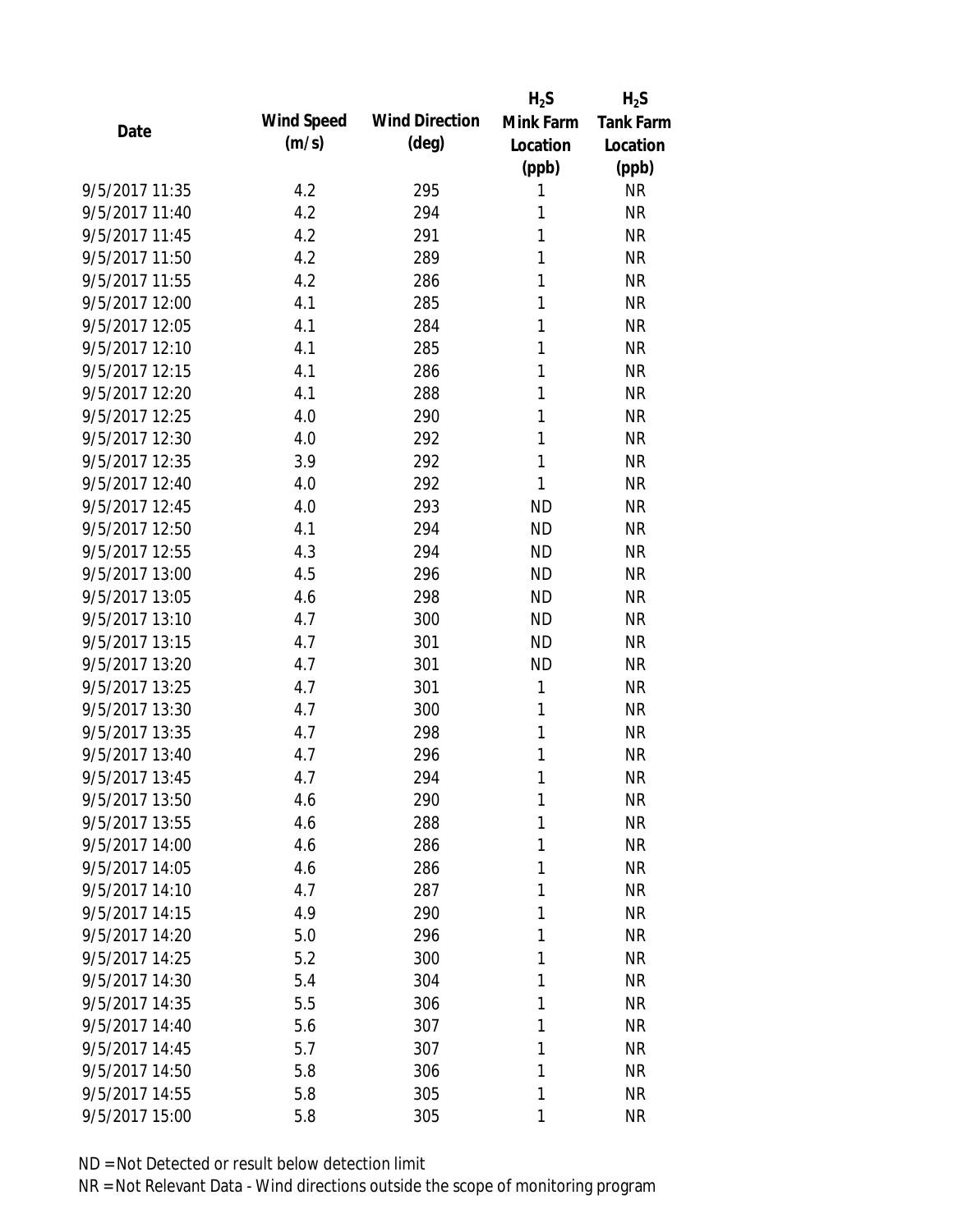|                |                   |                       | $H_2S$    | $H_2S$           |
|----------------|-------------------|-----------------------|-----------|------------------|
| Date           | <b>Wind Speed</b> | <b>Wind Direction</b> | Mink Farm | <b>Tank Farm</b> |
|                | (m/s)             | $(\text{deg})$        | Location  | Location         |
|                |                   |                       | (ppb)     | (ppb)            |
| 9/5/2017 15:05 | 5.8               | 305                   | 1         | <b>NR</b>        |
| 9/5/2017 15:10 | 5.8               | 305                   | 1         | <b>NR</b>        |
| 9/5/2017 15:15 | 5.7               | 305                   | 1         | <b>NR</b>        |
| 9/5/2017 15:20 | 5.6               | 305                   | 1         | <b>NR</b>        |
| 9/5/2017 15:25 | 5.5               | 305                   | 1         | <b>NR</b>        |
| 9/5/2017 15:30 | 5.4               | 305                   | 1         | <b>NR</b>        |
| 9/5/2017 15:35 | 5.4               | 304                   | 1         | <b>NR</b>        |
| 9/5/2017 15:40 | 5.4               | 302                   | 1         | <b>NR</b>        |
| 9/5/2017 15:45 | 5.4               | 302                   | 1         | <b>NR</b>        |
| 9/5/2017 15:50 | 5.5               | 301                   | 1         | <b>NR</b>        |
| 9/5/2017 15:55 | 5.5               | 301                   | 1         | <b>NR</b>        |
| 9/5/2017 16:00 | 5.6               | 302                   | 1         | <b>NR</b>        |
| 9/5/2017 16:05 | 5.6               | 303                   | 1         | <b>NR</b>        |
| 9/5/2017 16:10 | 5.7               | 304                   | 1         | <b>NR</b>        |
| 9/5/2017 16:15 | 5.7               | 305                   | 1         | <b>NR</b>        |
| 9/5/2017 16:20 | 5.6               | 306                   | 1         | <b>NR</b>        |
| 9/5/2017 16:25 | 5.5               | 306                   | 1         | <b>NR</b>        |
| 9/5/2017 16:30 | 5.4               | 305                   | 1         | <b>NR</b>        |
| 9/5/2017 16:35 | 5.3               | 305                   | 1         | <b>NR</b>        |
| 9/5/2017 16:40 | 5.2               | 304                   | 1         | <b>NR</b>        |
| 9/5/2017 16:45 | 5.1               | 304                   | <b>ND</b> | <b>NR</b>        |
| 9/5/2017 16:50 | 5.2               | 305                   | <b>ND</b> | <b>NR</b>        |
| 9/5/2017 16:55 | 5.3               | 307                   | <b>ND</b> | <b>NR</b>        |
| 9/5/2017 17:00 | 5.4               | 309                   | 1         | <b>NR</b>        |
| 9/5/2017 17:05 | 5.5               | 311                   | 1         | <b>NR</b>        |
| 9/5/2017 17:10 | 5.6               | 314                   | 1         | <b>NR</b>        |
| 9/5/2017 17:15 | 5.8               | 317                   | 1         | <b>NR</b>        |
| 9/5/2017 17:20 | 5.9               | 320                   | 1         | <b>NR</b>        |
| 9/5/2017 17:25 | 5.9               | 323                   | 1         | <b>NR</b>        |
| 9/5/2017 17:30 | 5.8               | 325                   | 1         | <b>NR</b>        |
| 9/5/2017 17:35 | 5.7               | 327                   | 1         | <b>NR</b>        |
| 9/5/2017 17:40 | 5.5               | 329                   | 1         | <b>NR</b>        |
| 9/5/2017 17:45 | 5.2               | 331                   | 1         | <b>NR</b>        |
| 9/5/2017 17:50 | 4.9               | 331                   | 1         | <b>NR</b>        |
| 9/5/2017 17:55 | 4.6               | 331                   | 1         | <b>NR</b>        |
| 9/5/2017 18:00 | 4.5               | 330                   | 1         | <b>NR</b>        |
| 9/5/2017 18:05 | 4.4               | 329                   | 1         | <b>NR</b>        |
| 9/5/2017 18:10 | 4.4               | 326                   | 1         | <b>NR</b>        |
| 9/5/2017 18:15 | 4.5               | 323                   | 1         | <b>NR</b>        |
| 9/5/2017 18:20 | 4.7               | 319                   | 1         | <b>NR</b>        |
| 9/5/2017 18:25 | 4.9               | 317                   | 1         | <b>NR</b>        |
| 9/5/2017 18:30 | 5.1               | 315                   | 1         | <b>NR</b>        |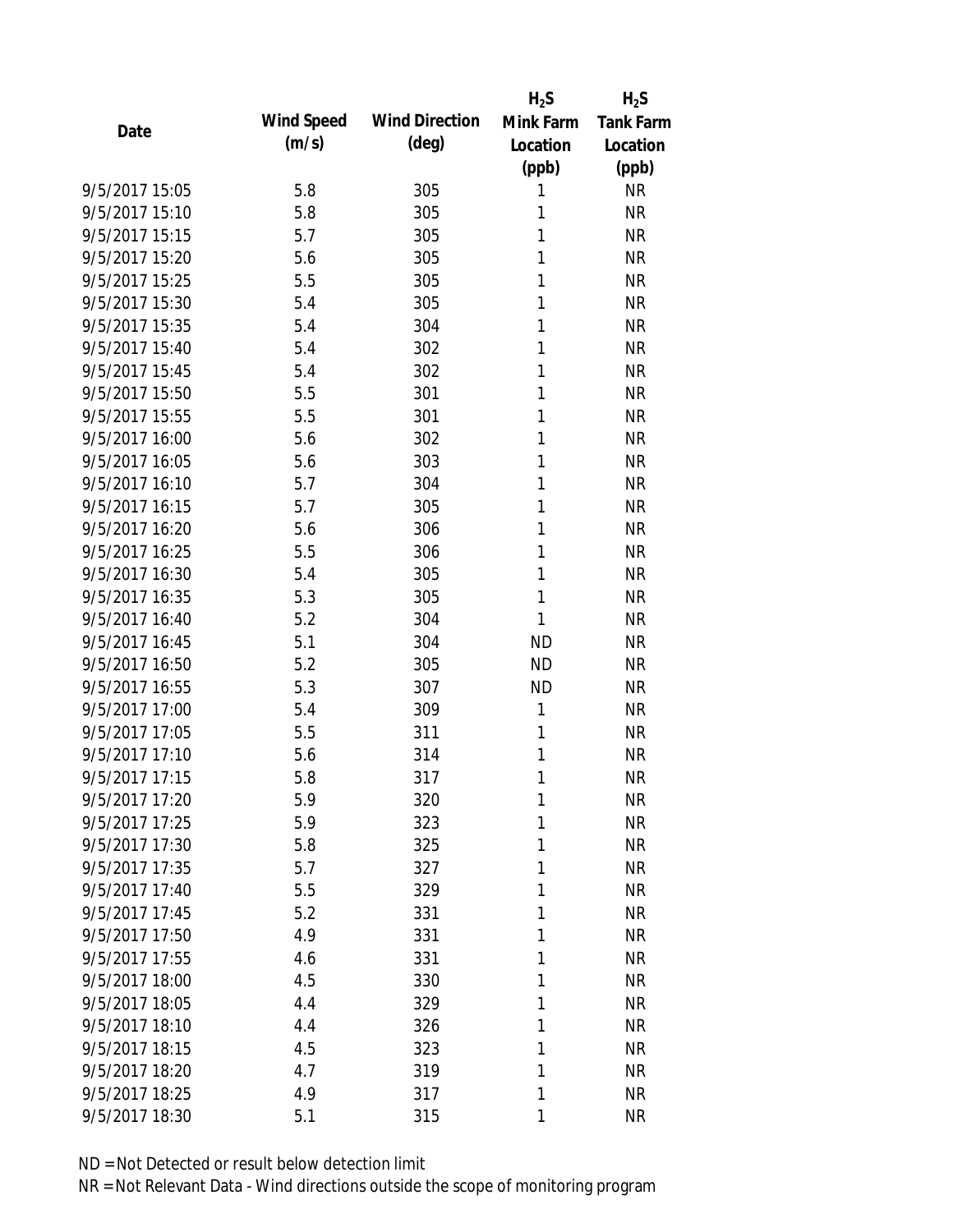| Date           |                   |                       | $H_2S$    | $H_2S$           |
|----------------|-------------------|-----------------------|-----------|------------------|
|                | <b>Wind Speed</b> | <b>Wind Direction</b> | Mink Farm | <b>Tank Farm</b> |
|                | (m/s)             | $(\text{deg})$        | Location  | Location         |
|                |                   |                       | (ppb)     | (ppb)            |
| 9/5/2017 18:35 | 5.3               | 314                   | 1         | <b>NR</b>        |
| 9/5/2017 18:40 | 5.5               | 315                   | 1         | <b>NR</b>        |
| 9/5/2017 18:45 | 5.5               | 316                   | 1         | <b>NR</b>        |
| 9/5/2017 18:50 | 5.6               | 319                   | 1         | <b>NR</b>        |
| 9/5/2017 18:55 | 5.5               | 321                   | 1         | <b>NR</b>        |
| 9/5/2017 19:00 | 5.4               | 323                   | 1         | <b>NR</b>        |
| 9/5/2017 19:05 | 5.4               | 325                   | 1         | <b>NR</b>        |
| 9/5/2017 19:10 | 5.3               | 325                   | 1         | <b>NR</b>        |
| 9/5/2017 19:15 | 5.1               | 325                   | 1         | <b>NR</b>        |
| 9/5/2017 19:20 | 4.9               | 324                   | 1         | <b>NR</b>        |
| 9/5/2017 19:25 | 4.7               | 324                   | 1         | <b>NR</b>        |
| 9/5/2017 19:30 | 4.6               | 323                   | 1         | <b>NR</b>        |
| 9/5/2017 19:35 | 4.3               | 322                   | 1         | <b>NR</b>        |
| 9/5/2017 19:40 | 4.1               | 322                   | 1         | <b>NR</b>        |
| 9/5/2017 19:45 | 4.0               | 322                   | 1         | <b>NR</b>        |
| 9/5/2017 19:50 | 3.8               | 323                   | 1         | <b>NR</b>        |
| 9/5/2017 19:55 | 3.6               | 324                   | 1         | <b>NR</b>        |
| 9/5/2017 20:00 | 3.4               | 324                   | 1         | <b>NR</b>        |
| 9/5/2017 20:05 | 3.3               | 325                   | 1         | <b>NR</b>        |
| 9/5/2017 20:10 | 3.1               | 326                   | 1         | <b>NR</b>        |
| 9/5/2017 20:15 | 2.9               | 326                   | 1         | <b>NR</b>        |
| 9/5/2017 20:20 | 2.8               | 324                   | 1         | <b>NR</b>        |
| 9/5/2017 20:25 | 2.7               | 322                   | 1         | <b>NR</b>        |
| 9/5/2017 20:30 | 2.7               | 320                   | 1         | <b>NR</b>        |
| 9/5/2017 20:35 | 2.6               | 316                   | 1         | <b>NR</b>        |
| 9/5/2017 20:40 | 2.7               | 313                   | 1         | <b>NR</b>        |
| 9/5/2017 20:45 | 2.7               | 311                   | 1         | <b>NR</b>        |
| 9/5/2017 20:50 | 2.8               | 309                   | 1         | <b>NR</b>        |
| 9/5/2017 20:55 | 2.8               | 308                   | 1         | <b>NR</b>        |
| 9/5/2017 21:00 | 2.9               | 307                   | 1         | <b>NR</b>        |
| 9/5/2017 21:05 | 2.9               | 307                   | 1         | <b>NR</b>        |
| 9/5/2017 21:10 | 2.9               | 307                   | 1         | <b>NR</b>        |
| 9/5/2017 21:15 | 2.9               | 307                   | 1         | <b>NR</b>        |
| 9/5/2017 21:20 | 2.9               | 306                   | 1         | <b>NR</b>        |
| 9/5/2017 21:25 | 2.9               | 306                   | 1         | <b>NR</b>        |
| 9/5/2017 21:30 | 2.9               | 304                   | 1         | <b>NR</b>        |
| 9/5/2017 21:35 | 2.8               | 303                   | 1         | <b>NR</b>        |
| 9/5/2017 21:40 | 2.7               | 302                   | 1         | <b>NR</b>        |
| 9/5/2017 21:45 | 2.6               | 301                   | 1         | <b>NR</b>        |
| 9/5/2017 21:50 | 2.5               | 300                   | 1         | <b>NR</b>        |
| 9/5/2017 21:55 | 2.4               | 299                   | 1         | <b>NR</b>        |
| 9/5/2017 22:00 | 2.4               | 300                   | 1         | <b>NR</b>        |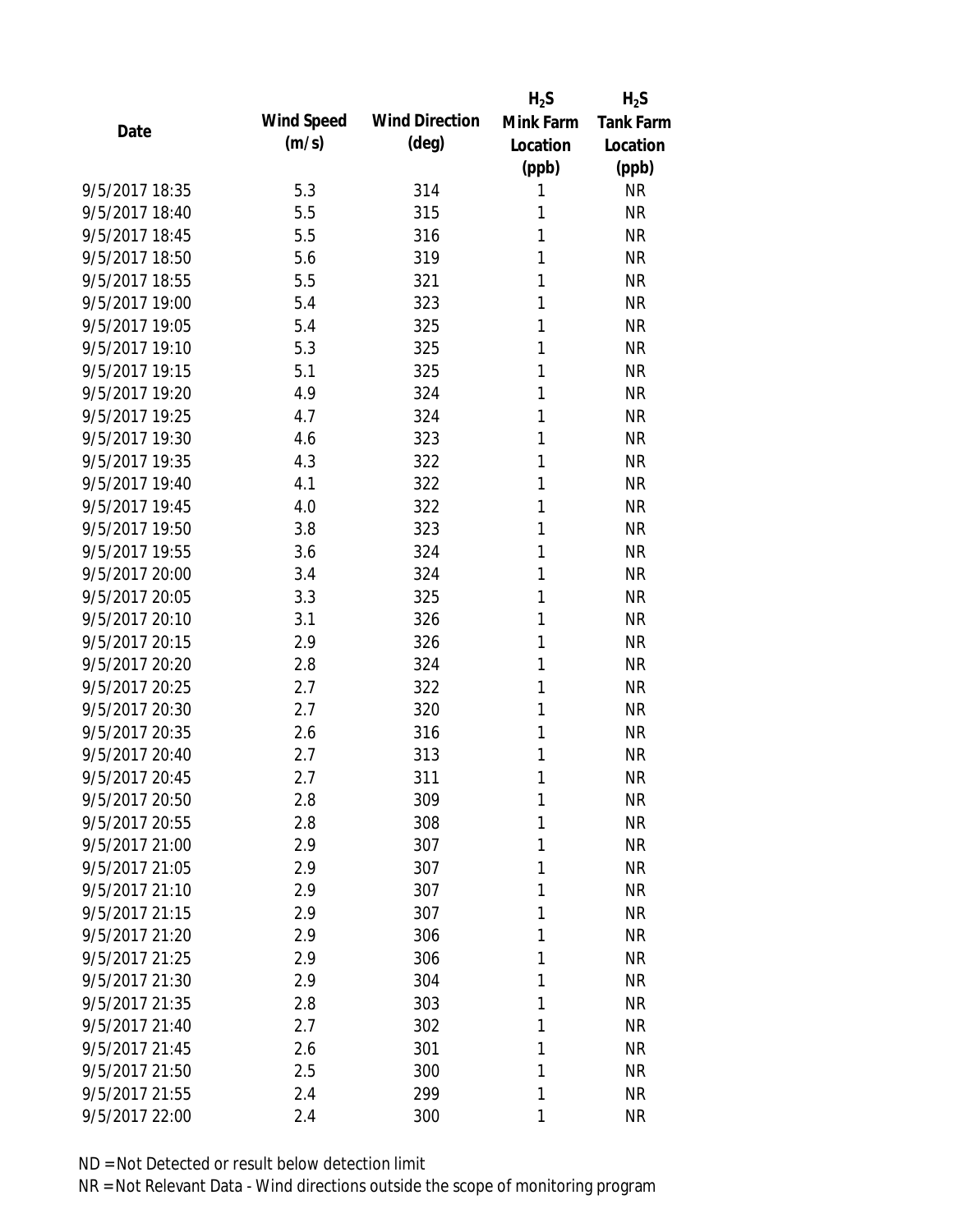|                |            |                       | $H_2S$         | $H_2S$           |
|----------------|------------|-----------------------|----------------|------------------|
| Date           | Wind Speed | <b>Wind Direction</b> | Mink Farm      | <b>Tank Farm</b> |
|                | (m/s)      | $(\text{deg})$        | Location       | Location         |
|                |            |                       | (ppb)          | (ppb)            |
| 9/5/2017 22:05 | 2.4        | 302                   | 1              | <b>NR</b>        |
| 9/5/2017 22:10 | 2.5        | 305                   | 1              | <b>NR</b>        |
| 9/5/2017 22:15 | 2.7        | 310                   | 1              | <b>NR</b>        |
| 9/5/2017 22:20 | 2.8        | 315                   | 1              | <b>NR</b>        |
| 9/5/2017 22:25 | 2.9        | 321                   | 1              | <b>NR</b>        |
| 9/5/2017 22:30 | 2.9        | 326                   | 1              | <b>NR</b>        |
| 9/5/2017 22:35 | 2.9        | 331                   | 1              | <b>NR</b>        |
| 9/5/2017 22:40 | 2.7        | 334                   | 1              | <b>NR</b>        |
| 9/5/2017 22:45 | 2.6        | 337                   | 1              | <b>NR</b>        |
| 9/5/2017 22:50 | 2.4        | 338                   | $\overline{2}$ | <b>NR</b>        |
| 9/5/2017 22:55 | 2.3        | 338                   | $\overline{2}$ | <b>NR</b>        |
| 9/5/2017 23:00 | 2.3        | 337                   | $\overline{c}$ | <b>NR</b>        |
| 9/5/2017 23:05 | 2.4        | 335                   | $\overline{2}$ | <b>NR</b>        |
| 9/5/2017 23:10 | 2.4        | 334                   | $\overline{2}$ | <b>NR</b>        |
| 9/5/2017 23:15 | 2.5        | 332                   | $\overline{2}$ | <b>NR</b>        |
| 9/5/2017 23:20 | 2.6        | 331                   | $\overline{2}$ | <b>NR</b>        |
| 9/5/2017 23:25 | 2.7        | 331                   | 1              | <b>NR</b>        |
| 9/5/2017 23:30 | 2.7        | 330                   | 1              | <b>NR</b>        |
| 9/5/2017 23:35 | 2.7        | 330                   | 1              | <b>NR</b>        |
| 9/5/2017 23:40 | 2.6        | 329                   | 1              | <b>NR</b>        |
| 9/5/2017 23:45 | 2.5        | 328                   | 1              | <b>NR</b>        |
| 9/5/2017 23:50 | 2.4        | 326                   | 1              | <b>NR</b>        |
| 9/5/2017 23:55 | 2.3        | 323                   | 1              | <b>NR</b>        |
| 9/5/2017 24:00 | 2.2        | 321                   | 1              | <b>NR</b>        |
| 9/6/2017 00:05 | 2.3        | 319                   | 1              | <b>NR</b>        |
| 9/6/2017 00:10 | 2.3        | 317                   | 1              | <b>NR</b>        |
| 9/6/2017 00:15 | 2.4        | 314                   | 1              | <b>NR</b>        |
| 9/6/2017 00:20 | 2.5        | 313                   | 1              | <b>NR</b>        |
| 9/6/2017 00:25 | 2.6        | 312                   | 1              | <b>NR</b>        |
| 9/6/2017 00:30 | 2.6        | 312                   | 1              | <b>NR</b>        |
| 9/6/2017 00:35 | 2.6        | 312                   | 1              | <b>NR</b>        |
| 9/6/2017 00:40 | 2.6        | 313                   | 1              | <b>NR</b>        |
| 9/6/2017 00:45 | 2.5        | 315                   | 1              | <b>NR</b>        |
| 9/6/2017 00:50 | 2.5        | 317                   | <b>ND</b>      | <b>NR</b>        |
| 9/6/2017 00:55 | 2.5        | 320                   | <b>ND</b>      | <b>NR</b>        |
| 9/6/2017 01:00 | 2.4        | 323                   | <b>ND</b>      | <b>NR</b>        |
| 9/6/2017 01:05 | 2.4        | 324                   | <b>ND</b>      | <b>NR</b>        |
| 9/6/2017 01:10 |            | 325                   | <b>ND</b>      | <b>NR</b>        |
| 9/6/2017 01:15 | 2.4<br>2.4 | 324                   | <b>ND</b>      | <b>NR</b>        |
| 9/6/2017 01:20 | 2.4        |                       | ND             | <b>NR</b>        |
|                |            | 323                   |                |                  |
| 9/6/2017 01:25 | 2.4        | 320                   | <b>ND</b>      | <b>NR</b>        |
| 9/6/2017 01:30 | 2.4        | 317                   | <b>ND</b>      | <b>NR</b>        |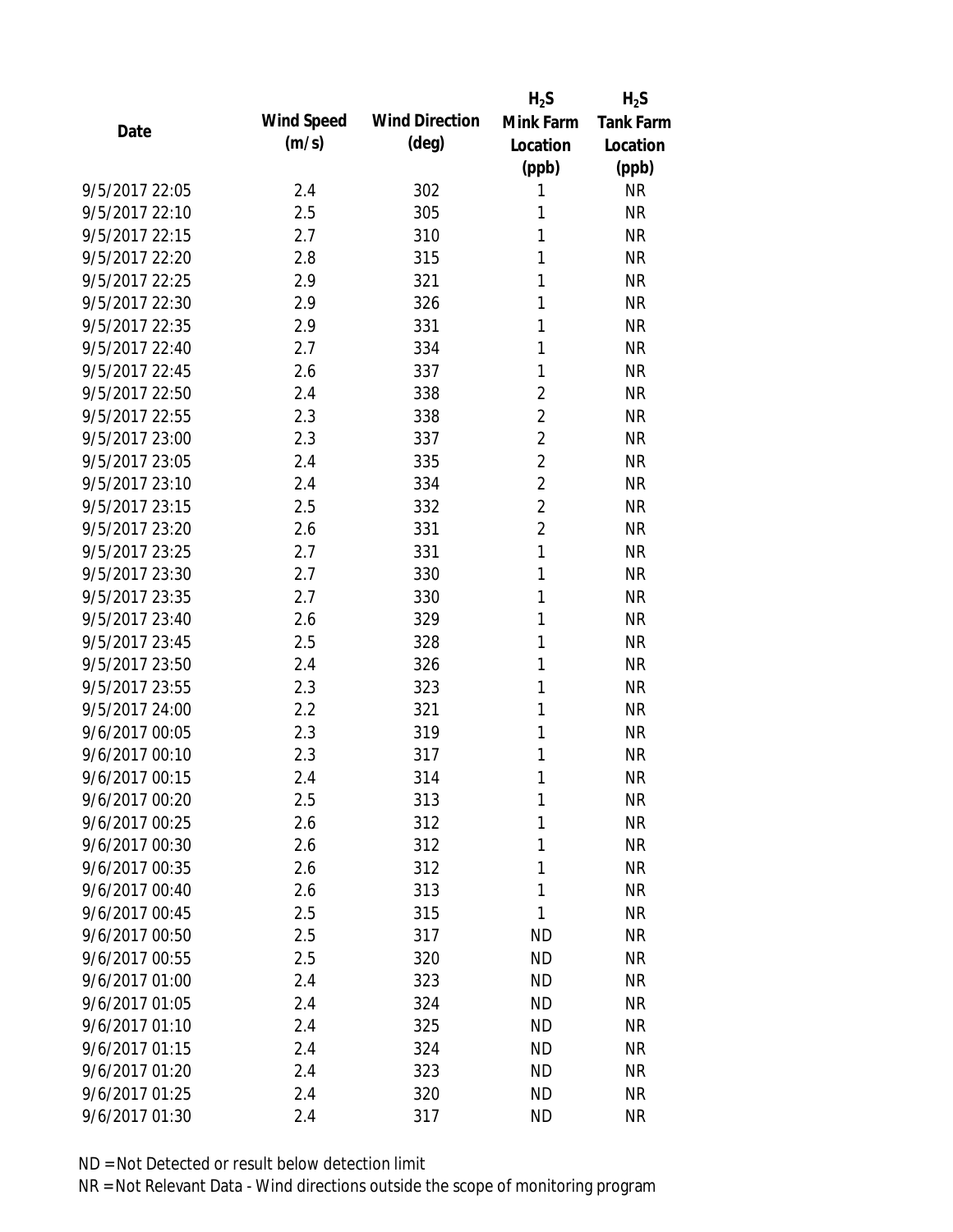| Date           |                   |                       | $H_2S$    | $H_2S$           |
|----------------|-------------------|-----------------------|-----------|------------------|
|                | <b>Wind Speed</b> | <b>Wind Direction</b> | Mink Farm | <b>Tank Farm</b> |
|                | (m/s)             | $(\text{deg})$        | Location  | Location         |
|                |                   |                       | (ppb)     | (ppb)            |
| 9/6/2017 01:35 | 2.4               | 314                   | <b>ND</b> | <b>NR</b>        |
| 9/6/2017 01:40 | 2.5               | 312                   | <b>ND</b> | <b>NR</b>        |
| 9/6/2017 01:45 | 2.5               | 312                   | <b>ND</b> | <b>NR</b>        |
| 9/6/2017 01:50 | 2.6               | 313                   | <b>ND</b> | <b>NR</b>        |
| 9/6/2017 01:55 | 2.6               | 315                   | 1         | <b>NR</b>        |
| 9/6/2017 02:00 | 2.6               | 318                   | 1         | <b>NR</b>        |
| 9/6/2017 02:05 | 2.7               | 320                   | 1         | <b>NR</b>        |
| 9/6/2017 02:10 | 2.8               | 322                   | 1         | <b>NR</b>        |
| 9/6/2017 02:15 | 2.8               | 324                   | 1         | <b>NR</b>        |
| 9/6/2017 02:20 | 2.9               | 324                   | 1         | <b>NR</b>        |
| 9/6/2017 02:25 | 2.9               | 324                   | 1         | <b>NR</b>        |
| 9/6/2017 02:30 | 2.9               | 323                   | 1         | <b>NR</b>        |
| 9/6/2017 02:35 | 2.8               | 323                   | 1         | <b>NR</b>        |
| 9/6/2017 02:40 | 2.8               | 322                   | 1         | <b>NR</b>        |
| 9/6/2017 02:45 | 2.7               | 321                   | 1         | <b>NR</b>        |
| 9/6/2017 02:50 | 2.7               | 320                   | 1         | <b>NR</b>        |
| 9/6/2017 02:55 | 2.7               | 318                   | 1         | <b>NR</b>        |
| 9/6/2017 03:00 | 2.7               | 318                   | 1         | <b>NR</b>        |
| 9/6/2017 03:05 | 2.6               | 318                   | 1         | <b>NR</b>        |
| 9/6/2017 03:10 | 2.6               | 318                   | 1         | <b>NR</b>        |
| 9/6/2017 03:15 | 2.6               | 319                   | 1         | <b>NR</b>        |
| 9/6/2017 03:20 | 2.5               | 320                   | 1         | <b>NR</b>        |
| 9/6/2017 03:25 | 2.5               | 321                   | 1         | <b>NR</b>        |
| 9/6/2017 03:30 | 2.5               | 322                   | 1         | <b>NR</b>        |
| 9/6/2017 03:35 | 2.5               | 323                   | 1         | <b>NR</b>        |
| 9/6/2017 03:40 | 2.5               | 323                   | 1         | <b>NR</b>        |
| 9/6/2017 03:45 | 2.6               | 324                   | 1         | <b>NR</b>        |
| 9/6/2017 03:50 | 2.6               | 324                   | 1         | <b>NR</b>        |
| 9/6/2017 03:55 | 2.7               | 325                   | 1         | <b>NR</b>        |
| 9/6/2017 04:00 | 2.8               | 326                   | 1         | <b>NR</b>        |
| 9/6/2017 04:05 | 2.9               | 327                   | 1         | <b>NR</b>        |
| 9/6/2017 04:10 | 2.9               | 328                   | 1         | <b>NR</b>        |
| 9/6/2017 04:15 | 2.9               | 329                   | 1         | <b>NR</b>        |
| 9/6/2017 04:20 | 2.9               | 330                   | 1         | <b>NR</b>        |
| 9/6/2017 04:25 | 2.9               | 331                   | 1         | <b>NR</b>        |
| 9/6/2017 04:30 | 2.9               | 331                   | 1         | <b>NR</b>        |
| 9/6/2017 04:35 | 2.8               | 331                   | 1         | <b>NR</b>        |
| 9/6/2017 04:40 | 2.7               | 332                   | 1         | <b>NR</b>        |
| 9/6/2017 04:45 | 2.6               | 332                   | 1         | <b>NR</b>        |
| 9/6/2017 04:50 | 2.6               | 333                   | 1         | <b>NR</b>        |
| 9/6/2017 04:55 | 2.5               | 333                   | 1         | <b>NR</b>        |
| 9/6/2017 05:00 | 2.5               | 333                   | 1         | <b>NR</b>        |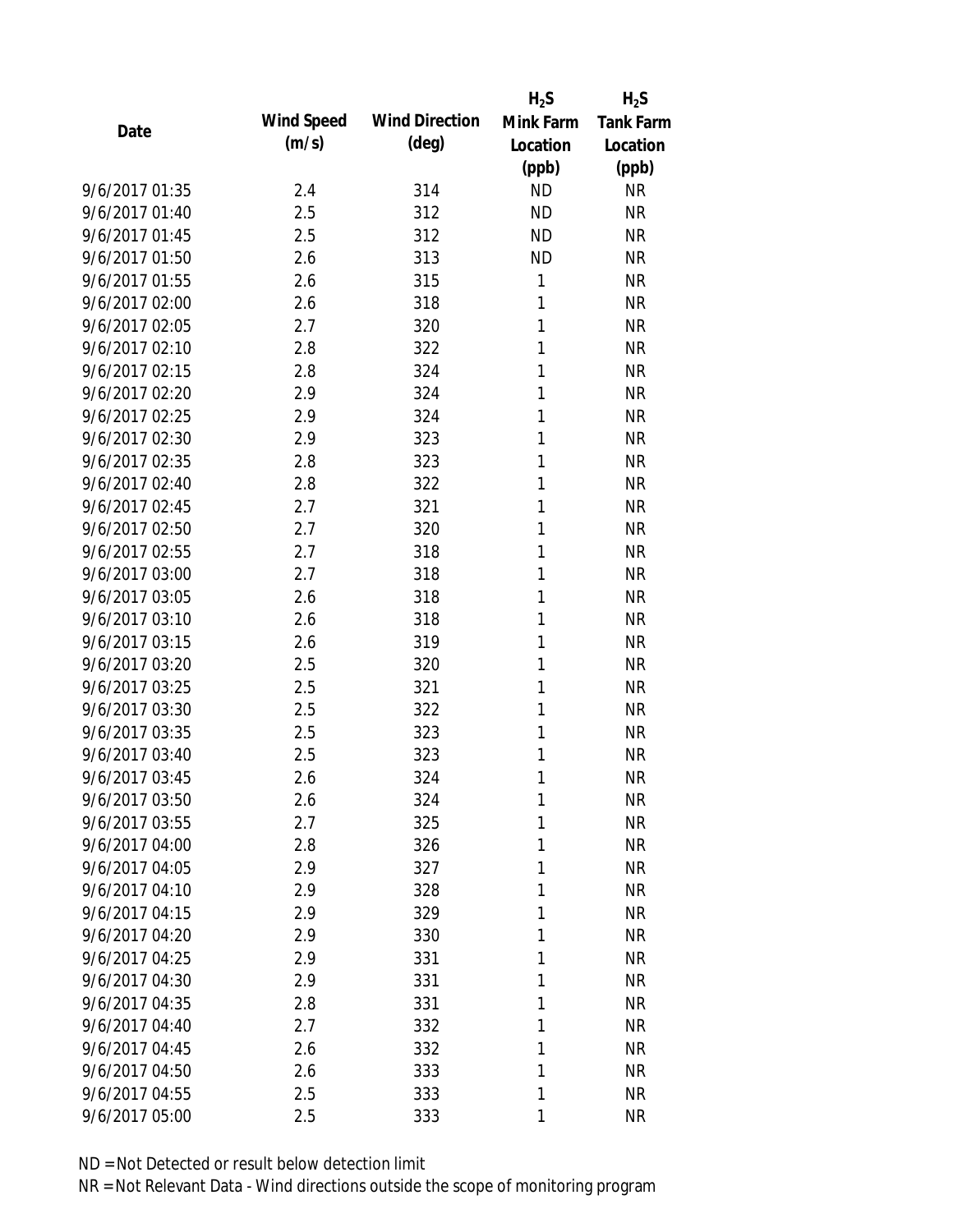|                |                   |                       | $H_2S$    | $H_2S$           |
|----------------|-------------------|-----------------------|-----------|------------------|
| Date           | <b>Wind Speed</b> | <b>Wind Direction</b> | Mink Farm | <b>Tank Farm</b> |
|                | (m/s)             | $(\text{deg})$        | Location  | Location         |
|                |                   |                       | (ppb)     | (ppb)            |
| 9/6/2017 05:05 | 2.5               | 333                   | 1         | <b>NR</b>        |
| 9/6/2017 05:10 | 2.4               | 333                   | 1         | <b>NR</b>        |
| 9/6/2017 05:15 | 2.4               | 332                   | 1         | <b>NR</b>        |
| 9/6/2017 05:20 | 2.4               | 332                   | <b>ND</b> | <b>NR</b>        |
| 9/6/2017 05:25 | 2.4               | 331                   | <b>ND</b> | <b>NR</b>        |
| 9/6/2017 05:30 | 2.4               | 331                   | <b>ND</b> | <b>NR</b>        |
| 9/6/2017 05:35 | 2.4               | 331                   | <b>ND</b> | <b>NR</b>        |
| 9/6/2017 05:40 | 2.4               | 331                   | <b>ND</b> | <b>NR</b>        |
| 9/6/2017 05:45 | 2.4               | 331                   | <b>ND</b> | <b>NR</b>        |
| 9/6/2017 05:50 | 2.4               | 331                   | <b>ND</b> | <b>NR</b>        |
| 9/6/2017 05:55 | 2.3               | 332                   | <b>ND</b> | <b>NR</b>        |
| 9/6/2017 06:00 | 2.3               | 333                   | <b>ND</b> | <b>NR</b>        |
| 9/6/2017 06:05 | 2.2               | 333                   | 1         | <b>NR</b>        |
| 9/6/2017 06:10 | 2.2               | 333                   | 1         | <b>NR</b>        |
| 9/6/2017 06:15 | 2.2               | 332                   | 1         | <b>NR</b>        |
| 9/6/2017 06:20 | 2.1               | 333                   | 1         | <b>NR</b>        |
| 9/6/2017 06:25 | 2.1               | 332                   | 1         | <b>NR</b>        |
| 9/6/2017 06:30 | 2.0               | 333                   | 1         | <b>NR</b>        |
| 9/6/2017 06:35 | 1.9               | 334                   | 1         | <b>NR</b>        |
| 9/6/2017 06:40 | 1.9               | 336                   | 1         | <b>NR</b>        |
| 9/6/2017 06:45 | 1.8               | 338                   | 1         | <b>NR</b>        |
| 9/6/2017 06:50 | 1.7               | 339                   | 1         | <b>NR</b>        |
| 9/6/2017 06:55 | 1.7               | 341                   | 1         | <b>NR</b>        |
| 9/6/2017 07:00 | 1.6               | 342                   | 1         | <b>NR</b>        |
| 9/6/2017 07:05 | 1.6               | 342                   | 1         | <b>NR</b>        |
| 9/6/2017 07:10 | 1.6               | 341                   | 1         | <b>NR</b>        |
| 9/6/2017 07:15 | 1.6               | 340                   | 1         | <b>NR</b>        |
| 9/6/2017 07:20 | 1.6               | 339                   | 1         | <b>NR</b>        |
| 9/6/2017 07:25 | 1.7               | 338                   | 1         | <b>NR</b>        |
| 9/6/2017 07:30 | 1.8               | 336                   | 1         | <b>NR</b>        |
| 9/6/2017 07:35 | 2.0               | 335                   | 1         | <b>NR</b>        |
| 9/6/2017 07:40 | 2.1               | 334                   | 1         | <b>NR</b>        |
| 9/6/2017 07:45 | 2.3               | 333                   | 1         | <b>NR</b>        |
| 9/6/2017 07:50 | 2.5               | 332                   | 1         | <b>NR</b>        |
| 9/6/2017 07:55 | 2.6               | 332                   | 1         | <b>NR</b>        |
| 9/6/2017 08:00 | 2.6               | 333                   | 1         | <b>NR</b>        |
| 9/6/2017 08:05 | 2.6               | 333                   | 1         | <b>NR</b>        |
| 9/6/2017 08:10 | 2.5               | 334                   | 1         | <b>NR</b>        |
| 9/6/2017 08:15 | 2.4               | 334                   | 1         | <b>NR</b>        |
| 9/6/2017 08:20 | 2.3               | 335                   | 1         | <b>NR</b>        |
| 9/6/2017 08:25 | 2.3               | 336                   | 1         | <b>NR</b>        |
| 9/6/2017 08:30 | 2.3               | 336                   | 1         | <b>NR</b>        |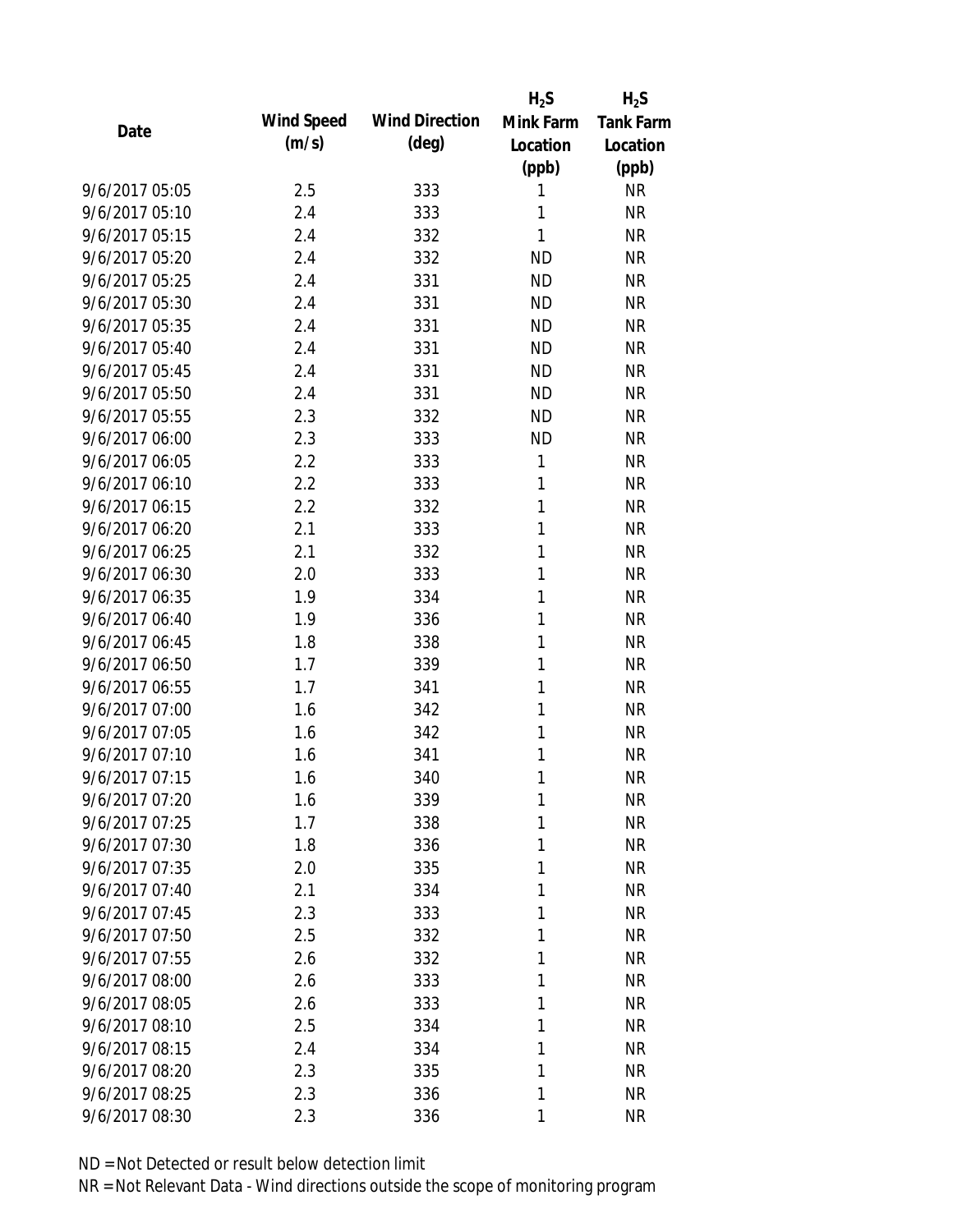| Date           |                   |                       | $H_2S$    | $H_2S$           |
|----------------|-------------------|-----------------------|-----------|------------------|
|                | <b>Wind Speed</b> | <b>Wind Direction</b> | Mink Farm | <b>Tank Farm</b> |
|                | (m/s)             | $(\text{deg})$        | Location  | Location         |
|                |                   |                       | (ppb)     | (ppb)            |
| 9/6/2017 08:35 | 2.3               | 336                   | 1         | <b>NR</b>        |
| 9/6/2017 08:40 | 2.3               | 337                   | 1         | <b>NR</b>        |
| 9/6/2017 08:45 | 2.4               | 337                   | 1         | <b>NR</b>        |
| 9/6/2017 08:50 | 2.4               | 337                   | 1         | <b>NR</b>        |
| 9/6/2017 08:55 | 2.5               | 337                   | 1         | <b>NR</b>        |
| 9/6/2017 09:00 | 2.5               | 337                   | 1         | <b>NR</b>        |
| 9/6/2017 09:05 | 2.5               | 336                   | 1         | <b>NR</b>        |
| 9/6/2017 09:10 | 2.5               | 335                   | 1         | <b>NR</b>        |
| 9/6/2017 09:15 | 2.6               | 334                   | 1         | <b>NR</b>        |
| 9/6/2017 09:20 | 2.6               | 334                   | 1         | <b>NR</b>        |
| 9/6/2017 09:25 | 2.6               | 335                   | 1         | <b>NR</b>        |
| 9/6/2017 09:30 | 2.6               | 335                   | 1         | <b>NR</b>        |
| 9/6/2017 09:35 | 2.6               | 337                   | 1         | <b>NR</b>        |
| 9/6/2017 09:40 | 2.6               | 338                   | 1         | <b>NR</b>        |
| 9/6/2017 09:45 | 2.5               | 340                   | 1         | <b>NR</b>        |
| 9/6/2017 09:50 | 2.5               | 341                   | 1         | <b>NR</b>        |
| 9/6/2017 09:55 | 2.5               | 341                   | 1         | <b>NR</b>        |
| 9/6/2017 10:00 | 2.5               | 341                   | 1         | <b>NR</b>        |
| 9/6/2017 10:05 | 2.6               | 339                   | 1         | <b>NR</b>        |
| 9/6/2017 10:10 | 2.7               | 338                   | 1         | <b>NR</b>        |
| 9/6/2017 10:15 | 2.9               | 336                   | 1         | <b>NR</b>        |
| 9/6/2017 10:20 | 2.9               | 335                   | 1         | <b>NR</b>        |
| 9/6/2017 10:25 | 3.0               | 334                   | 1         | <b>NR</b>        |
| 9/6/2017 10:30 | 3.1               | 334                   | 1         | <b>NR</b>        |
| 9/6/2017 10:35 | 3.1               | 336                   | 1         | <b>NR</b>        |
| 9/6/2017 10:40 | 3.1               | 339                   | 1         | <b>NR</b>        |
| 9/6/2017 10:45 | 3.1               | 341                   | 1         | <b>NR</b>        |
| 9/6/2017 10:50 | 3.1               | 342                   | 1         | <b>NR</b>        |
| 9/6/2017 10:55 | 3.1               | 345                   | 1         | <b>NR</b>        |
| 9/6/2017 11:00 | 3.1               | 347                   | 1         | <b>NR</b>        |
| 9/6/2017 11:05 | 3.2               | 349                   | ND        | <b>NR</b>        |
| 9/6/2017 11:10 | 3.3               | 349                   | <b>ND</b> | <b>NR</b>        |
| 9/6/2017 11:15 | 3.3               | 350                   | <b>ND</b> | <b>NR</b>        |
| 9/6/2017 11:20 | 3.3               | 350                   | <b>ND</b> | <b>NR</b>        |
| 9/6/2017 11:25 | 3.3               | 349                   | ND        | <b>NR</b>        |
| 9/6/2017 11:30 | 3.2               | 349                   | <b>ND</b> | <b>NR</b>        |
| 9/6/2017 11:35 | 3.2               | 348                   | <b>ND</b> | <b>NR</b>        |
| 9/6/2017 11:40 | 3.2               | 348                   | <b>ND</b> | <b>NR</b>        |
| 9/6/2017 11:45 | 3.2               | 347                   | 1         | <b>NR</b>        |
| 9/6/2017 11:50 | 3.1               | 346                   | 1         | <b>NR</b>        |
| 9/6/2017 11:55 | 3.2               | 346                   | 1         | <b>NR</b>        |
| 9/6/2017 12:00 | 3.2               | 345                   | 1         | <b>NR</b>        |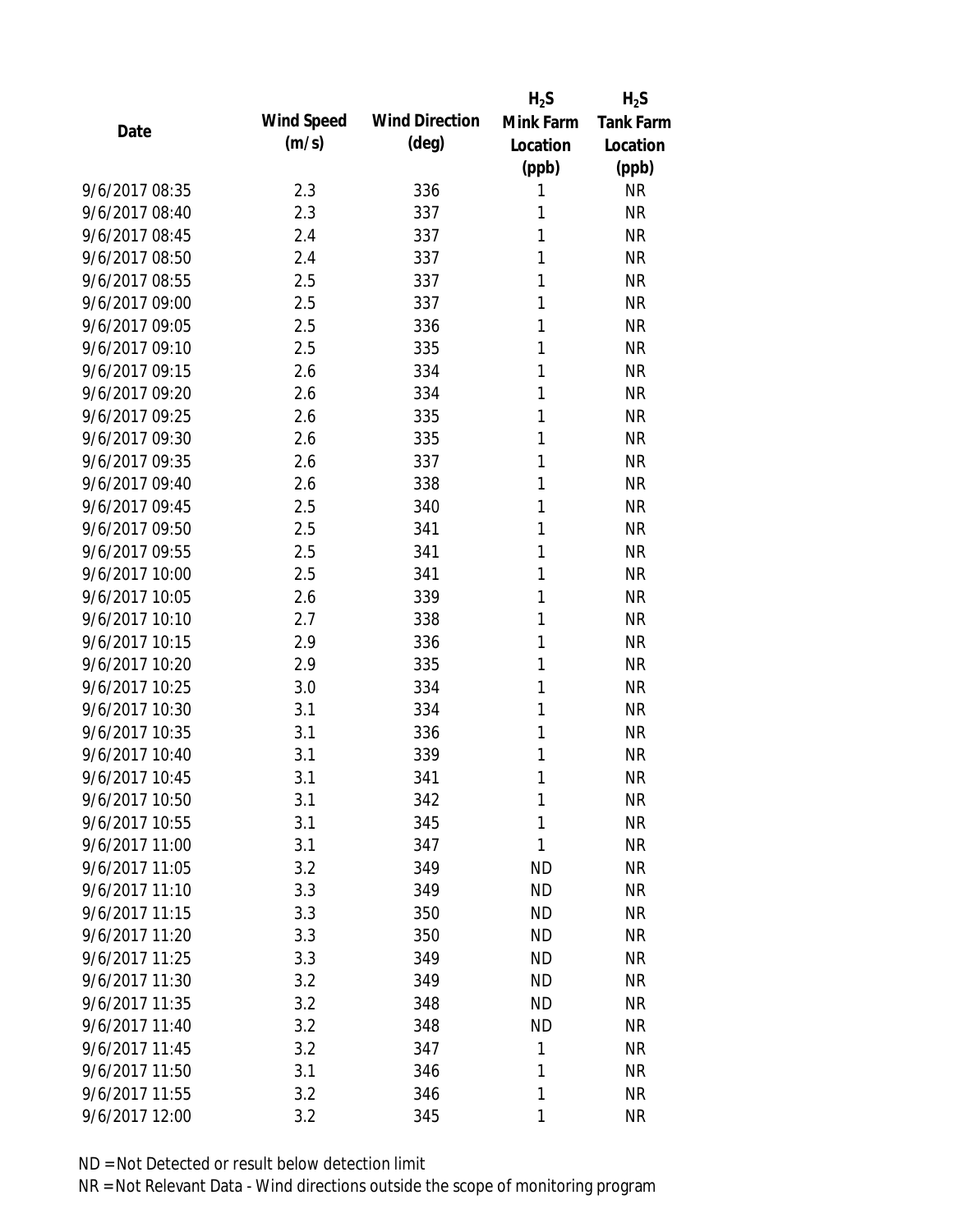|                |            |                       | $H_2S$    | $H_2S$           |
|----------------|------------|-----------------------|-----------|------------------|
| Date           | Wind Speed | <b>Wind Direction</b> | Mink Farm | <b>Tank Farm</b> |
|                | (m/s)      | $(\text{deg})$        | Location  | Location         |
|                |            |                       | (ppb)     | (ppb)            |
| 9/6/2017 12:05 | 3.3        | 344                   | 1         | <b>NR</b>        |
| 9/6/2017 12:10 | 3.3        | 342                   | 1         | <b>NR</b>        |
| 9/6/2017 12:15 | 3.2        | 342                   | 1         | <b>NR</b>        |
| 9/6/2017 12:20 | 3.2        | 343                   | 1         | <b>NR</b>        |
| 9/6/2017 12:25 | 3.1        | 343                   | 1         | <b>NR</b>        |
| 9/6/2017 12:30 | 3.1        | 343                   | 1         | <b>NR</b>        |
| 9/6/2017 12:35 | 3.0        | 345                   | 1         | <b>NR</b>        |
| 9/6/2017 12:40 | 3.0        | 346                   | 1         | <b>NR</b>        |
| 9/6/2017 12:45 | 3.0        | 346                   | 1         | <b>NR</b>        |
| 9/6/2017 12:50 | 3.0        | 346                   | 1         | <b>NR</b>        |
| 9/6/2017 12:55 | 3.1        | 346                   | 1         | <b>NR</b>        |
| 9/6/2017 13:00 | 3.1        | 347                   | 1         | <b>NR</b>        |
| 9/6/2017 13:05 | 3.1        | 348                   | 1         | <b>NR</b>        |
| 9/6/2017 13:10 | 3.2        | 347                   | 1         | <b>NR</b>        |
| 9/6/2017 13:15 | 3.2        | 347                   | 1         | <b>NR</b>        |
| 9/6/2017 13:20 | 3.3        | 344                   | 1         | <b>NR</b>        |
| 9/6/2017 13:25 | 3.3        | 342                   | 1         | <b>NR</b>        |
| 9/6/2017 13:30 | 3.3        | 339                   | 1         | <b>NR</b>        |
| 9/6/2017 13:35 | 3.2        | 336                   | 1         | <b>NR</b>        |
| 9/6/2017 13:40 | 3.2        | 332                   | 1         | <b>NR</b>        |
| 9/6/2017 13:45 | 3.2        | 330                   | 1         | <b>NR</b>        |
| 9/6/2017 13:50 | 3.2        | 328                   | 1         | <b>NR</b>        |
| 9/6/2017 13:55 | 3.3        | 326                   | 1         | <b>NR</b>        |
| 9/6/2017 14:00 | 3.4        | 325                   | 1         | <b>NR</b>        |
| 9/6/2017 14:05 | 3.5        | 326                   | 1         | <b>NR</b>        |
| 9/6/2017 14:10 | 3.5        | 328                   | 1         | <b>NR</b>        |
| 9/6/2017 14:15 | 3.5        | 329                   | <b>ND</b> | <b>NR</b>        |
| 9/6/2017 14:20 | 3.5        | 330                   | <b>ND</b> | <b>NR</b>        |
| 9/6/2017 14:25 | 3.5        | 330                   | <b>ND</b> | <b>NR</b>        |
| 9/6/2017 14:30 | 3.4        | 329                   | <b>ND</b> | <b>NR</b>        |
| 9/6/2017 14:35 | 3.4        | 327                   | <b>ND</b> | <b>NR</b>        |
| 9/6/2017 14:40 | 3.4        | 324                   | <b>ND</b> | <b>NR</b>        |
| 9/6/2017 14:45 | 3.4        | 321                   | 1         | <b>NR</b>        |
| 9/6/2017 14:50 | 3.3        | 320                   | 1         | <b>NR</b>        |
| 9/6/2017 14:55 | 3.3        | 320                   | 1         | <b>NR</b>        |
| 9/6/2017 15:00 | 3.2        | 321                   | 1         | <b>NR</b>        |
| 9/6/2017 15:05 | 3.0        | 323                   | 1         | <b>NR</b>        |
| 9/6/2017 15:10 | 2.9        | 326                   | 1         | <b>NR</b>        |
| 9/6/2017 15:15 | 2.8        | 329                   | 1         | <b>NR</b>        |
| 9/6/2017 15:20 | 2.6        | 330                   | 1         | <b>NR</b>        |
| 9/6/2017 15:25 | 2.5        | 330                   | 1         | <b>NR</b>        |
|                |            |                       | 1         |                  |
| 9/6/2017 15:30 | 2.5        | 329                   |           | <b>NR</b>        |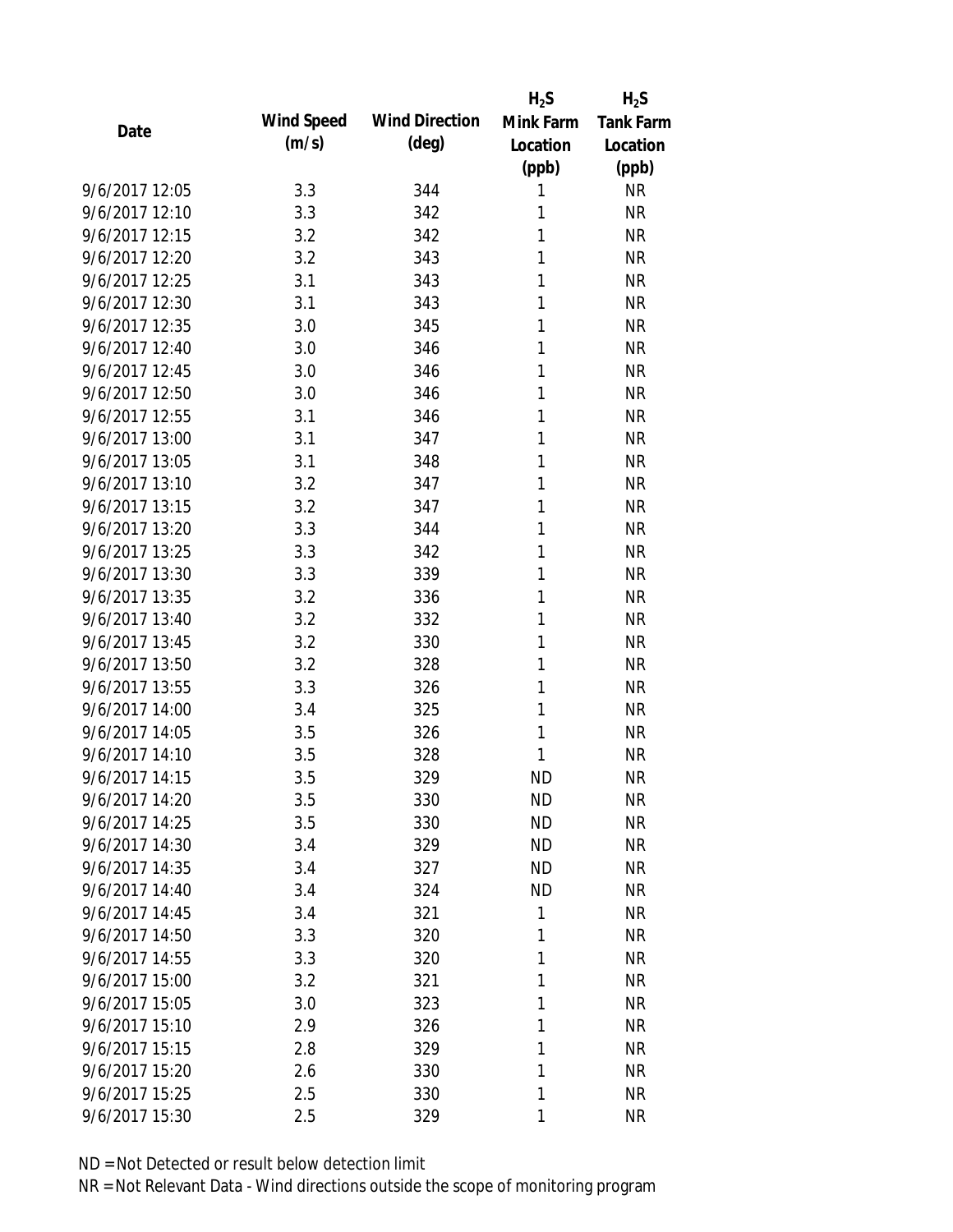|                |                   |                       | $H_2S$    | $H_2S$           |
|----------------|-------------------|-----------------------|-----------|------------------|
| Date           | <b>Wind Speed</b> | <b>Wind Direction</b> | Mink Farm | <b>Tank Farm</b> |
|                | (m/s)             | $(\text{deg})$        | Location  | Location         |
|                |                   |                       | (ppb)     | (ppb)            |
| 9/6/2017 15:35 | 2.6               | 327                   | 1         | <b>NR</b>        |
| 9/6/2017 15:40 | 2.7               | 324                   | 1         | <b>NR</b>        |
| 9/6/2017 15:45 | 3.0               | 322                   | 1         | <b>NR</b>        |
| 9/6/2017 15:50 | 3.3               | 321                   | 1         | <b>NR</b>        |
| 9/6/2017 15:55 | 3.6               | 322                   | 1         | <b>NR</b>        |
| 9/6/2017 16:00 | 3.9               | 323                   | <b>ND</b> | <b>NR</b>        |
| 9/6/2017 16:05 | 4.0               | 324                   | <b>ND</b> | <b>NR</b>        |
| 9/6/2017 16:10 | 4.0               | 326                   | <b>ND</b> | <b>NR</b>        |
| 9/6/2017 16:15 | 4.0               | 327                   | <b>ND</b> | <b>NR</b>        |
| 9/6/2017 16:20 | 3.9               | 326                   | <b>ND</b> | <b>NR</b>        |
| 9/6/2017 16:25 | 3.8               | 325                   | <b>ND</b> | <b>NR</b>        |
| 9/6/2017 16:30 | 3.7               | 324                   | <b>ND</b> | <b>NR</b>        |
| 9/6/2017 16:35 | 3.6               | 323                   | <b>ND</b> | <b>NR</b>        |
| 9/6/2017 16:40 | 3.5               | 322                   | <b>ND</b> | <b>NR</b>        |
| 9/6/2017 16:45 | 3.4               | 323                   | <b>ND</b> | <b>NR</b>        |
| 9/6/2017 16:50 | 3.3               | 325                   | <b>ND</b> | <b>NR</b>        |
| 9/6/2017 16:55 | 3.2               | 328                   | <b>ND</b> | <b>NR</b>        |
| 9/6/2017 17:00 | 3.1               | 332                   | <b>ND</b> | <b>NR</b>        |
| 9/6/2017 17:05 | 3.1               | 334                   | <b>ND</b> | <b>NR</b>        |
| 9/6/2017 17:10 | 3.1               | 335                   | <b>ND</b> | <b>NR</b>        |
| 9/6/2017 17:15 | 3.2               | 335                   | <b>ND</b> | <b>NR</b>        |
| 9/6/2017 17:20 | 3.3               | 333                   | <b>ND</b> | <b>NR</b>        |
| 9/6/2017 17:25 | 3.4               | 330                   | 1         | <b>NR</b>        |
| 9/6/2017 17:30 | 3.5               | 326                   | 1         | <b>NR</b>        |
| 9/6/2017 17:35 | 3.5               | 322                   | 1         | <b>NR</b>        |
| 9/6/2017 17:40 | 3.6               | 319                   | 1         | <b>NR</b>        |
| 9/6/2017 17:45 | 3.6               | 316                   | 1         | <b>NR</b>        |
| 9/6/2017 17:50 | 3.6               | 315                   | 1         | <b>NR</b>        |
| 9/6/2017 17:55 | 3.6               | 314                   | 1         | <b>NR</b>        |
| 9/6/2017 18:00 | 3.6               | 314                   | 1         | <b>NR</b>        |
| 9/6/2017 18:05 | 3.5               | 315                   | 1         | <b>NR</b>        |
| 9/6/2017 18:10 | 3.4               | 316                   | 1         | <b>NR</b>        |
| 9/6/2017 18:15 | 3.4               | 318                   | 1         | <b>NR</b>        |
| 9/6/2017 18:20 | 3.4               | 319                   | 1         | <b>NR</b>        |
| 9/6/2017 18:25 | 3.4               | 320                   | 1         | <b>NR</b>        |
| 9/6/2017 18:30 | 3.5               | 321                   | 1         | <b>NR</b>        |
| 9/6/2017 18:35 | 3.7               | 322                   | 1         | <b>NR</b>        |
| 9/6/2017 18:40 | 3.8               | 322                   | 1         | <b>NR</b>        |
| 9/6/2017 18:45 | 3.9               | 322                   | 1         | <b>NR</b>        |
| 9/6/2017 18:50 | 3.9               | 322                   | 1         | <b>NR</b>        |
| 9/6/2017 18:55 | 3.8               | 323                   | 1         | <b>NR</b>        |
| 9/6/2017 19:00 | 3.6               | 323                   | 1         | <b>NR</b>        |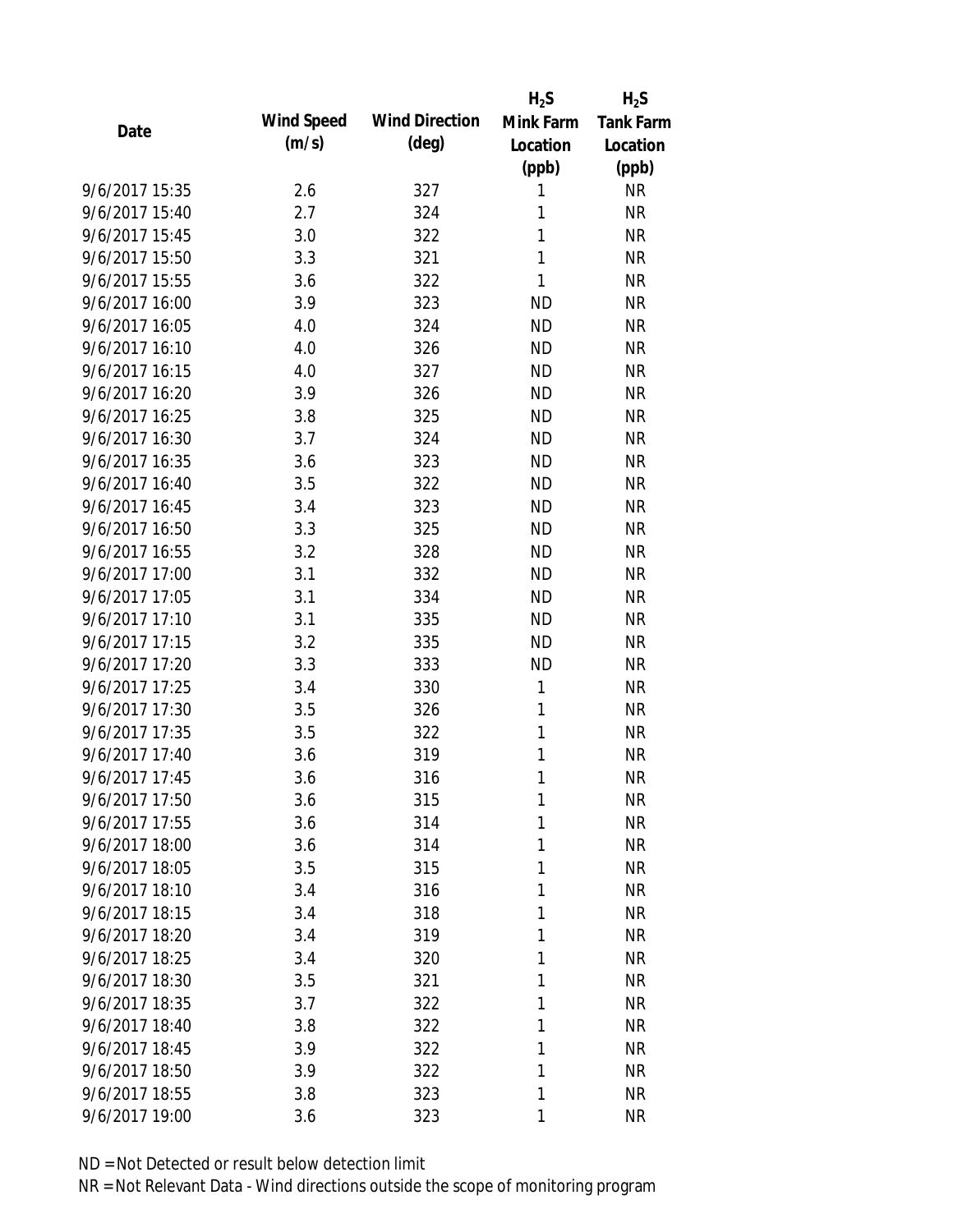|                |                   |                       | $H_2S$    | $H_2S$           |
|----------------|-------------------|-----------------------|-----------|------------------|
| Date           | <b>Wind Speed</b> | <b>Wind Direction</b> | Mink Farm | <b>Tank Farm</b> |
|                | (m/s)             | $(\text{deg})$        | Location  | Location         |
|                |                   |                       | (ppb)     | (ppb)            |
| 9/6/2017 19:05 | 3.4               | 324                   | 1         | <b>NR</b>        |
| 9/6/2017 19:10 | 3.2               | 326                   | 1         | <b>NR</b>        |
| 9/6/2017 19:15 | 3.0               | 327                   | 1         | <b>NR</b>        |
| 9/6/2017 19:20 | 2.9               | 328                   | 1         | <b>NR</b>        |
| 9/6/2017 19:25 | 2.8               | 330                   | 1         | <b>NR</b>        |
| 9/6/2017 19:30 | 2.7               | 332                   | 1         | <b>NR</b>        |
| 9/6/2017 19:35 | 2.7               | 333                   | 1         | <b>NR</b>        |
| 9/6/2017 19:40 | 2.6               | 335                   | 1         | <b>NR</b>        |
| 9/6/2017 19:45 | 2.5               | 337                   | 1         | <b>NR</b>        |
| 9/6/2017 19:50 | 2.5               | 339                   | 1         | <b>NR</b>        |
| 9/6/2017 19:55 | 2.5               | 340                   | 1         | <b>NR</b>        |
| 9/6/2017 20:00 | 2.5               | 342                   | 1         | <b>NR</b>        |
| 9/6/2017 20:05 | 2.5               | 343                   | 1         | <b>NR</b>        |
| 9/6/2017 20:10 | 2.6               | 343                   | 1         | <b>NR</b>        |
| 9/6/2017 20:15 | 2.6               | 341                   | 1         | <b>NR</b>        |
| 9/6/2017 20:20 | 2.6               | 338                   | 1         | <b>NR</b>        |
| 9/6/2017 20:25 | 2.6               | 333                   | 1         | <b>NR</b>        |
| 9/6/2017 20:30 | 2.6               | 328                   | 1         | <b>NR</b>        |
| 9/6/2017 20:35 | 2.5               | 323                   | 1         | <b>NR</b>        |
| 9/6/2017 20:40 | 2.5               | 319                   | 1         | <b>NR</b>        |
| 9/6/2017 20:45 | 2.4               | 317                   | 1         | <b>NR</b>        |
| 9/6/2017 20:50 | 2.2               | 317                   | 1         | <b>NR</b>        |
| 9/6/2017 20:55 | 2.1               | 319                   | 1         | <b>NR</b>        |
| 9/6/2017 21:00 | 2.0               | 320                   | 1         | <b>NR</b>        |
| 9/6/2017 21:05 | 1.8               | 322                   | 1         | <b>NR</b>        |
| 9/6/2017 21:10 | 1.7               | 324                   | 1         | <b>NR</b>        |
| 9/6/2017 21:15 | 1.6               | 325                   | 1         | <b>NR</b>        |
| 9/6/2017 21:20 | 1.6               | 325                   | 1         | <b>NR</b>        |
| 9/6/2017 21:25 | 1.5               | 323                   | 1         | <b>NR</b>        |
| 9/6/2017 21:30 | 1.5               | 322                   | 1         | <b>NR</b>        |
| 9/6/2017 21:35 | 1.6               | 322                   | 1         | <b>NR</b>        |
| 9/6/2017 21:40 | 1.6               | 321                   | 1         | <b>NR</b>        |
| 9/6/2017 21:45 | 1.6               | 319                   | 1         | <b>NR</b>        |
| 9/6/2017 21:50 | 1.7               | 316                   | 1         | <b>NR</b>        |
| 9/6/2017 21:55 | 1.8               | 311                   | 1         | <b>NR</b>        |
| 9/6/2017 22:00 | 1.8               | 305                   | 1         | <b>NR</b>        |
| 9/6/2017 22:05 | 1.9               | 297                   | 1         | <b>NR</b>        |
| 9/6/2017 22:10 | 1.9               | 288                   | 1         | <b>NR</b>        |
| 9/6/2017 22:15 | 1.8               | 281                   | 1         | <b>NR</b>        |
| 9/6/2017 22:20 | 1.8               | 276                   | 1         | <b>NR</b>        |
| 9/6/2017 22:25 | 1.7               | 272                   | 1         | 1                |
| 9/6/2017 22:30 | 1.7               | 270                   | 1         | 1                |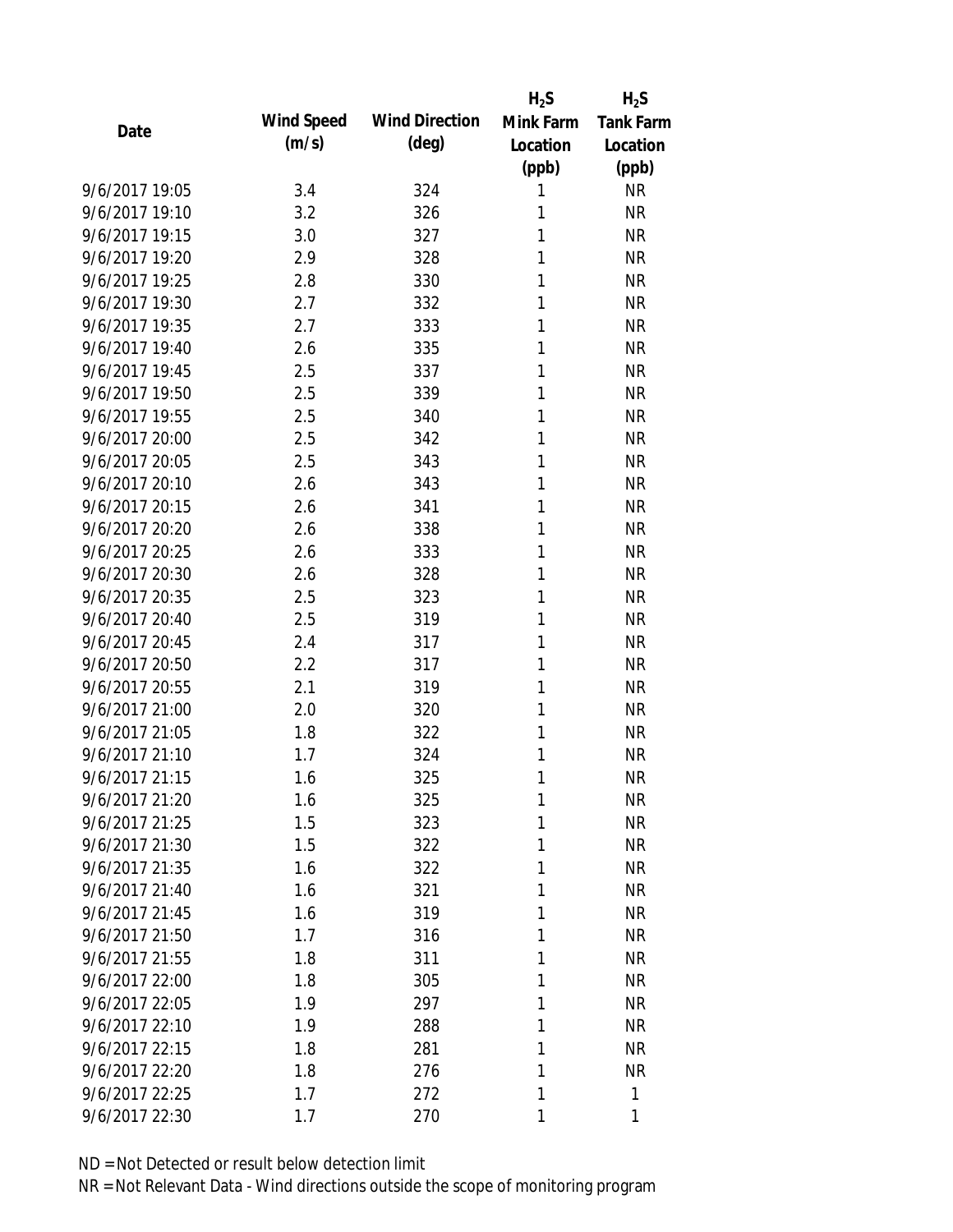|                |            |                       | $H_2S$    | $H_2S$           |
|----------------|------------|-----------------------|-----------|------------------|
| Date           | Wind Speed | <b>Wind Direction</b> | Mink Farm | <b>Tank Farm</b> |
|                | (m/s)      | $(\text{deg})$        | Location  | Location         |
|                |            |                       | (ppb)     | (ppb)            |
| 9/6/2017 22:35 | 1.6        | 270                   | 1         | 1                |
| 9/6/2017 22:40 | 1.6        | 270                   | 1         | 1                |
| 9/6/2017 22:45 | 1.6        | 269                   | 1         | 1                |
| 9/6/2017 22:50 | 1.6        | 266                   | 1         | 2                |
| 9/6/2017 22:55 | 1.7        | 264                   | 1         | $\overline{2}$   |
| 9/6/2017 23:00 | 1.7        | 262                   | 1         | $\overline{c}$   |
| 9/6/2017 23:05 | 1.8        | 261                   | 1         | $\overline{2}$   |
| 9/6/2017 23:10 | 1.9        | 260                   | 1         | $\overline{2}$   |
| 9/6/2017 23:15 | 1.9        | 260                   | 1         | $\overline{2}$   |
| 9/6/2017 23:20 | 2.0        | 260                   | 1         | $\overline{c}$   |
| 9/6/2017 23:25 | 2.0        | 260                   | ND        | $\overline{2}$   |
| 9/6/2017 23:30 | 2.0        | 260                   | <b>ND</b> | $\overline{c}$   |
| 9/6/2017 23:35 | 2.0        | 260                   | <b>ND</b> | $\overline{2}$   |
| 9/6/2017 23:40 | 2.1        | 259                   | <b>ND</b> | 1                |
| 9/6/2017 23:45 | 2.1        | 259                   | 1         | 1                |
| 9/6/2017 23:50 | 2.1        | 258                   | 1         | 1                |
| 9/6/2017 23:55 | 2.0        | 258                   | 1         | 1                |
| 9/6/2017 24:00 | 2.0        | 258                   | 1         | 1                |
| 9/7/2017 00:05 | 1.9        | 257                   | 1         | 1                |
| 9/7/2017 00:10 | 1.8        | 256                   | 1         | 1                |
| 9/7/2017 00:15 | 1.7        | 254                   | 1         | 1                |
| 9/7/2017 00:20 | 1.6        | 252                   | 1         | 1                |
| 9/7/2017 00:25 | 1.5        | 250                   | 2         | 1                |
| 9/7/2017 00:30 | 1.5        | 250                   | 3         | 1                |
| 9/7/2017 00:35 | 1.5        | 251                   | 4         | 1                |
| 9/7/2017 00:40 | 1.5        | 252                   | 6         | 1                |
| 9/7/2017 00:45 | 1.5        | 254                   | 8         | 1                |
| 9/7/2017 00:50 | 1.5        | 257                   | 10        | 1                |
| 9/7/2017 00:55 | 1.5        | 259                   | 13        | 1                |
| 9/7/2017 01:00 | 1.6        | 261                   | 15        | 1                |
| 9/7/2017 01:05 | 1.6        | 263                   | 16        | 1                |
| 9/7/2017 01:10 | 1.6        | 265                   | 16        | 1                |
| 9/7/2017 01:15 | 1.7        | 268                   | 15        | 1                |
| 9/7/2017 01:20 | 1.8        | 272                   | 14        | 1                |
| 9/7/2017 01:25 | 1.9        | 276                   | 12        | <b>NR</b>        |
| 9/7/2017 01:30 | 2.1        | 280                   | 9         | <b>NR</b>        |
| 9/7/2017 01:35 | 2.3        | 285                   | 7         | <b>NR</b>        |
| 9/7/2017 01:40 | 2.5        | 289                   | 5         | <b>NR</b>        |
| 9/7/2017 01:45 | 2.7        | 292                   | 4         | <b>NR</b>        |
| 9/7/2017 01:50 | 2.7        | 293                   | 3         | <b>NR</b>        |
| 9/7/2017 01:55 | 2.7        | 292                   | 3         | <b>NR</b>        |
| 9/7/2017 02:00 | 2.7        | 289                   | 2         | <b>NR</b>        |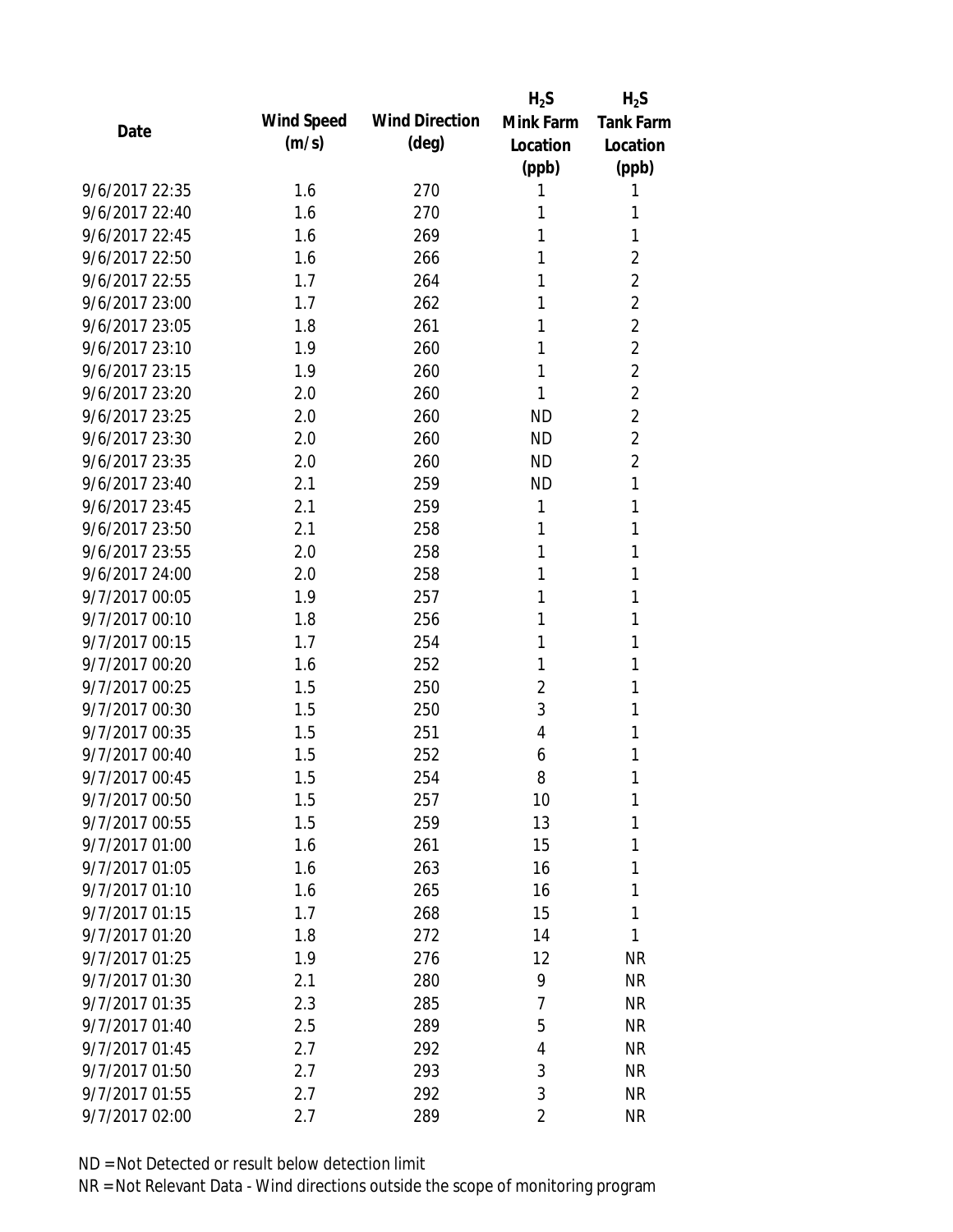|                |            |                       | $H_2S$         | $H_2S$           |
|----------------|------------|-----------------------|----------------|------------------|
| Date           | Wind Speed | <b>Wind Direction</b> | Mink Farm      | <b>Tank Farm</b> |
|                | (m/s)      | $(\text{deg})$        | Location       | Location         |
|                |            |                       | (ppb)          | (ppb)            |
| 9/7/2017 02:05 | 2.6        | 284                   | $\overline{2}$ | <b>NR</b>        |
| 9/7/2017 02:10 | 2.4        | 277                   | $\overline{2}$ | <b>NR</b>        |
| 9/7/2017 02:15 | 2.3        | 268                   | $\overline{2}$ | 1                |
| 9/7/2017 02:20 | 2.1        | 260                   | $\overline{2}$ | 1                |
| 9/7/2017 02:25 | 2.0        | 253                   | $\overline{2}$ | 1                |
| 9/7/2017 02:30 | 1.9        | 248                   | $\overline{2}$ | 1                |
| 9/7/2017 02:35 | 1.8        | 245                   | $\overline{2}$ | 1                |
| 9/7/2017 02:40 | 1.8        | 243                   | $\overline{2}$ | 1                |
| 9/7/2017 02:45 | 1.8        | 243                   | 3              | 1                |
| 9/7/2017 02:50 | 1.8        | 244                   | 3              | $\overline{2}$   |
| 9/7/2017 02:55 | 1.8        | 244                   | 4              | $\overline{2}$   |
| 9/7/2017 03:00 | 1.7        | 245                   | 5              | $\sqrt{2}$       |
| 9/7/2017 03:05 | 1.7        | 246                   | 6              | $\overline{2}$   |
| 9/7/2017 03:10 | 1.7        | 246                   | 6              | $\overline{2}$   |
| 9/7/2017 03:15 | 1.6        | 247                   | 6              | $\overline{2}$   |
| 9/7/2017 03:20 | 1.7        | 248                   | 5              | $\overline{2}$   |
| 9/7/2017 03:25 | 1.7        | 249                   | 5              | $\sqrt{2}$       |
| 9/7/2017 03:30 | 1.7        | 250                   | 4              | $\overline{2}$   |
| 9/7/2017 03:35 | 1.7        | 251                   | 3              | $\overline{2}$   |
| 9/7/2017 03:40 | 1.7        | 253                   | $\overline{2}$ | $\overline{c}$   |
| 9/7/2017 03:45 | 1.7        | 254                   | $\overline{2}$ | $\overline{2}$   |
| 9/7/2017 03:50 | 1.6        | 256                   | $\overline{2}$ | $\overline{2}$   |
| 9/7/2017 03:55 | 1.6        | 258                   | $\overline{2}$ | $\overline{2}$   |
| 9/7/2017 04:00 | 1.6        | 261                   | $\overline{2}$ | $\overline{2}$   |
| 9/7/2017 04:05 | 1.6        | 263                   | $\overline{2}$ | 1                |
| 9/7/2017 04:10 | 1.6        | 266                   | 1              | 1                |
| 9/7/2017 04:15 | 1.6        | 269                   | 1              | 1                |
| 9/7/2017 04:20 | 1.6        | 271                   | 1              | 1                |
| 9/7/2017 04:25 | 1.6        | 273                   | 1              | 1                |
| 9/7/2017 04:30 | 1.6        | 274                   | 1              | 1                |
| 9/7/2017 04:35 | 1.6        | 277                   | 1              | <b>NR</b>        |
| 9/7/2017 04:40 | 1.5        | 279                   | 1              | <b>NR</b>        |
| 9/7/2017 04:45 | 1.6        | 281                   | 1              | <b>NR</b>        |
| 9/7/2017 04:50 | 1.6        | 283                   | 1              | <b>NR</b>        |
| 9/7/2017 04:55 | 1.7        | 287                   | 1              | <b>NR</b>        |
| 9/7/2017 05:00 | 1.8        | 289                   | 1              | <b>NR</b>        |
| 9/7/2017 05:05 | 1.8        | 290                   | 1              | <b>NR</b>        |
| 9/7/2017 05:10 | 1.8        | 290                   | 1              | <b>NR</b>        |
| 9/7/2017 05:15 | 1.8        | 288                   | 1              | <b>NR</b>        |
| 9/7/2017 05:20 | 1.8        | 283                   | 1              | <b>NR</b>        |
| 9/7/2017 05:25 | 1.7        | 276                   | 1              | <b>NR</b>        |
| 9/7/2017 05:30 | 1.7        | 269                   | 1              | 1                |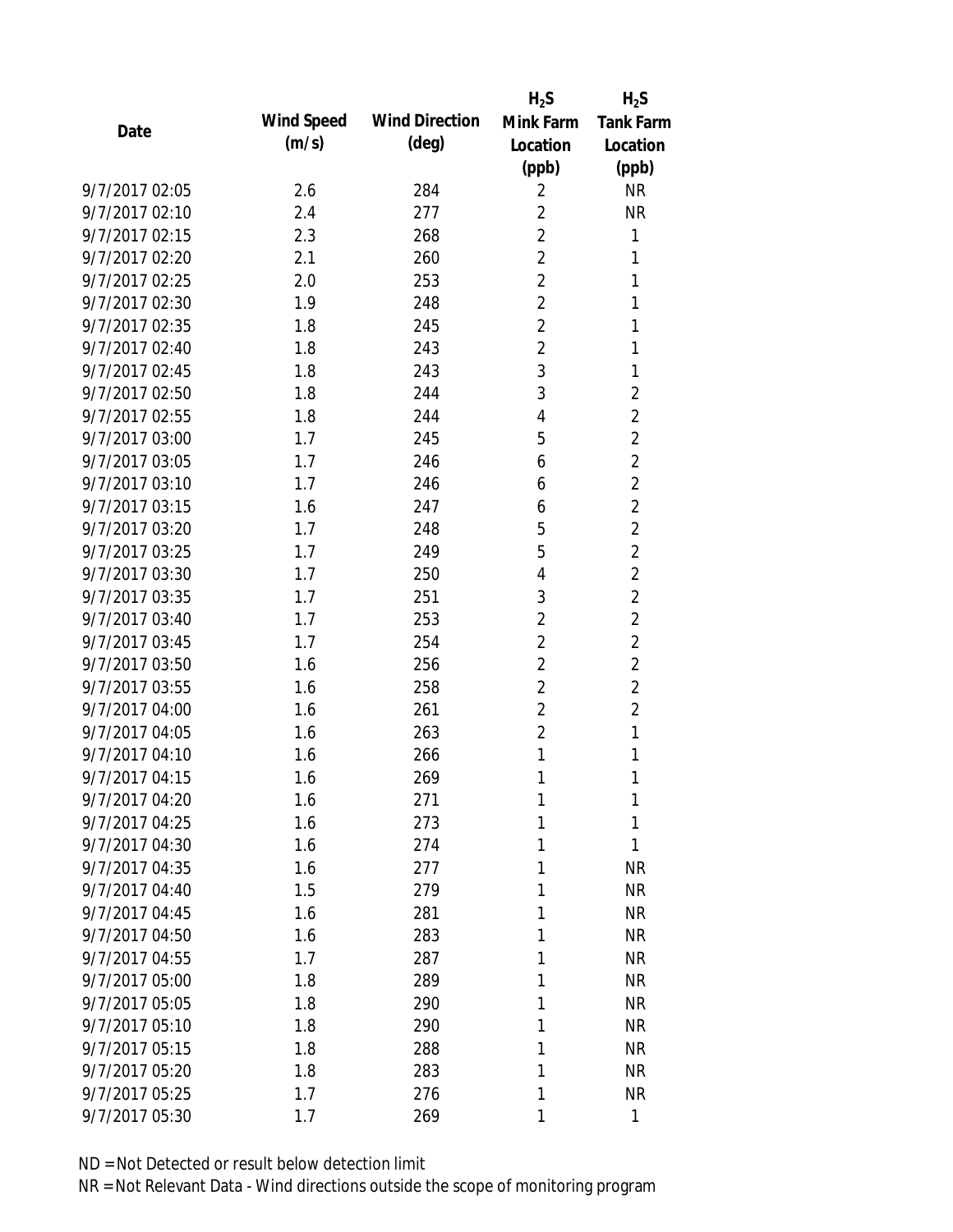|                |                   |                       | $H_2S$         | $H_2S$           |
|----------------|-------------------|-----------------------|----------------|------------------|
| Date           | <b>Wind Speed</b> | <b>Wind Direction</b> | Mink Farm      | <b>Tank Farm</b> |
|                | (m/s)             | $(\text{deg})$        | Location       | Location         |
|                |                   |                       | (ppb)          | (ppb)            |
| 9/7/2017 05:35 | 1.7               | 262                   | 1              | 1                |
| 9/7/2017 05:40 | 1.7               | 255                   | 1              | 1                |
| 9/7/2017 05:45 | 1.8               | 250                   | 1              | 1                |
| 9/7/2017 05:50 | 1.8               | 246                   | 1              | 1                |
| 9/7/2017 05:55 | 1.8               | 243                   | 1              | 1                |
| 9/7/2017 06:00 | 1.9               | 242                   | 1              | 1                |
| 9/7/2017 06:05 | 1.9               | 241                   | 1              | 1                |
| 9/7/2017 06:10 | 1.9               | 242                   | 1              | $\overline{2}$   |
| 9/7/2017 06:15 | 1.9               | 243                   | 1              | $\overline{c}$   |
| 9/7/2017 06:20 | 1.9               | 244                   | 1              | $\overline{c}$   |
| 9/7/2017 06:25 | 1.8               | 246                   | 1              | $\overline{2}$   |
| 9/7/2017 06:30 | 1.8               | 248                   | 1              | $\overline{c}$   |
| 9/7/2017 06:35 | 1.7               | 250                   | 1              | $\overline{2}$   |
| 9/7/2017 06:40 | 1.7               | 251                   | 1              | $\overline{2}$   |
| 9/7/2017 06:45 | 1.7               | 252                   | $\overline{2}$ | $\overline{c}$   |
| 9/7/2017 06:50 | 1.7               | 254                   | $\overline{2}$ | $\overline{2}$   |
| 9/7/2017 06:55 | 1.7               | 256                   | $\overline{2}$ | $\overline{c}$   |
| 9/7/2017 07:00 | 1.7               | 257                   | $\overline{2}$ | $\overline{c}$   |
| 9/7/2017 07:05 | 1.6               | 257                   | $\overline{2}$ | $\overline{2}$   |
| 9/7/2017 07:10 | 1.6               | 258                   | $\overline{2}$ | $\overline{2}$   |
| 9/7/2017 07:15 | 1.6               | 258                   | $\overline{2}$ | $\overline{c}$   |
| 9/7/2017 07:20 | 1.6               | 256                   | $\overline{2}$ | $\overline{c}$   |
| 9/7/2017 07:25 | 1.6               | 254                   | $\overline{2}$ | $\overline{c}$   |
| 9/7/2017 07:30 | 1.7               | 252                   | $\overline{2}$ | $\overline{c}$   |
| 9/7/2017 07:35 | 1.7               | 251                   | $\overline{2}$ | 1                |
| 9/7/2017 07:40 | 1.7               | 249                   | $\overline{2}$ | 1                |
| 9/7/2017 07:45 | 1.7               | 248                   | $\overline{2}$ | 1                |
| 9/7/2017 07:50 | 1.7               | 250                   | $\overline{2}$ | 1                |
| 9/7/2017 07:55 | 1.7               | 252                   | $\overline{2}$ | 1                |
| 9/7/2017 08:00 | 1.7               | 255                   | $\overline{2}$ | 1                |
| 9/7/2017 08:05 | 1.7               | 259                   | $\overline{2}$ | 1                |
| 9/7/2017 08:10 | 1.8               | 263                   | $\overline{2}$ | 1                |
| 9/7/2017 08:15 | 1.8               | 267                   | $\overline{2}$ | 1                |
| 9/7/2017 08:20 | 1.8               | 270                   | $\overline{2}$ | 1                |
| 9/7/2017 08:25 | 1.9               | 272                   | $\overline{2}$ | 1                |
| 9/7/2017 08:30 | 1.9               | 272                   | $\overline{2}$ | 1                |
| 9/7/2017 08:35 | 2.0               | 272                   | $\overline{2}$ | 1                |
| 9/7/2017 08:40 | 2.0               | 271                   | 1              | 1                |
| 9/7/2017 08:45 | 2.1               | 269                   | 1              | 1                |
| 9/7/2017 08:50 | 2.1               | 267                   | 1              | 1                |
| 9/7/2017 08:55 | 2.2               | 264                   | 1              | 1                |
| 9/7/2017 09:00 | 2.3               | 261                   | 1              | 1                |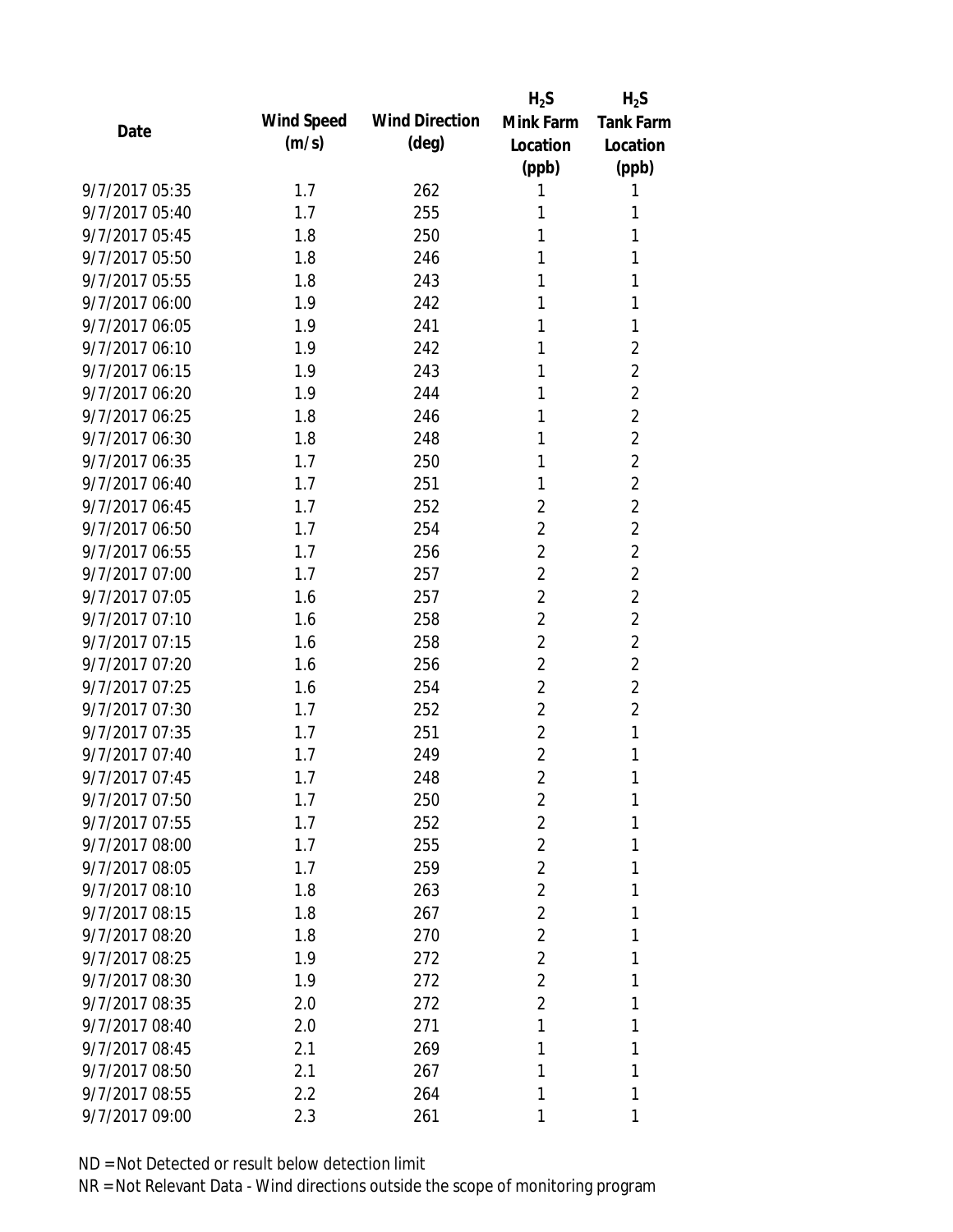|                |                   |                       | $H_2S$         | $H_2S$           |
|----------------|-------------------|-----------------------|----------------|------------------|
| Date           | <b>Wind Speed</b> | <b>Wind Direction</b> | Mink Farm      | <b>Tank Farm</b> |
|                | (m/s)             | $(\text{deg})$        | Location       | Location         |
|                |                   |                       | (ppb)          | (ppb)            |
| 9/7/2017 09:05 | 2.3               | 259                   | 1              | 1                |
| 9/7/2017 09:10 | 2.3               | 257                   | 1              | 1                |
| 9/7/2017 09:15 | 2.4               | 255                   | 1              | 1                |
| 9/7/2017 09:20 | 2.4               | 254                   | 1              | 1                |
| 9/7/2017 09:25 | 2.3               | 253                   | 1              | 1                |
| 9/7/2017 09:30 | 2.3               | 254                   | 1              | 1                |
| 9/7/2017 09:35 | 2.2               | 254                   | 1              | 1                |
| 9/7/2017 09:40 | 2.2               | 256                   | 1              | 1                |
| 9/7/2017 09:45 | 2.2               | 258                   | 1              | 1                |
| 9/7/2017 09:50 | 2.2               | 261                   | 1              | 1                |
| 9/7/2017 09:55 | 2.2               | 265                   | 1              | 1                |
| 9/7/2017 10:00 | 2.3               | 270                   | 1              | 1                |
| 9/7/2017 10:05 | 2.4               | 274                   | 1              | 1                |
| 9/7/2017 10:10 | 2.6               | 278                   | 1              | <b>NR</b>        |
| 9/7/2017 10:15 | 2.6               | 281                   | 1              | <b>NR</b>        |
| 9/7/2017 10:20 | 2.7               | 283                   | 1              | <b>NR</b>        |
| 9/7/2017 10:25 | 2.7               | 285                   | 1              | <b>NR</b>        |
| 9/7/2017 10:30 | 2.7               | 286                   | 1              | <b>NR</b>        |
| 9/7/2017 10:35 | 2.7               | 287                   | 1              | <b>NR</b>        |
| 9/7/2017 10:40 | 2.7               | 288                   | 1              | <b>NR</b>        |
| 9/7/2017 10:45 | 2.8               | 288                   | 1              | <b>NR</b>        |
| 9/7/2017 10:50 | 2.9               | 288                   | 1              | <b>NR</b>        |
| 9/7/2017 10:55 | 3.0               | 288                   | 1              | <b>NR</b>        |
| 9/7/2017 11:00 | 3.1               | 288                   | 1              | <b>NR</b>        |
| 9/7/2017 11:05 | 3.2               | 289                   | 1              | <b>NR</b>        |
| 9/7/2017 11:10 | 3.2               | 289                   | 1              | <b>NR</b>        |
| 9/7/2017 11:15 | 3.3               | 288                   | 1              | <b>NR</b>        |
| 9/7/2017 11:20 | 3.3               | 288                   | 1              | <b>NR</b>        |
| 9/7/2017 11:25 | 3.3               | 287                   | 1              | <b>NR</b>        |
| 9/7/2017 11:30 | 3.4               | 285                   | 1              | <b>NR</b>        |
| 9/7/2017 11:35 | 3.6               | 282                   | 1              | <b>NR</b>        |
| 9/7/2017 11:40 | 3.7               | 280                   | 1              | <b>NR</b>        |
| 9/7/2017 11:45 | 3.8               | 279                   | 1              | <b>NR</b>        |
| 9/7/2017 11:50 | 3.8               | 278                   | 1              | <b>NR</b>        |
| 9/7/2017 11:55 | 3.9               | 278                   | 1              | <b>NR</b>        |
| 9/7/2017 12:00 | 3.8               | 280                   | 1              | <b>NR</b>        |
| 9/7/2017 12:05 | 3.8               | 283                   | $\overline{c}$ | <b>NR</b>        |
| 9/7/2017 12:10 | 3.7               | 286                   | $\overline{c}$ | <b>NR</b>        |
| 9/7/2017 12:15 | 3.7               | 288                   | $\overline{c}$ | <b>NR</b>        |
| 9/7/2017 12:20 | 3.6               | 289                   | $\overline{2}$ | <b>NR</b>        |
| 9/7/2017 12:25 | 3.6               | 291                   | $\overline{2}$ | <b>NR</b>        |
| 9/7/2017 12:30 | 3.6               | 290                   | $\overline{2}$ | <b>NR</b>        |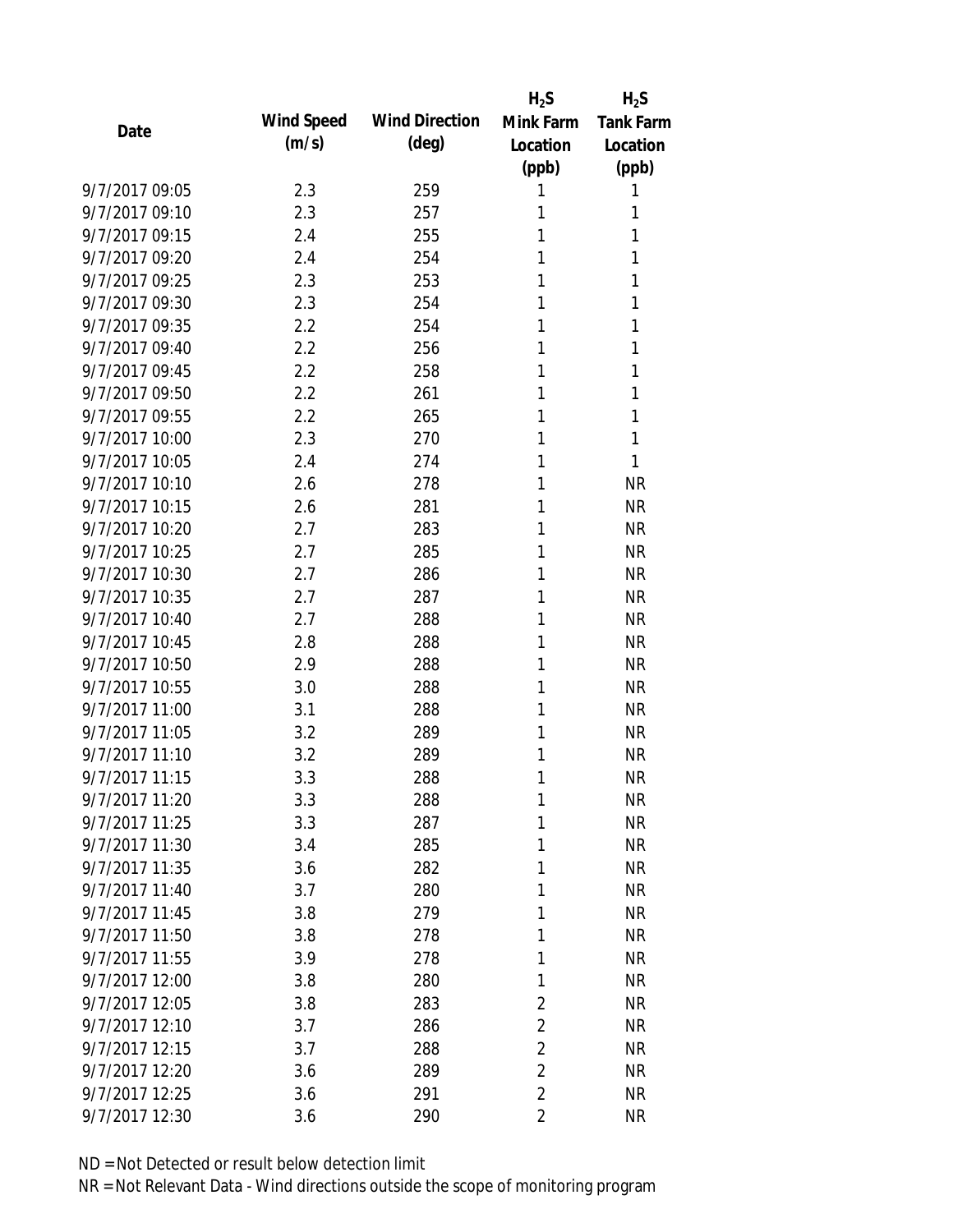|                |                   |                       | $H_2S$         | $H_2S$           |
|----------------|-------------------|-----------------------|----------------|------------------|
| Date           | <b>Wind Speed</b> | <b>Wind Direction</b> | Mink Farm      | <b>Tank Farm</b> |
|                | (m/s)             | $(\text{deg})$        | Location       | Location         |
|                |                   |                       | (ppb)          | (ppb)            |
| 9/7/2017 12:35 | 3.6               | 288                   | $\overline{2}$ | <b>NR</b>        |
| 9/7/2017 12:40 | 3.7               | 287                   | $\overline{2}$ | <b>NR</b>        |
| 9/7/2017 12:45 | 3.7               | 285                   | $\overline{2}$ | <b>NR</b>        |
| 9/7/2017 12:50 | 3.7               | 285                   | 1              | <b>NR</b>        |
| 9/7/2017 12:55 | 3.7               | 285                   | 1              | <b>NR</b>        |
| 9/7/2017 13:00 | 3.7               | 285                   | 1              | <b>NR</b>        |
| 9/7/2017 13:05 | 3.6               | 286                   | 1              | <b>NR</b>        |
| 9/7/2017 13:10 | 3.6               | 287                   | 1              | <b>NR</b>        |
| 9/7/2017 13:15 | 3.5               | 287                   | 1              | <b>NR</b>        |
| 9/7/2017 13:20 | 3.5               | 287                   | 1              | <b>NR</b>        |
| 9/7/2017 13:25 | 3.3               | 285                   | 1              | <b>NR</b>        |
| 9/7/2017 13:30 | 3.3               | 285                   | 1              | <b>NR</b>        |
| 9/7/2017 13:35 | 3.2               | 284                   | 1              | <b>NR</b>        |
| 9/7/2017 13:40 | 3.2               | 284                   | 1              | <b>NR</b>        |
| 9/7/2017 13:45 | 3.1               | 285                   | 1              | <b>NR</b>        |
| 9/7/2017 13:50 | 3.1               | 287                   | 1              | <b>NR</b>        |
| 9/7/2017 13:55 | 3.0               | 290                   | 1              | <b>NR</b>        |
| 9/7/2017 14:00 | 2.9               | 293                   | 1              | <b>NR</b>        |
| 9/7/2017 14:05 | 2.8               | 294                   | 1              | <b>NR</b>        |
| 9/7/2017 14:10 | 2.7               | 294                   | 1              | <b>NR</b>        |
| 9/7/2017 14:15 | 2.7               | 294                   | 1              | <b>NR</b>        |
| 9/7/2017 14:20 | 2.7               | 291                   | 1              | <b>NR</b>        |
| 9/7/2017 14:25 | 2.9               | 288                   | 1              | <b>NR</b>        |
| 9/7/2017 14:30 | 3.0               | 285                   | 1              | <b>NR</b>        |
| 9/7/2017 14:35 | 3.2               | 284                   | $\overline{2}$ | <b>NR</b>        |
| 9/7/2017 14:40 | 3.3               | 286                   | $\overline{c}$ | <b>NR</b>        |
| 9/7/2017 14:45 | 3.4               | 287                   | $\overline{2}$ | <b>NR</b>        |
| 9/7/2017 14:50 | 3.4               | 290                   | $\overline{2}$ | <b>NR</b>        |
| 9/7/2017 14:55 | 3.4               | 292                   | 1              | <b>NR</b>        |
| 9/7/2017 15:00 | 3.4               | 294                   | 1              | <b>NR</b>        |
| 9/7/2017 15:05 | 3.4               | 294                   | 1              | <b>NR</b>        |
| 9/7/2017 15:10 | 3.4               | 294                   | 1              | <b>NR</b>        |
| 9/7/2017 15:15 | 3.5               | 293                   | 1              | <b>NR</b>        |
| 9/7/2017 15:20 | 3.5               | 291                   | 1              | <b>NR</b>        |
| 9/7/2017 15:25 | 3.6               | 291                   | 1              | <b>NR</b>        |
| 9/7/2017 15:30 | 3.7               | 290                   | $\overline{2}$ | <b>NR</b>        |
| 9/7/2017 15:35 | 3.7               | 289                   | $\overline{2}$ | <b>NR</b>        |
| 9/7/2017 15:40 | 3.7               | 287                   | $\overline{c}$ | <b>NR</b>        |
| 9/7/2017 15:45 | 3.8               | 284                   | 3              | <b>NR</b>        |
| 9/7/2017 15:50 | 3.9               | 281                   | 3              | <b>NR</b>        |
| 9/7/2017 15:55 | 4.0               | 278                   | 3              | <b>NR</b>        |
|                |                   |                       | 3              | $\mathbf{1}$     |
| 9/7/2017 16:00 | 4.1               | 275                   |                |                  |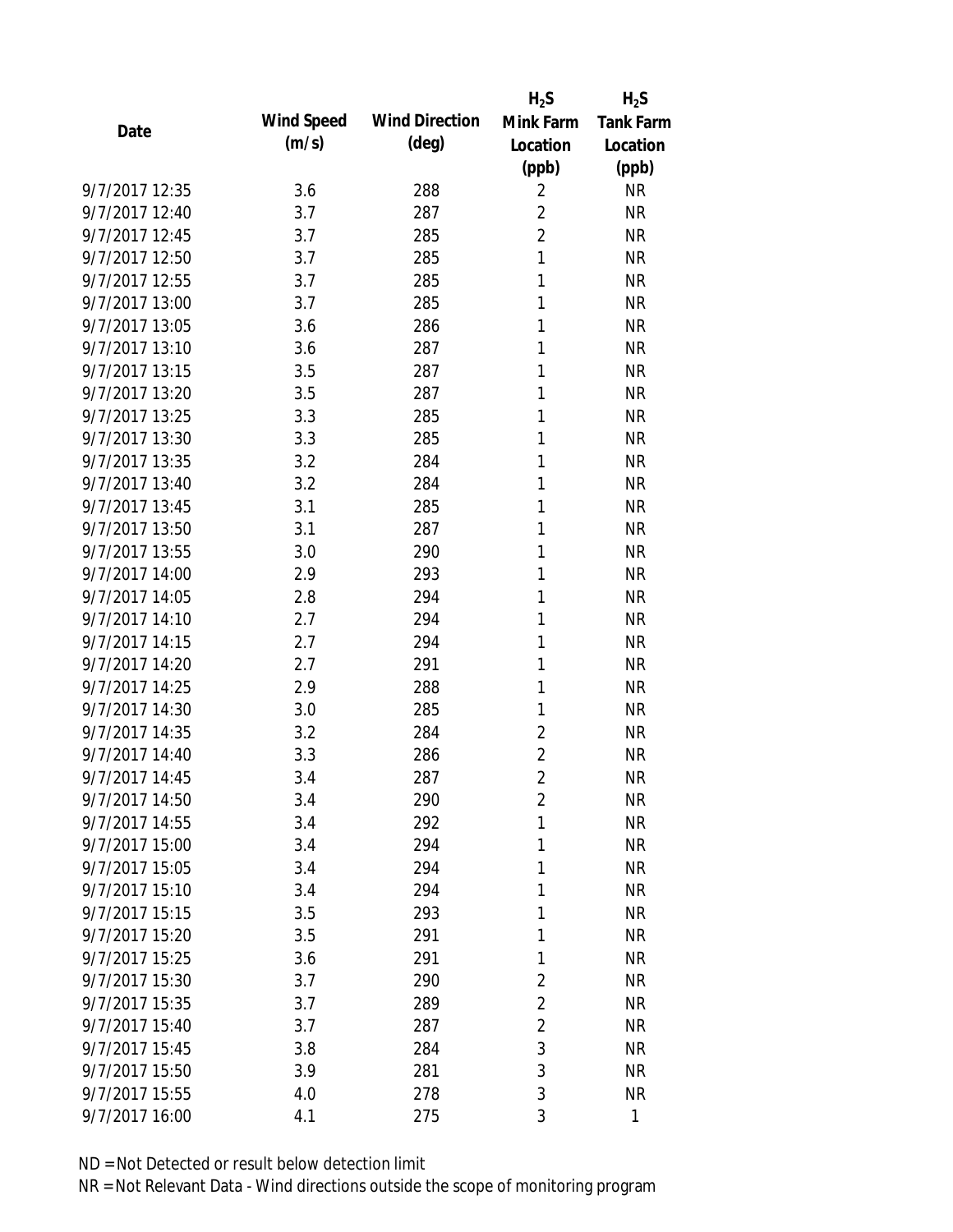|                |                   |                       | $H_2S$         | $H_2S$           |
|----------------|-------------------|-----------------------|----------------|------------------|
| Date           | <b>Wind Speed</b> | <b>Wind Direction</b> | Mink Farm      | <b>Tank Farm</b> |
|                | (m/s)             | $(\text{deg})$        | Location       | Location         |
|                |                   |                       | (ppb)          | (ppb)            |
| 9/7/2017 16:05 | 4.3               | 274                   | 3              | 1                |
| 9/7/2017 16:10 | 4.4               | 274                   | 3              | 1                |
| 9/7/2017 16:15 | 4.5               | 276                   | $\overline{2}$ | <b>NR</b>        |
| 9/7/2017 16:20 | 4.6               | 279                   | $\overline{2}$ | <b>NR</b>        |
| 9/7/2017 16:25 | 4.6               | 282                   | $\overline{2}$ | <b>NR</b>        |
| 9/7/2017 16:30 | 4.7               | 285                   | $\overline{2}$ | <b>NR</b>        |
| 9/7/2017 16:35 | 4.6               | 287                   | $\overline{2}$ | <b>NR</b>        |
| 9/7/2017 16:40 | 4.6               | 288                   | $\overline{c}$ | <b>NR</b>        |
| 9/7/2017 16:45 | 4.6               | 289                   | $\overline{c}$ | <b>NR</b>        |
| 9/7/2017 16:50 | 4.5               | 290                   | $\overline{2}$ | <b>NR</b>        |
| 9/7/2017 16:55 | 4.4               | 292                   | $\overline{2}$ | <b>NR</b>        |
| 9/7/2017 17:00 | 4.4               | 292                   | $\overline{2}$ | <b>NR</b>        |
| 9/7/2017 17:05 | 4.3               | 293                   | $\overline{2}$ | <b>NR</b>        |
| 9/7/2017 17:10 | 4.2               | 293                   | $\overline{c}$ | <b>NR</b>        |
| 9/7/2017 17:15 | 4.1               | 293                   | $\overline{2}$ | <b>NR</b>        |
| 9/7/2017 17:20 | 4.0               | 292                   | $\overline{2}$ | <b>NR</b>        |
| 9/7/2017 17:25 | 4.0               | 291                   | $\overline{2}$ | <b>NR</b>        |
| 9/7/2017 17:30 | 3.9               | 291                   | $\overline{2}$ | <b>NR</b>        |
| 9/7/2017 17:35 | 3.9               | 292                   | $\overline{2}$ | <b>NR</b>        |
| 9/7/2017 17:40 | 3.9               | 294                   | $\overline{c}$ | <b>NR</b>        |
| 9/7/2017 17:45 | 4.0               | 296                   | 1              | <b>NR</b>        |
| 9/7/2017 17:50 | 4.1               | 299                   | 1              | <b>NR</b>        |
| 9/7/2017 17:55 | 4.2               | 301                   | 1              | <b>NR</b>        |
| 9/7/2017 18:00 | 4.3               | 303                   | 1              | <b>NR</b>        |
| 9/7/2017 18:05 | 4.4               | 303                   | 1              | <b>NR</b>        |
| 9/7/2017 18:10 | 4.4               | 303                   | 1              | <b>NR</b>        |
| 9/7/2017 18:15 | 4.2               | 303                   | 1              | <b>NR</b>        |
| 9/7/2017 18:20 | 4.1               | 302                   | 1              | <b>NR</b>        |
| 9/7/2017 18:25 | 4.0               | 301                   | 1              | <b>NR</b>        |
| 9/7/2017 18:30 | 3.9               | 301                   | 1              | <b>NR</b>        |
| 9/7/2017 18:35 | 3.8               | 300                   | 1              | <b>NR</b>        |
| 9/7/2017 18:40 | 3.6               | 300                   | 1              | <b>NR</b>        |
| 9/7/2017 18:45 | 3.6               | 300                   | 1              | <b>NR</b>        |
| 9/7/2017 18:50 | 3.4               | 300                   | 1              | <b>NR</b>        |
| 9/7/2017 18:55 | 3.2               | 300                   | 1              | <b>NR</b>        |
| 9/7/2017 19:00 | 3.1               | 300                   | 1              | <b>NR</b>        |
| 9/7/2017 19:05 | 2.9               | 299                   | 1              | <b>NR</b>        |
| 9/7/2017 19:10 | 2.8               | 298                   | 1              | <b>NR</b>        |
| 9/7/2017 19:15 | 2.6               | 297                   | 1              | <b>NR</b>        |
| 9/7/2017 19:20 | 2.5               | 296                   | 1              | <b>NR</b>        |
| 9/7/2017 19:25 | 2.4               | 294                   | 1              | <b>NR</b>        |
| 9/7/2017 19:30 | 2.3               | 292                   | 1              | <b>NR</b>        |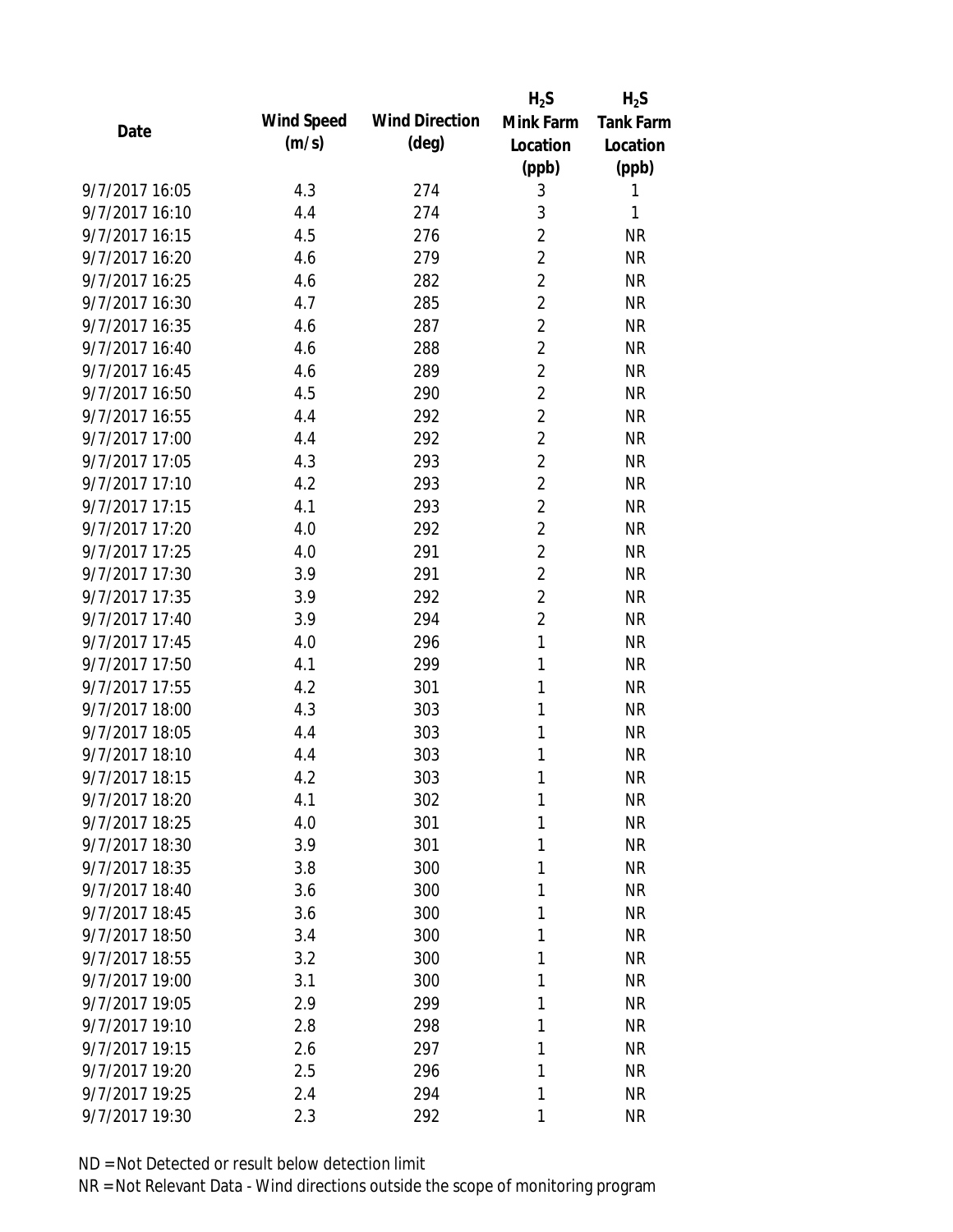|                |            |                       | $H_2S$    | $H_2S$           |
|----------------|------------|-----------------------|-----------|------------------|
| Date           | Wind Speed | <b>Wind Direction</b> | Mink Farm | <b>Tank Farm</b> |
|                | (m/s)      | $(\text{deg})$        | Location  | Location         |
|                |            |                       | (ppb)     | (ppb)            |
| 9/7/2017 19:35 | 2.3        | 289                   | 1         | <b>NR</b>        |
| 9/7/2017 19:40 | 2.2        | 287                   | 1         | <b>NR</b>        |
| 9/7/2017 19:45 | 2.2        | 284                   | 1         | <b>NR</b>        |
| 9/7/2017 19:50 | 2.2        | 282                   | 1         | <b>NR</b>        |
| 9/7/2017 19:55 | 2.1        | 279                   | 1         | <b>NR</b>        |
| 9/7/2017 20:00 | 2.1        | 277                   | 1         | <b>NR</b>        |
| 9/7/2017 20:05 | 2.0        | 277                   | 1         | <b>NR</b>        |
| 9/7/2017 20:10 | 2.0        | 277                   | 1         | <b>NR</b>        |
| 9/7/2017 20:15 | 2.0        | 279                   | 1         | <b>NR</b>        |
| 9/7/2017 20:20 | 2.0        | 283                   | 1         | <b>NR</b>        |
| 9/7/2017 20:25 | 2.1        | 288                   | 1         | <b>NR</b>        |
| 9/7/2017 20:30 | 2.1        | 294                   | 1         | <b>NR</b>        |
| 9/7/2017 20:35 | 2.2        | 300                   | 1         | <b>NR</b>        |
| 9/7/2017 20:40 | 2.3        | 305                   | 1         | <b>NR</b>        |
| 9/7/2017 20:45 | 2.2        | 309                   | 1         | <b>NR</b>        |
| 9/7/2017 20:50 | 2.2        | 309                   | 1         | <b>NR</b>        |
| 9/7/2017 20:55 | 2.1        | 307                   | 1         | <b>NR</b>        |
| 9/7/2017 21:00 | 2.0        | 301                   | 1         | <b>NR</b>        |
| 9/7/2017 21:05 | 1.9        | 293                   | 1         | <b>NR</b>        |
| 9/7/2017 21:10 | 1.7        | 285                   | 1         | <b>NR</b>        |
| 9/7/2017 21:15 | 1.6        | 277                   | 1         | <b>NR</b>        |
| 9/7/2017 21:20 | 1.5        | 270                   | 1         | 1                |
| 9/7/2017 21:25 | 1.5        | 264                   | 1         | 1                |
| 9/7/2017 21:30 | 1.5        | 262                   | 1         | 1                |
| 9/7/2017 21:35 | 1.5        | 260                   | 1         | 1                |
| 9/7/2017 21:40 | 1.5        | 259                   | 1         | 1                |
| 9/7/2017 21:45 | 1.5        | 259                   | 1         | 1                |
| 9/7/2017 21:50 | 1.5        | 259                   | 1         | 1                |
| 9/7/2017 21:55 | 1.5        | 258                   | 1         | 1                |
| 9/7/2017 22:00 | 1.5        | 259                   | 1         | 1                |
| 9/7/2017 22:05 | 1.4        | 259                   | 1         | 1                |
| 9/7/2017 22:10 | 1.4        | 261                   | 1         | 1                |
| 9/7/2017 22:15 | 1.4        | 263                   | 1         | 1                |
| 9/7/2017 22:20 | 1.4        | 265                   | 1         | 1                |
| 9/7/2017 22:25 | 1.3        | 266                   | 1         | 1                |
| 9/7/2017 22:30 | 1.3        | 266                   | 1         | 1                |
| 9/7/2017 22:35 | 1.3        | 265                   | 1         | 1                |
| 9/7/2017 22:40 | 1.3        | 263                   | 1         | 1                |
| 9/7/2017 22:45 | 1.3        | 261                   | 1         | 1                |
| 9/7/2017 22:50 | 1.4        | 260                   | 1         | 1                |
| 9/7/2017 22:55 | 1.4        | 258                   | 1         | 1                |
| 9/7/2017 23:00 | 1.3        | 256                   | 1         | 1                |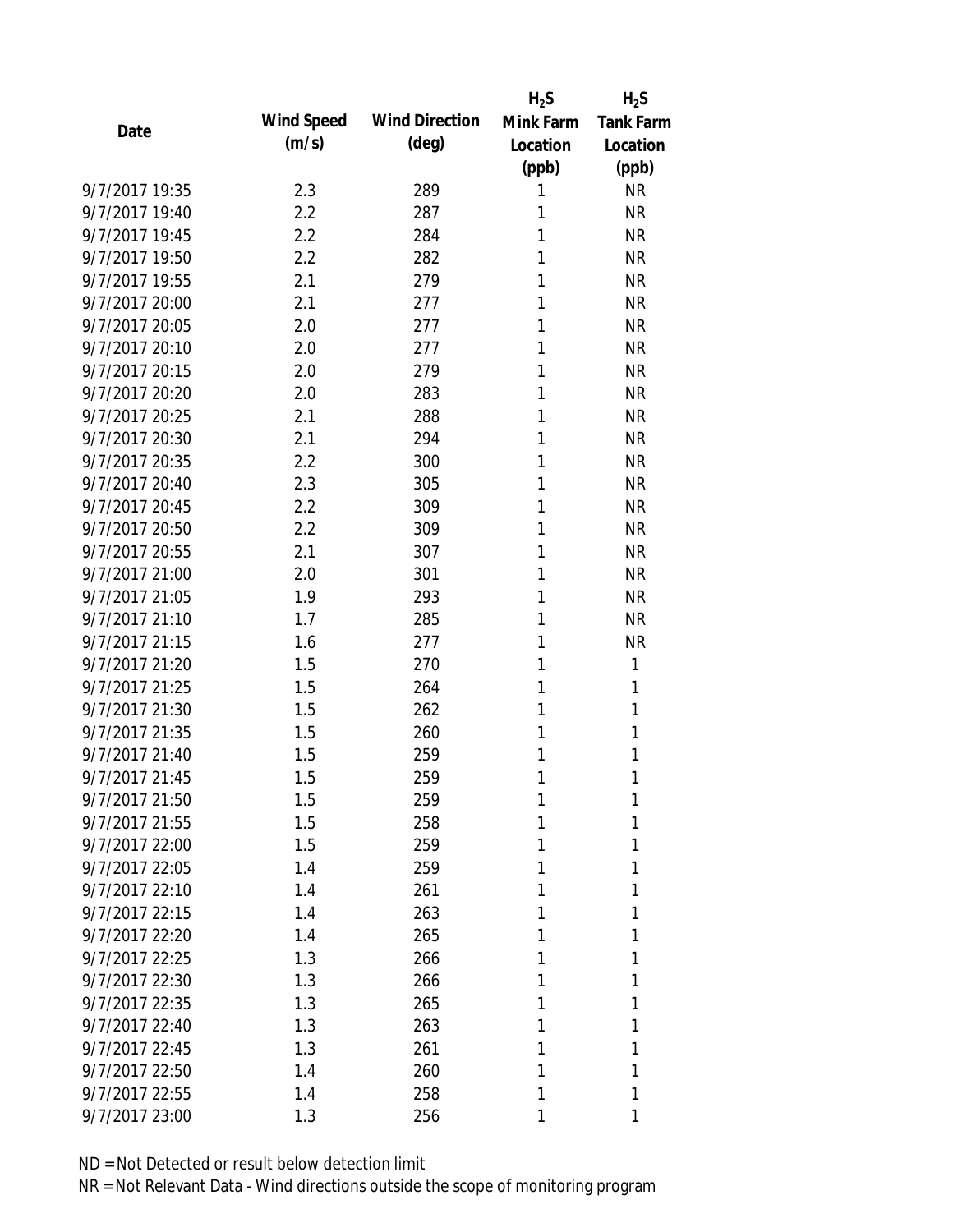|                |            |                       | $H_2S$    | $H_2S$           |
|----------------|------------|-----------------------|-----------|------------------|
| Date           | Wind Speed | <b>Wind Direction</b> | Mink Farm | <b>Tank Farm</b> |
|                | (m/s)      | $(\text{deg})$        | Location  | Location         |
|                |            |                       | (ppb)     | (ppb)            |
| 9/7/2017 23:05 | 1.3        | 253                   | 1         | 1                |
| 9/7/2017 23:10 | 1.3        | 248                   | 1         | 1                |
| 9/7/2017 23:15 | 1.3        | 241                   | 1         | 1                |
| 9/7/2017 23:20 | 1.2        | 231                   | 1         | 1                |
| 9/7/2017 23:25 | 1.2        | 221                   | <b>NR</b> | 1                |
| 9/7/2017 23:30 | 1.1        | 212                   | <b>NR</b> | 1                |
| 9/7/2017 23:35 | 1.0        | 205                   | <b>NR</b> | $\mathbf{1}$     |
| 9/7/2017 23:40 | 0.9        | 200                   | <b>NR</b> | $\overline{2}$   |
| 9/7/2017 23:45 | 0.9        | 199                   | <b>NR</b> | $\overline{2}$   |
| 9/7/2017 23:50 | 0.8        | 200                   | <b>NR</b> | $\overline{2}$   |
| 9/7/2017 23:55 | 0.8        | 202                   | <b>NR</b> | $\overline{2}$   |
| 9/7/2017 24:00 | 0.9        | 205                   | <b>NR</b> | $\overline{2}$   |
| 9/8/2017 00:05 | 0.9        | 208                   | <b>NR</b> | $\overline{2}$   |
| 9/8/2017 00:10 | 1.0        | 210                   | <b>NR</b> | $\overline{2}$   |
| 9/8/2017 00:15 | 1.1        | 209                   | <b>NR</b> | $\overline{2}$   |
| 9/8/2017 00:20 | 1.2        | 207                   | <b>NR</b> | $\overline{2}$   |
| 9/8/2017 00:25 | 1.3        | 203                   | <b>NR</b> | $\overline{c}$   |
| 9/8/2017 00:30 | 1.5        | 199                   | <b>NR</b> | $\overline{2}$   |
| 9/8/2017 00:35 | 1.6        | 194                   | <b>NR</b> | $\overline{2}$   |
| 9/8/2017 00:40 | 1.7        | 191                   | <b>NR</b> | $\overline{2}$   |
| 9/8/2017 00:45 | 1.8        | 189                   | <b>NR</b> | $\overline{2}$   |
| 9/8/2017 00:50 | 1.8        | 188                   | <b>NR</b> | $\overline{2}$   |
| 9/8/2017 00:55 | 1.8        | 188                   | <b>NR</b> | $\mathbf{1}$     |
| 9/8/2017 01:00 | 1.9        | 187                   | <b>NR</b> | $\mathbf{1}$     |
| 9/8/2017 01:05 | 1.9        | 188                   | <b>NR</b> | 1                |
| 9/8/2017 01:10 | 1.9        | 187                   | <b>NR</b> | 1                |
| 9/8/2017 01:15 | 1.9        | 187                   | <b>NR</b> | 1                |
| 9/8/2017 01:20 | 1.9        | 187                   | <b>NR</b> | 1                |
| 9/8/2017 01:25 | 1.9        | 188                   | <b>NR</b> | 1                |
| 9/8/2017 01:30 | 1.9        | 190                   | <b>NR</b> | 1                |
| 9/8/2017 01:35 | 1.9        | 192                   | <b>NR</b> | 1                |
| 9/8/2017 01:40 | 2.0        | 194                   | <b>NR</b> | 1                |
| 9/8/2017 01:45 | 2.0        | 195                   | <b>NR</b> | 1                |
| 9/8/2017 01:50 | 1.9        | 195                   | <b>NR</b> | 1                |
| 9/8/2017 01:55 | 1.9        | 195                   | <b>NR</b> | 1                |
| 9/8/2017 02:00 | 1.9        | 194                   | <b>NR</b> | 1                |
| 9/8/2017 02:05 | 1.9        | 194                   | <b>NR</b> | 1                |
| 9/8/2017 02:10 | 1.9        | 193                   | <b>NR</b> | 1                |
| 9/8/2017 02:15 | 2.0        | 193                   | <b>NR</b> | 1                |
| 9/8/2017 02:20 | 2.0        | 194                   | <b>NR</b> | 1                |
| 9/8/2017 02:25 | 2.1        | 194                   | <b>NR</b> | 1                |
| 9/8/2017 02:30 | 2.1        | 195                   | <b>NR</b> | 1                |
|                |            |                       |           |                  |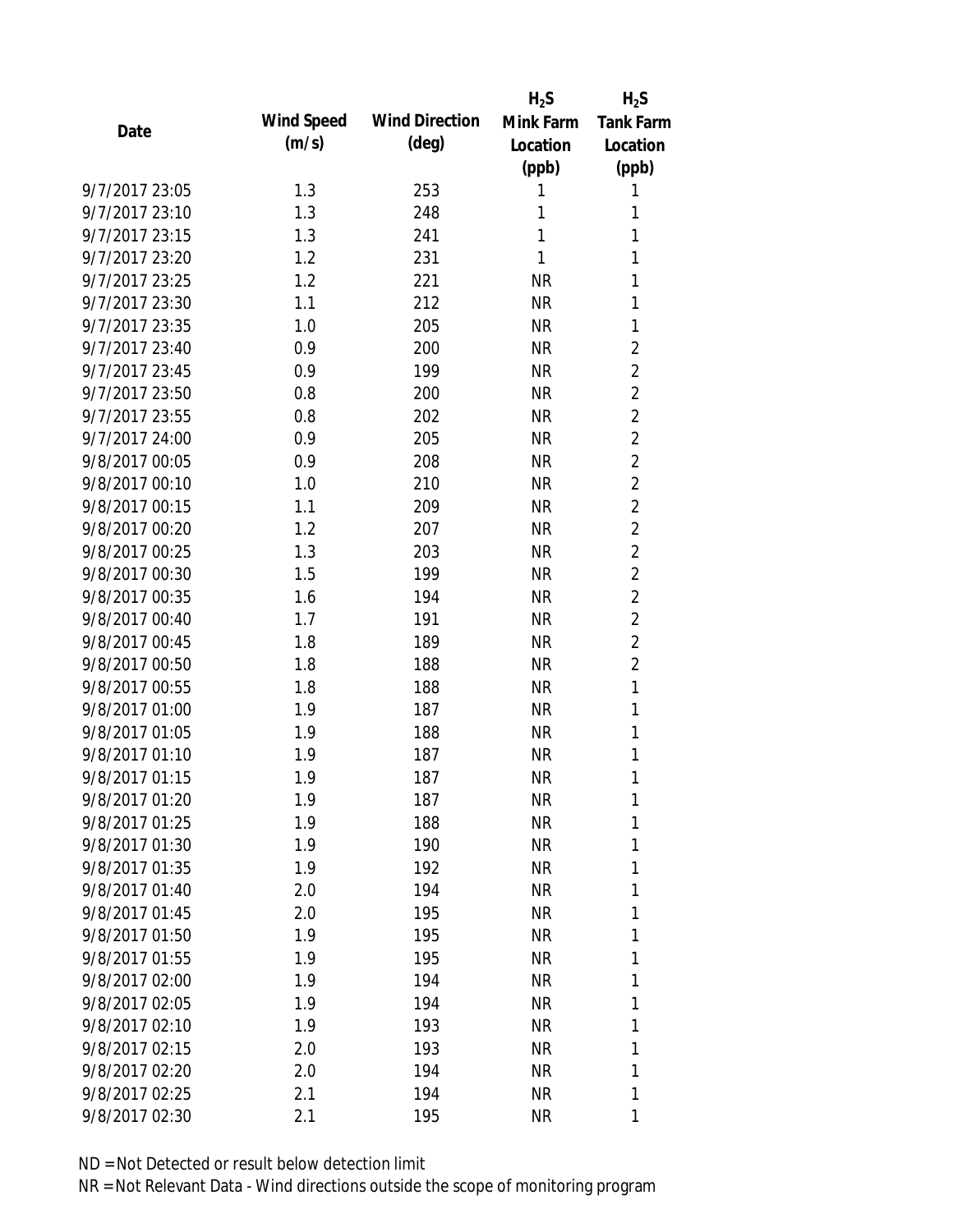|                |                   |                       | $H_2S$    | $H_2S$           |
|----------------|-------------------|-----------------------|-----------|------------------|
| Date           | <b>Wind Speed</b> | <b>Wind Direction</b> | Mink Farm | <b>Tank Farm</b> |
|                | (m/s)             | $(\text{deg})$        | Location  | Location         |
|                |                   |                       | (ppb)     | (ppb)            |
| 9/8/2017 02:35 | 2.1               | 195                   | <b>NR</b> | 1                |
| 9/8/2017 02:40 | 2.1               | 195                   | <b>NR</b> | 1                |
| 9/8/2017 02:45 | 2.1               | 195                   | <b>NR</b> | 1                |
| 9/8/2017 02:50 | 2.1               | 194                   | <b>NR</b> | 1                |
| 9/8/2017 02:55 | 2.1               | 192                   | <b>NR</b> | 1                |
| 9/8/2017 03:00 | 2.1               | 191                   | <b>NR</b> | 1                |
| 9/8/2017 03:05 | 2.0               | 189                   | <b>NR</b> | 1                |
| 9/8/2017 03:10 | 2.0               | 188                   | <b>NR</b> | 1                |
| 9/8/2017 03:15 | 2.0               | 188                   | <b>NR</b> | 1                |
| 9/8/2017 03:20 | 2.0               | 188                   | <b>NR</b> | 1                |
| 9/8/2017 03:25 | 2.0               | 188                   | <b>NR</b> | 1                |
| 9/8/2017 03:30 | 2.0               | 188                   | <b>NR</b> | 1                |
| 9/8/2017 03:35 | 2.0               | 187                   | <b>NR</b> | 1                |
| 9/8/2017 03:40 | 2.0               | 184                   | <b>NR</b> | 1                |
| 9/8/2017 03:45 | 2.0               | 181                   | <b>NR</b> | 1                |
| 9/8/2017 03:50 | 2.0               | 178                   | <b>NR</b> | 1                |
| 9/8/2017 03:55 | 2.0               | 174                   | <b>NR</b> | 1                |
| 9/8/2017 04:00 | 2.0               | 172                   | <b>NR</b> | 1                |
| 9/8/2017 04:05 | 1.9               | 172                   | <b>NR</b> | 1                |
| 9/8/2017 04:10 | 1.9               | 172                   | <b>NR</b> | $\overline{c}$   |
| 9/8/2017 04:15 | 1.8               | 174                   | <b>NR</b> | $\overline{c}$   |
| 9/8/2017 04:20 | 1.8               | 174                   | <b>NR</b> | $\overline{2}$   |
| 9/8/2017 04:25 | 1.8               | 174                   | <b>NR</b> | $\overline{2}$   |
| 9/8/2017 04:30 | 1.8               | 174                   | <b>NR</b> | $\overline{2}$   |
| 9/8/2017 04:35 | 1.8               | 172                   | <b>NR</b> | $\overline{c}$   |
| 9/8/2017 04:40 | 1.9               | 171                   | <b>NR</b> | $\overline{c}$   |
| 9/8/2017 04:45 | 2.0               | 172                   | <b>NR</b> | $\overline{2}$   |
| 9/8/2017 04:50 | 2.1               | 174                   | NR        | 2                |
| 9/8/2017 04:55 | 2.2               | 178                   | <b>NR</b> | $\overline{c}$   |
| 9/8/2017 05:00 | 2.2               | 184                   | <b>NR</b> | $\overline{2}$   |
| 9/8/2017 05:05 | 2.1               | 190                   | <b>NR</b> | $\overline{2}$   |
| 9/8/2017 05:10 | 2.0               | 196                   | <b>NR</b> | $\overline{c}$   |
| 9/8/2017 05:15 | 1.8               | 200                   | <b>NR</b> | $\overline{c}$   |
| 9/8/2017 05:20 | 1.6               | 204                   | <b>NR</b> | $\overline{2}$   |
| 9/8/2017 05:25 | 1.4               | 205                   | <b>NR</b> | $\overline{2}$   |
| 9/8/2017 05:30 | 1.1               | 205                   | <b>NR</b> | $\overline{2}$   |
| 9/8/2017 05:35 | 0.9               | 192                   | <b>NR</b> | <b>NR</b>        |
| 9/8/2017 05:40 | 0.8               | 167                   | <b>NR</b> | <b>NR</b>        |
| 9/8/2017 05:45 | 0.7               | 142                   | <b>NR</b> | <b>NR</b>        |
| 9/8/2017 05:50 | 0.8               | 116                   | NR        | <b>NR</b>        |
| 9/8/2017 05:55 | 1.0               | 90                    | <b>NR</b> | <b>NR</b>        |
| 9/8/2017 06:00 | 1.2               | 65                    | <b>NR</b> | <b>NR</b>        |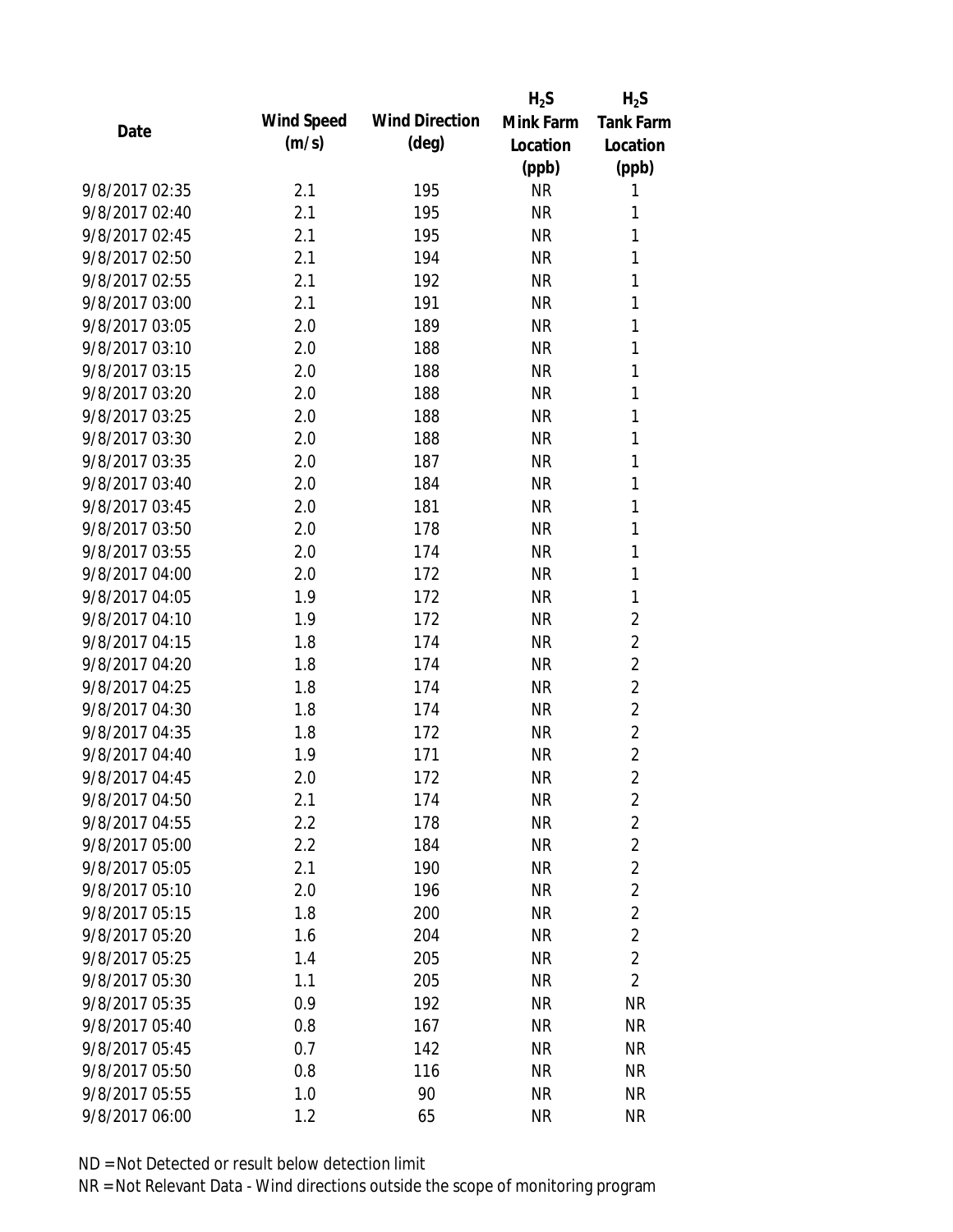|                |                   |                       | $H_2S$    | $H_2S$           |
|----------------|-------------------|-----------------------|-----------|------------------|
| Date           | <b>Wind Speed</b> | <b>Wind Direction</b> | Mink Farm | <b>Tank Farm</b> |
|                | (m/s)             | $(\text{deg})$        | Location  | Location         |
|                |                   |                       | (ppb)     | (ppb)            |
| 9/8/2017 06:05 | 1.4               | 54                    | <b>NR</b> | <b>NR</b>        |
| 9/8/2017 06:10 | 1.6               | 54                    | <b>NR</b> | <b>NR</b>        |
| 9/8/2017 06:15 | 1.7               | 57                    | <b>NR</b> | <b>NR</b>        |
| 9/8/2017 06:20 | 1.7               | 62                    | <b>NR</b> | <b>NR</b>        |
| 9/8/2017 06:25 | 1.6               | 69                    | <b>NR</b> | <b>NR</b>        |
| 9/8/2017 06:30 | 1.5               | 77                    | <b>NR</b> | <b>NR</b>        |
| 9/8/2017 06:35 | 1.4               | 84                    | <b>NR</b> | <b>NR</b>        |
| 9/8/2017 06:40 | 1.3               | 91                    | <b>NR</b> | <b>NR</b>        |
| 9/8/2017 06:45 | 1.3               | 95                    | <b>NR</b> | <b>NR</b>        |
| 9/8/2017 06:50 | 1.2               | 95                    | <b>NR</b> | <b>NR</b>        |
| 9/8/2017 06:55 | 1.1               | 94                    | <b>NR</b> | <b>NR</b>        |
| 9/8/2017 07:00 | 1.1               | 89                    | <b>NR</b> | <b>NR</b>        |
| 9/8/2017 07:05 | 1.0               | 83                    | <b>NR</b> | <b>NR</b>        |
| 9/8/2017 07:10 | 1.0               | 77                    | <b>NR</b> | <b>NR</b>        |
| 9/8/2017 07:15 | 0.9               | 71                    | <b>NR</b> | <b>NR</b>        |
| 9/8/2017 07:20 | 0.9               | 67                    | <b>NR</b> | <b>NR</b>        |
| 9/8/2017 07:25 | 1.0               | 64                    | <b>NR</b> | <b>NR</b>        |
| 9/8/2017 07:30 | 1.1               | 63                    | <b>NR</b> | <b>NR</b>        |
| 9/8/2017 07:35 | 1.2               | 61                    | <b>NR</b> | <b>NR</b>        |
| 9/8/2017 07:40 | 1.3               | 60                    | <b>NR</b> | <b>NR</b>        |
| 9/8/2017 07:45 | 1.4               | 58                    | <b>NR</b> | <b>NR</b>        |
| 9/8/2017 07:50 | 1.4               | 56                    | <b>NR</b> | <b>NR</b>        |
| 9/8/2017 07:55 | 1.4               | 57                    | <b>NR</b> | <b>NR</b>        |
| 9/8/2017 08:00 | 1.3               | 61                    | <b>NR</b> | <b>NR</b>        |
| 9/8/2017 08:05 | 1.3               | 69                    | <b>NR</b> | <b>NR</b>        |
| 9/8/2017 08:10 | 1.2               | 79                    | <b>NR</b> | <b>NR</b>        |
| 9/8/2017 08:15 | 1.1               | 90                    | <b>NR</b> | <b>NR</b>        |
| 9/8/2017 08:20 | 1.1               | 99                    | <b>NR</b> | <b>NR</b>        |
| 9/8/2017 08:25 | 1.0               | 106                   | <b>NR</b> | <b>NR</b>        |
| 9/8/2017 08:30 | 1.0               | 113                   | <b>NR</b> | <b>NR</b>        |
| 9/8/2017 08:35 | 0.9               | 119                   | <b>NR</b> | <b>NR</b>        |
| 9/8/2017 08:40 | 0.9               | 124                   | <b>NR</b> | <b>NR</b>        |
| 9/8/2017 08:45 | 0.9               | 133                   | <b>NR</b> | <b>NR</b>        |
| 9/8/2017 08:50 | 0.8               | 141                   | <b>NR</b> | <b>NR</b>        |
| 9/8/2017 08:55 | 0.8               | 149                   | <b>NR</b> | <b>NR</b>        |
| 9/8/2017 09:00 | 0.7               | 137                   | <b>NR</b> | <b>NR</b>        |
| 9/8/2017 09:05 | 0.7               | 120                   | <b>NR</b> | <b>NR</b>        |
| 9/8/2017 09:10 | 0.7               | 100                   | <b>NR</b> | <b>NR</b>        |
| 9/8/2017 09:15 | 0.8               | 78                    | <b>NR</b> | <b>NR</b>        |
| 9/8/2017 09:20 | 0.8               | 57                    | <b>NR</b> | <b>NR</b>        |
| 9/8/2017 09:25 | 0.9               | 37                    | 1         | <b>NR</b>        |
| 9/8/2017 09:30 | 1.0               | 32                    | 1         | <b>NR</b>        |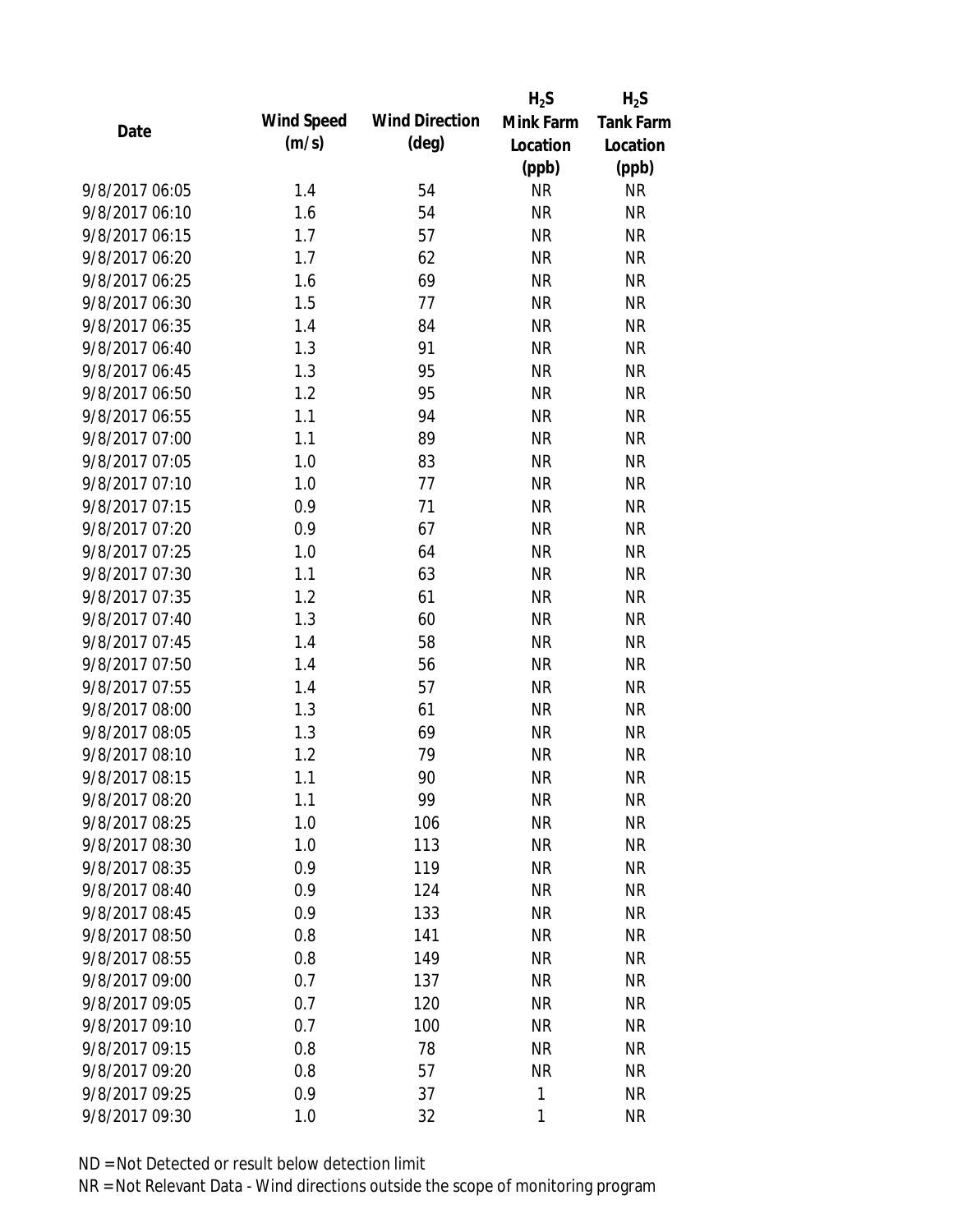|                   |                       | $H_2S$    | $H_2S$           |
|-------------------|-----------------------|-----------|------------------|
| <b>Wind Speed</b> | <b>Wind Direction</b> | Mink Farm | <b>Tank Farm</b> |
| (m/s)             | $(\text{deg})$        | Location  | Location         |
|                   |                       |           | (ppb)            |
| 1.1               | 31                    | 1         | <b>NR</b>        |
| 1.2               | 31                    | 1         | <b>NR</b>        |
| 1.2               | 32                    | 1         | <b>NR</b>        |
| 1.2               | 33                    | 1         | <b>NR</b>        |
| 1.1               | 33                    | 1         | <b>NR</b>        |
| 1.1               | 35                    | 1         | <b>NR</b>        |
| 1.0               | 40                    | <b>NR</b> | <b>NR</b>        |
| 1.0               | 49                    | <b>NR</b> | <b>NR</b>        |
| 1.0               | 54                    | <b>NR</b> | <b>NR</b>        |
| 1.0               | 65                    | <b>NR</b> | <b>NR</b>        |
| 1.1               | 89                    | <b>NR</b> | <b>NR</b>        |
| 1.2               | 111                   | <b>NR</b> | <b>NR</b>        |
| 1.3               | 131                   | <b>NR</b> | <b>NR</b>        |
| 1.5               | 146                   | <b>NR</b> | <b>NR</b>        |
| 1.6               | 165                   | <b>NR</b> | <b>NR</b>        |
| 1.8               | 176                   | <b>NR</b> | 1                |
| 1.9               | 173                   | <b>NR</b> | 1                |
| 2.0               | 172                   | <b>NR</b> | 1                |
| 2.0               | 173                   | <b>NR</b> | 1                |
| 2.1               | 177                   | <b>NR</b> | 1                |
| 2.1               | 179                   | <b>NR</b> | 1                |
| 2.1               | 184                   | <b>NR</b> | 1                |
| 2.2               | 191                   | <b>NR</b> | 1                |
| 2.1               | 197                   | <b>NR</b> | 1                |
| 2.1               | 201                   | <b>NR</b> | 1                |
| 2.0               | 200                   | <b>NR</b> | <b>NR</b>        |
| 2.0               | 198                   | <b>NR</b> | <b>NR</b>        |
| 1.9               | 193                   | ΝR        | <b>NR</b>        |
| 1.8               | 183                   | <b>NR</b> | <b>NR</b>        |
| 1.8               | 170                   | <b>NR</b> | <b>NR</b>        |
| 1.8               | 158                   | <b>NR</b> | <b>NR</b>        |
| 1.7               | 151                   | <b>NR</b> | <b>NR</b>        |
| 1.7               | 150                   | <b>NR</b> | <b>NR</b>        |
| 1.6               | 156                   | <b>NR</b> | <b>NR</b>        |
| 1.6               | 171                   | <b>NR</b> | <b>NR</b>        |
| 1.5               | 192                   | <b>NR</b> | <b>NR</b>        |
| 1.4               | 217                   | <b>NR</b> | <b>NR</b>        |
| 1.3               | 241                   | <b>NR</b> | <b>NR</b>        |
| 1.2               | 259                   | <b>ND</b> | <b>NR</b>        |
| 1.1               | 280                   | <b>ND</b> | <b>NR</b>        |
| 1.0               | 258                   | <b>ND</b> | <b>NR</b>        |
| 1.0               | 236                   | <b>ND</b> | <b>NR</b>        |
|                   |                       |           | (ppb)            |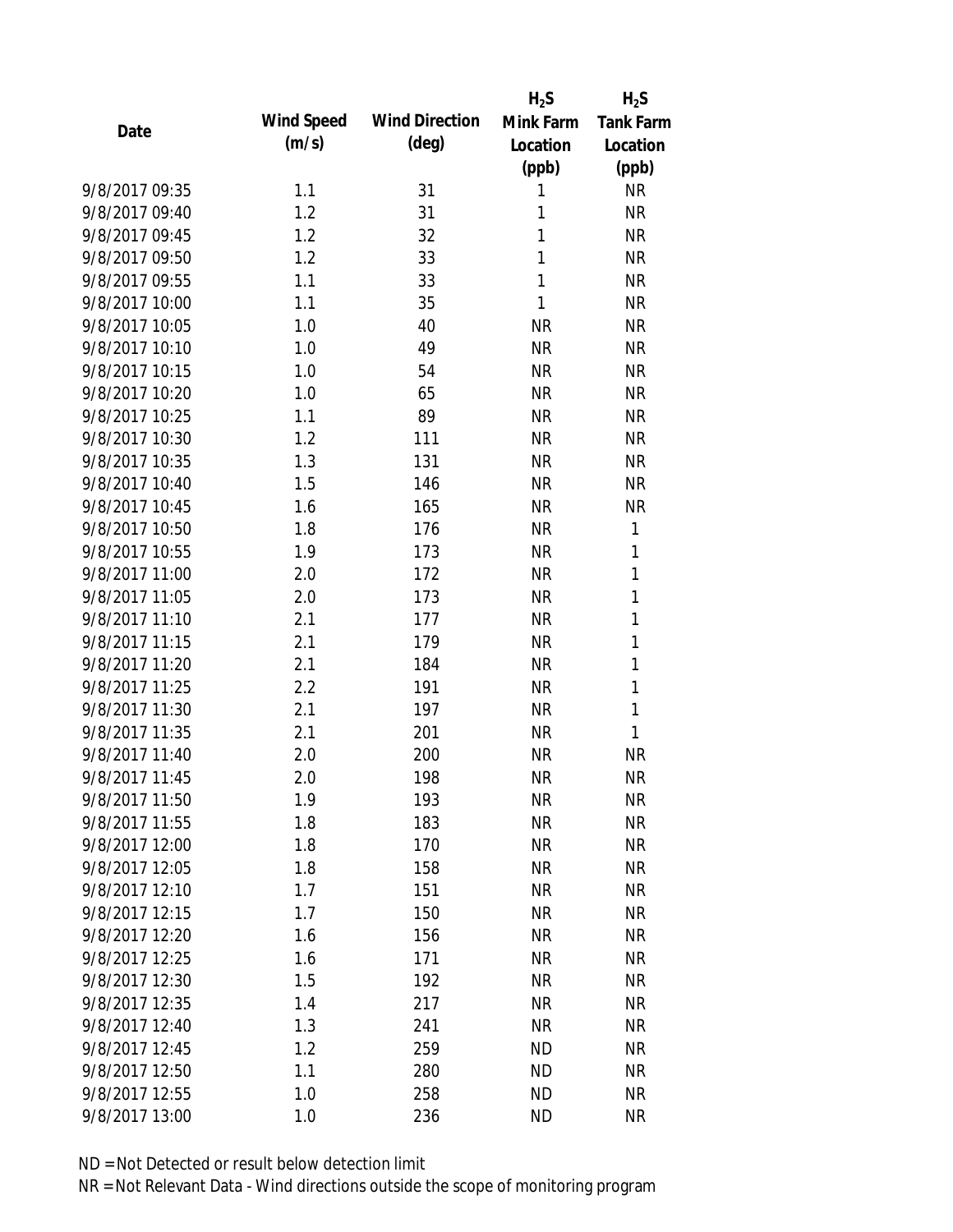|                |                   |                       | $H_2S$    | $H_2S$           |
|----------------|-------------------|-----------------------|-----------|------------------|
| Date           | <b>Wind Speed</b> | <b>Wind Direction</b> | Mink Farm | <b>Tank Farm</b> |
|                | (m/s)             | $(\text{deg})$        | Location  | Location         |
|                |                   |                       | (ppb)     | (ppb)            |
| 9/8/2017 13:05 | 1.0               | 212                   | <b>NR</b> | <b>NR</b>        |
| 9/8/2017 13:10 | 1.1               | 189                   | <b>NR</b> | <b>NR</b>        |
| 9/8/2017 13:15 | 1.2               | 171                   | <b>NR</b> | <b>NR</b>        |
| 9/8/2017 13:20 | 1.3               | 147                   | <b>NR</b> | <b>NR</b>        |
| 9/8/2017 13:25 | 1.5               | 161                   | <b>NR</b> | <b>NR</b>        |
| 9/8/2017 13:30 | 1.6               | 167                   | <b>NR</b> | <b>NR</b>        |
| 9/8/2017 13:35 | 1.7               | 171                   | <b>NR</b> | <b>NR</b>        |
| 9/8/2017 13:40 | 1.9               | 159                   | <b>NR</b> | <b>NR</b>        |
| 9/8/2017 13:45 | 2.0               | 137                   | <b>NR</b> | <b>NR</b>        |
| 9/8/2017 13:50 | 2.2               | 115                   | <b>NR</b> | <b>NR</b>        |
| 9/8/2017 13:55 | 2.4               | 92                    | <b>NR</b> | <b>NR</b>        |
| 9/8/2017 14:00 | 2.6               | 71                    | <b>NR</b> | <b>NR</b>        |
| 9/8/2017 14:05 | 2.9               | 51                    | <b>NR</b> | <b>NR</b>        |
| 9/8/2017 14:10 | 3.2               | 45                    | <b>NR</b> | <b>NR</b>        |
| 9/8/2017 14:15 | 3.4               | 45                    | <b>NR</b> | <b>NR</b>        |
| 9/8/2017 14:20 | 3.6               | 45                    | <b>NR</b> | <b>NR</b>        |
| 9/8/2017 14:25 | 3.7               | 45                    | <b>NR</b> | <b>NR</b>        |
| 9/8/2017 14:30 | 3.8               | 45                    | <b>NR</b> | <b>NR</b>        |
| 9/8/2017 14:35 | 3.9               | 45                    | <b>NR</b> | <b>NR</b>        |
| 9/8/2017 14:40 | 4.0               | 44                    | <b>NR</b> | <b>NR</b>        |
| 9/8/2017 14:45 | 4.0               | 43                    | <b>NR</b> | <b>NR</b>        |
| 9/8/2017 14:50 | 4.0               | 43                    | <b>NR</b> | <b>NR</b>        |
| 9/8/2017 14:55 | 4.0               | 43                    | <b>NR</b> | <b>NR</b>        |
| 9/8/2017 15:00 | 4.0               | 43                    | <b>NR</b> | <b>NR</b>        |
| 9/8/2017 15:05 | 4.0               | 43                    | <b>NR</b> | <b>NR</b>        |
| 9/8/2017 15:10 | 3.9               | 44                    | <b>NR</b> | <b>NR</b>        |
| 9/8/2017 15:15 | 3.9               | 44                    | <b>NR</b> | <b>NR</b>        |
| 9/8/2017 15:20 | 3.9               | 43                    | <b>NR</b> | <b>NR</b>        |
| 9/8/2017 15:25 | 4.0               | 42                    | <b>NR</b> | <b>NR</b>        |
| 9/8/2017 15:30 | 4.0               | 41                    | <b>NR</b> | <b>NR</b>        |
| 9/8/2017 15:35 | 4.0               | 41                    | <b>NR</b> | <b>NR</b>        |
| 9/8/2017 15:40 | 4.0               | 40                    | 1         | <b>NR</b>        |
| 9/8/2017 15:45 | 4.0               | 40                    | 1         | <b>NR</b>        |
| 9/8/2017 15:50 | 3.9               | 41                    | <b>NR</b> | <b>NR</b>        |
| 9/8/2017 15:55 | 3.8               | 43                    | <b>NR</b> | <b>NR</b>        |
| 9/8/2017 16:00 | 3.7               | 45                    | <b>NR</b> | <b>NR</b>        |
| 9/8/2017 16:05 | 3.6               | 46                    | <b>NR</b> | <b>NR</b>        |
| 9/8/2017 16:10 | 3.5               | 48                    | <b>NR</b> | <b>NR</b>        |
| 9/8/2017 16:15 | 3.5               | 49                    | <b>NR</b> | <b>NR</b>        |
| 9/8/2017 16:20 | 3.4               | 49                    | <b>NR</b> | <b>NR</b>        |
| 9/8/2017 16:25 | 3.4               | 49                    | <b>NR</b> | <b>NR</b>        |
| 9/8/2017 16:30 | 3.4               | 48                    | <b>NR</b> | <b>NR</b>        |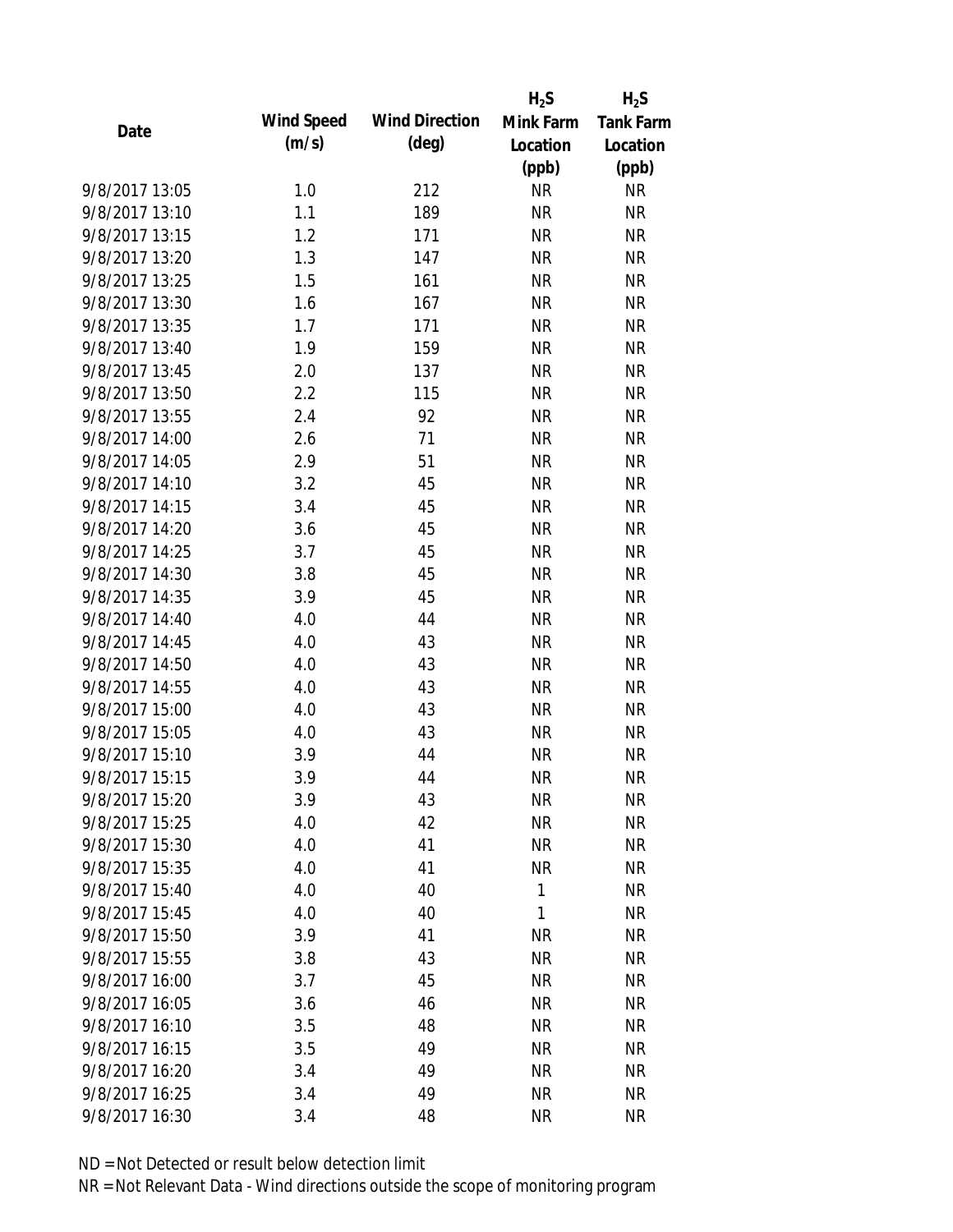|                |                   |                       | $H_2S$       | $H_2S$           |
|----------------|-------------------|-----------------------|--------------|------------------|
| Date           | <b>Wind Speed</b> | <b>Wind Direction</b> | Mink Farm    | <b>Tank Farm</b> |
|                | (m/s)             | $(\text{deg})$        | Location     | Location         |
|                |                   |                       | (ppb)        | (ppb)            |
| 9/8/2017 16:35 | 3.5               | 47                    | <b>NR</b>    | <b>NR</b>        |
| 9/8/2017 16:40 | 3.5               | 47                    | <b>NR</b>    | <b>NR</b>        |
| 9/8/2017 16:45 | 3.5               | 46                    | <b>NR</b>    | <b>NR</b>        |
| 9/8/2017 16:50 | 3.6               | 45                    | <b>NR</b>    | <b>NR</b>        |
| 9/8/2017 16:55 | 3.7               | 45                    | <b>NR</b>    | <b>NR</b>        |
| 9/8/2017 17:00 | 3.7               | 45                    | <b>NR</b>    | <b>NR</b>        |
| 9/8/2017 17:05 | 3.7               | 46                    | <b>NR</b>    | <b>NR</b>        |
| 9/8/2017 17:10 | 3.6               | 46                    | <b>NR</b>    | <b>NR</b>        |
| 9/8/2017 17:15 | 3.6               | 47                    | <b>NR</b>    | <b>NR</b>        |
| 9/8/2017 17:20 | 3.5               | 49                    | <b>NR</b>    | <b>NR</b>        |
| 9/8/2017 17:25 | 3.4               | 51                    | <b>NR</b>    | <b>NR</b>        |
| 9/8/2017 17:30 | 3.4               | 52                    | <b>NR</b>    | <b>NR</b>        |
| 9/8/2017 17:35 | 3.4               | 53                    | <b>NR</b>    | <b>NR</b>        |
| 9/8/2017 17:40 | 3.5               | 53                    | <b>NR</b>    | <b>NR</b>        |
| 9/8/2017 17:45 | 3.6               | 52                    | <b>NR</b>    | <b>NR</b>        |
| 9/8/2017 17:50 | 3.8               | 50                    | <b>NR</b>    | <b>NR</b>        |
| 9/8/2017 17:55 | 3.9               | 48                    | <b>NR</b>    | <b>NR</b>        |
| 9/8/2017 18:00 | 4.0               | 45                    | <b>NR</b>    | <b>NR</b>        |
| 9/8/2017 18:05 | 4.0               | 43                    | <b>NR</b>    | <b>NR</b>        |
| 9/8/2017 18:10 | 4.0               | 41                    | <b>NR</b>    | <b>NR</b>        |
| 9/8/2017 18:15 | 4.0               | 40                    | $\mathbf{1}$ | <b>NR</b>        |
| 9/8/2017 18:20 | 4.0               | 40                    | 1            | <b>NR</b>        |
| 9/8/2017 18:25 | 4.0               | 41                    | <b>NR</b>    | <b>NR</b>        |
| 9/8/2017 18:30 | 4.0               | 41                    | <b>NR</b>    | <b>NR</b>        |
| 9/8/2017 18:35 | 4.0               | 42                    | <b>NR</b>    | <b>NR</b>        |
| 9/8/2017 18:40 | 3.9               | 42                    | <b>NR</b>    | <b>NR</b>        |
| 9/8/2017 18:45 | 3.9               | 43                    | <b>NR</b>    | <b>NR</b>        |
| 9/8/2017 18:50 | 3.9               | 42                    | <b>NR</b>    | <b>NR</b>        |
| 9/8/2017 18:55 | 3.8               | 42                    | <b>NR</b>    | <b>NR</b>        |
| 9/8/2017 19:00 | 3.7               | 42                    | <b>NR</b>    | <b>NR</b>        |
| 9/8/2017 19:05 | 3.6               | 41                    | <b>NR</b>    | <b>NR</b>        |
| 9/8/2017 19:10 | 3.5               | 41                    | <b>NR</b>    | <b>NR</b>        |
| 9/8/2017 19:15 | 3.3               | 41                    | <b>NR</b>    | <b>NR</b>        |
| 9/8/2017 19:20 | 3.1               | 42                    | <b>NR</b>    | <b>NR</b>        |
| 9/8/2017 19:25 | 3.0               | 43                    | <b>NR</b>    | <b>NR</b>        |
| 9/8/2017 19:30 | 2.8               | 43                    | <b>NR</b>    | <b>NR</b>        |
| 9/8/2017 19:35 | 2.7               | 44                    | <b>NR</b>    | <b>NR</b>        |
| 9/8/2017 19:40 | 2.6               | 44                    | <b>NR</b>    | <b>NR</b>        |
| 9/8/2017 19:45 | 2.6               | 43                    | <b>NR</b>    | <b>NR</b>        |
| 9/8/2017 19:50 | 2.6               | 43                    | <b>NR</b>    | <b>NR</b>        |
| 9/8/2017 19:55 | 2.5               | 43                    | <b>NR</b>    | <b>NR</b>        |
| 9/8/2017 20:00 | 2.5               | 42                    | <b>NR</b>    | <b>NR</b>        |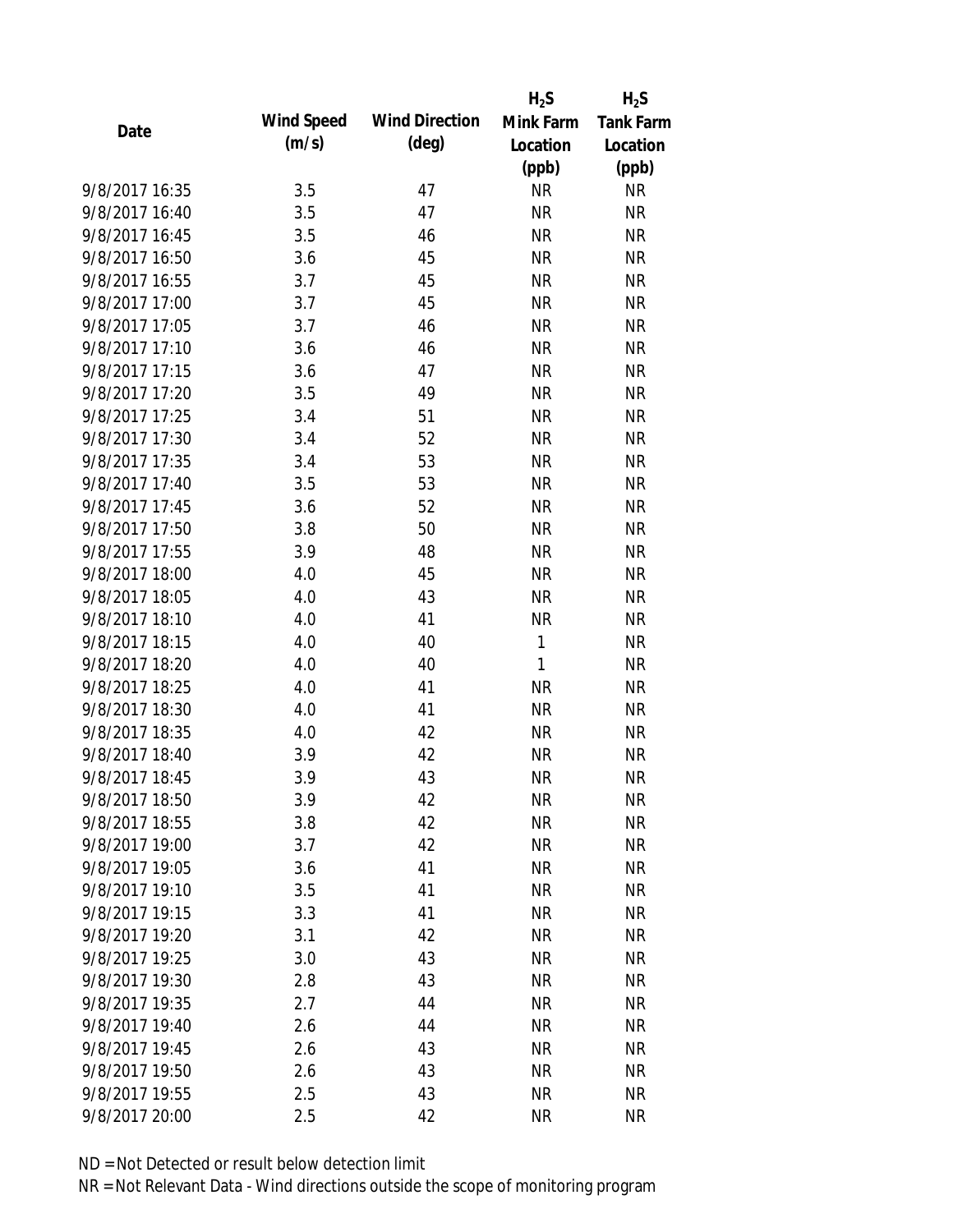|                |                   |                       | $H_2S$    | $H_2S$           |
|----------------|-------------------|-----------------------|-----------|------------------|
| Date           | <b>Wind Speed</b> | <b>Wind Direction</b> | Mink Farm | <b>Tank Farm</b> |
|                | (m/s)             | $(\text{deg})$        | Location  | Location         |
|                |                   |                       | (ppb)     | (ppb)            |
| 9/8/2017 20:05 | 2.5               | 41                    | <b>NR</b> | <b>NR</b>        |
| 9/8/2017 20:10 | 2.5               | 41                    | <b>NR</b> | <b>NR</b>        |
| 9/8/2017 20:15 | 2.5               | 41                    | <b>NR</b> | <b>NR</b>        |
| 9/8/2017 20:20 | 2.5               | 41                    | <b>NR</b> | <b>NR</b>        |
| 9/8/2017 20:25 | 2.6               | 41                    | <b>NR</b> | <b>NR</b>        |
| 9/8/2017 20:30 | 2.6               | 41                    | <b>NR</b> | <b>NR</b>        |
| 9/8/2017 20:35 | 2.5               | 41                    | <b>NR</b> | <b>NR</b>        |
| 9/8/2017 20:40 | 2.5               | 41                    | <b>NR</b> | <b>NR</b>        |
| 9/8/2017 20:45 | 2.4               | 42                    | <b>NR</b> | <b>NR</b>        |
| 9/8/2017 20:50 | 2.3               | 42                    | <b>NR</b> | <b>NR</b>        |
| 9/8/2017 20:55 | 2.1               | 43                    | <b>NR</b> | <b>NR</b>        |
| 9/8/2017 21:00 | 2.1               | 44                    | <b>NR</b> | <b>NR</b>        |
| 9/8/2017 21:05 | 2.0               | 44                    | <b>NR</b> | <b>NR</b>        |
| 9/8/2017 21:10 | 2.0               | 44                    | <b>NR</b> | <b>NR</b>        |
| 9/8/2017 21:15 | 2.0               | 44                    | <b>NR</b> | <b>NR</b>        |
| 9/8/2017 21:20 | 2.0               | 43                    | <b>NR</b> | <b>NR</b>        |
| 9/8/2017 21:25 | 2.1               | 43                    | <b>NR</b> | <b>NR</b>        |
| 9/8/2017 21:30 | 2.1               | 43                    | <b>NR</b> | <b>NR</b>        |
| 9/8/2017 21:35 | 2.0               | 43                    | <b>NR</b> | <b>NR</b>        |
| 9/8/2017 21:40 | 2.0               | 44                    | <b>NR</b> | <b>NR</b>        |
| 9/8/2017 21:45 | 1.9               | 45                    | <b>NR</b> | <b>NR</b>        |
| 9/8/2017 21:50 | 1.9               | 46                    | <b>NR</b> | <b>NR</b>        |
| 9/8/2017 21:55 | 1.8               | 47                    | <b>NR</b> | <b>NR</b>        |
| 9/8/2017 22:00 | 1.7               | 49                    | <b>NR</b> | <b>NR</b>        |
| 9/8/2017 22:05 | 1.7               | 49                    | <b>NR</b> | <b>NR</b>        |
| 9/8/2017 22:10 | 1.6               | 50                    | <b>NR</b> | <b>NR</b>        |
| 9/8/2017 22:15 | 1.5               | 51                    | <b>NR</b> | <b>NR</b>        |
| 9/8/2017 22:20 | 1.5               | 51                    | <b>NR</b> | <b>NR</b>        |
| 9/8/2017 22:25 | 1.4               | 51                    | <b>NR</b> | <b>NR</b>        |
| 9/8/2017 22:30 | 1.4               | 50                    | <b>NR</b> | <b>NR</b>        |
| 9/8/2017 22:35 | 1.3               | 50                    | <b>NR</b> | <b>NR</b>        |
| 9/8/2017 22:40 | 1.4               | 50                    | <b>NR</b> | <b>NR</b>        |
| 9/8/2017 22:45 | 1.4               | 50                    | <b>NR</b> | <b>NR</b>        |
| 9/8/2017 22:50 | 1.4               | 50                    | <b>NR</b> | <b>NR</b>        |
| 9/8/2017 22:55 | 1.4               | 51                    | <b>NR</b> | <b>NR</b>        |
| 9/8/2017 23:00 | 1.4               | 53                    | <b>NR</b> | <b>NR</b>        |
| 9/8/2017 23:05 | 1.4               | 55                    | <b>NR</b> | <b>NR</b>        |
| 9/8/2017 23:10 | 1.3               | 56                    | <b>NR</b> | <b>NR</b>        |
| 9/8/2017 23:15 | 1.2               | 57                    | <b>NR</b> | <b>NR</b>        |
| 9/8/2017 23:20 | 1.1               | 57                    | NR        | <b>NR</b>        |
| 9/8/2017 23:25 | 1.0               | 57                    | <b>NR</b> | <b>NR</b>        |
| 9/8/2017 23:30 | 0.9               | 56                    | <b>NR</b> | <b>NR</b>        |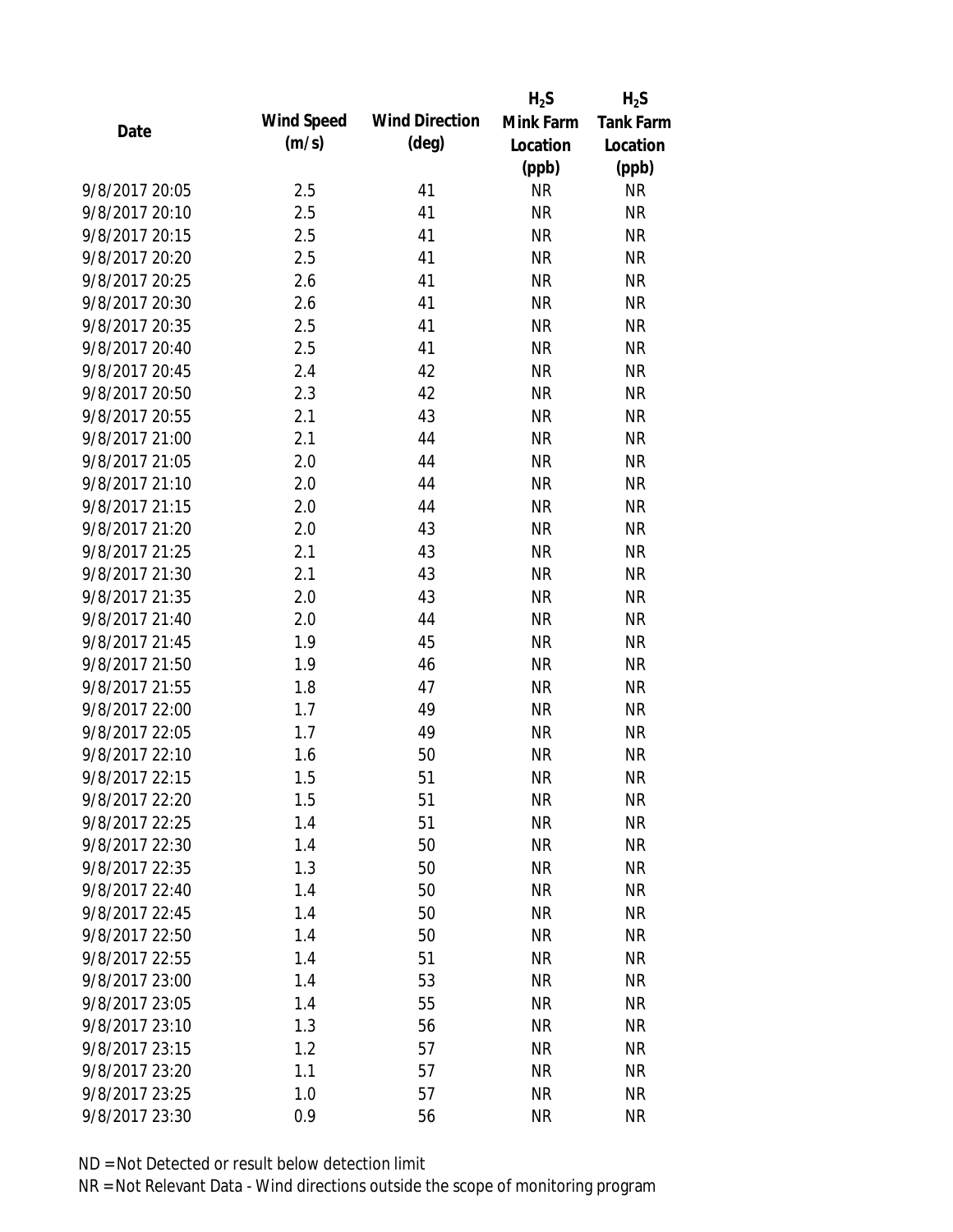|                |                   |                       | $H_2S$    | $H_2S$           |
|----------------|-------------------|-----------------------|-----------|------------------|
| Date           | <b>Wind Speed</b> | <b>Wind Direction</b> | Mink Farm | <b>Tank Farm</b> |
|                | (m/s)             | $(\text{deg})$        | Location  | Location         |
|                |                   |                       | (ppb)     | (ppb)            |
| 9/8/2017 23:35 | 0.9               | 55                    | <b>NR</b> | <b>NR</b>        |
| 9/8/2017 23:40 | 0.8               | 53                    | <b>NR</b> | <b>NR</b>        |
| 9/8/2017 23:45 | 0.7               | 54                    | <b>NR</b> | <b>NR</b>        |
| 9/8/2017 23:50 | 0.6               | 57                    | <b>NR</b> | <b>NR</b>        |
| 9/8/2017 23:55 | 0.5               | 60                    | <b>NR</b> | <b>NR</b>        |
| 9/8/2017 24:00 | 0.5               | 62                    | <b>NR</b> | <b>NR</b>        |
| 9/9/2017 00:05 | 0.5               | 63                    | <b>NR</b> | <b>NR</b>        |
| 9/9/2017 00:10 | 0.5               | 64                    | <b>NR</b> | <b>NR</b>        |
| 9/9/2017 00:15 | 0.6               | 62                    | <b>NR</b> | <b>NR</b>        |
| 9/9/2017 00:20 | 0.8               | 58                    | <b>NR</b> | <b>NR</b>        |
| 9/9/2017 00:25 | 0.9               | 53                    | <b>NR</b> | <b>NR</b>        |
| 9/9/2017 00:30 | 1.0               | 49                    | <b>NR</b> | <b>NR</b>        |
| 9/9/2017 00:35 | 1.1               | 46                    | <b>NR</b> | <b>NR</b>        |
| 9/9/2017 00:40 | 1.1               | 43                    | <b>NR</b> | <b>NR</b>        |
| 9/9/2017 00:45 | 1.1               | 41                    | <b>NR</b> | <b>NR</b>        |
| 9/9/2017 00:50 | 1.1               | 41                    | <b>NR</b> | <b>NR</b>        |
| 9/9/2017 00:55 | 1.0               | 42                    | <b>NR</b> | <b>NR</b>        |
| 9/9/2017 01:00 | 1.0               | 43                    | <b>NR</b> | <b>NR</b>        |
| 9/9/2017 01:05 | 0.9               | 44                    | <b>NR</b> | <b>NR</b>        |
| 9/9/2017 01:10 | 0.9               | 44                    | <b>NR</b> | <b>NR</b>        |
| 9/9/2017 01:15 | 0.9               | 45                    | <b>NR</b> | <b>NR</b>        |
| 9/9/2017 01:20 | 0.9               | 45                    | <b>NR</b> | <b>NR</b>        |
| 9/9/2017 01:25 | 1.0               | 45                    | <b>NR</b> | <b>NR</b>        |
| 9/9/2017 01:30 | 1.0               | 46                    | <b>NR</b> | <b>NR</b>        |
| 9/9/2017 01:35 | 1.0               | 47                    | <b>NR</b> | <b>NR</b>        |
| 9/9/2017 01:40 | 1.0               | 48                    | <b>NR</b> | <b>NR</b>        |
| 9/9/2017 01:45 | 1.0               | 49                    | <b>NR</b> | <b>NR</b>        |
| 9/9/2017 01:50 | 1.0               | 51                    | <b>NR</b> | <b>NR</b>        |
| 9/9/2017 01:55 | 0.9               | 53                    | <b>NR</b> | <b>NR</b>        |
| 9/9/2017 02:00 | 0.9               | 55                    | <b>NR</b> | <b>NR</b>        |
| 9/9/2017 02:05 | 0.9               | 58                    | <b>NR</b> | <b>NR</b>        |
| 9/9/2017 02:10 | 0.9               | 60                    | <b>NR</b> | <b>NR</b>        |
| 9/9/2017 02:15 | 0.9               | 63                    | <b>NR</b> | <b>NR</b>        |
| 9/9/2017 02:20 | 1.0               | 66                    | <b>NR</b> | <b>NR</b>        |
| 9/9/2017 02:25 | 1.1               | 69                    | <b>NR</b> | <b>NR</b>        |
| 9/9/2017 02:30 | 1.2               | 72                    | <b>NR</b> | <b>NR</b>        |
| 9/9/2017 02:35 | 1.3               | 75                    | <b>NR</b> | <b>NR</b>        |
| 9/9/2017 02:40 | 1.5               | 79                    | <b>NR</b> | <b>NR</b>        |
| 9/9/2017 02:45 | 1.7               | 83                    | <b>NR</b> | <b>NR</b>        |
| 9/9/2017 02:50 | 1.8               | 87                    | <b>NR</b> | <b>NR</b>        |
| 9/9/2017 02:55 | 2.0               | 90                    | <b>NR</b> | <b>NR</b>        |
| 9/9/2017 03:00 | 2.1               | 92                    | <b>NR</b> | <b>NR</b>        |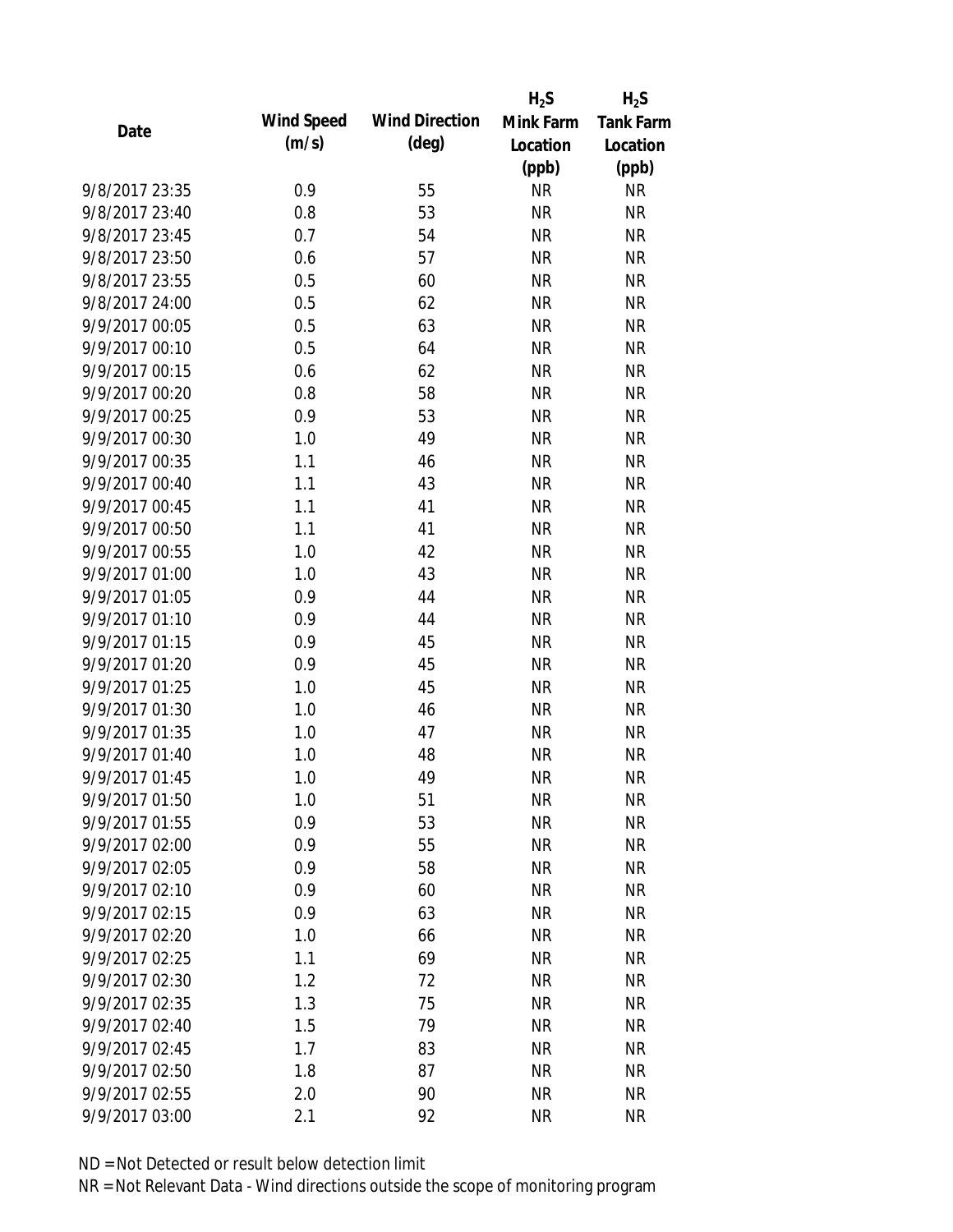|                |                   |                       | $H_2S$    | $H_2S$           |
|----------------|-------------------|-----------------------|-----------|------------------|
| Date           | <b>Wind Speed</b> | <b>Wind Direction</b> | Mink Farm | <b>Tank Farm</b> |
|                | (m/s)             | $(\text{deg})$        | Location  | Location         |
|                |                   |                       | (ppb)     | (ppb)            |
| 9/9/2017 03:05 | 2.1               | 95                    | <b>NR</b> | <b>NR</b>        |
| 9/9/2017 03:10 | 2.2               | 96                    | <b>NR</b> | <b>NR</b>        |
| 9/9/2017 03:15 | 2.2               | 98                    | <b>NR</b> | <b>NR</b>        |
| 9/9/2017 03:20 | 2.2               | 99                    | <b>NR</b> | <b>NR</b>        |
| 9/9/2017 03:25 | 2.2               | 100                   | <b>NR</b> | <b>NR</b>        |
| 9/9/2017 03:30 | 2.2               | 101                   | <b>NR</b> | <b>NR</b>        |
| 9/9/2017 03:35 | 2.3               | 101                   | <b>NR</b> | <b>NR</b>        |
| 9/9/2017 03:40 | 2.3               | 101                   | <b>NR</b> | <b>NR</b>        |
| 9/9/2017 03:45 | 2.3               | 100                   | <b>NR</b> | <b>NR</b>        |
| 9/9/2017 03:50 | 2.4               | 100                   | <b>NR</b> | <b>NR</b>        |
| 9/9/2017 03:55 | 2.4               | 99                    | <b>NR</b> | <b>NR</b>        |
| 9/9/2017 04:00 | 2.4               | 99                    | <b>NR</b> | <b>NR</b>        |
| 9/9/2017 04:05 | 2.5               | 100                   | <b>NR</b> | <b>NR</b>        |
| 9/9/2017 04:10 | 2.5               | 100                   | <b>NR</b> | <b>NR</b>        |
| 9/9/2017 04:15 | 2.5               | 100                   | <b>NR</b> | <b>NR</b>        |
| 9/9/2017 04:20 | 2.5               | 101                   | <b>NR</b> | <b>NR</b>        |
| 9/9/2017 04:25 | 2.5               | 101                   | <b>NR</b> | <b>NR</b>        |
| 9/9/2017 04:30 | 2.5               | 101                   | <b>NR</b> | <b>NR</b>        |
| 9/9/2017 04:35 | 2.5               | 101                   | <b>NR</b> | <b>NR</b>        |
| 9/9/2017 04:40 | 2.5               | 102                   | <b>NR</b> | <b>NR</b>        |
| 9/9/2017 04:45 | 2.6               | 102                   | <b>NR</b> | <b>NR</b>        |
| 9/9/2017 04:50 | 2.6               | 101                   | <b>NR</b> | <b>NR</b>        |
| 9/9/2017 04:55 | 2.6               | 100                   | <b>NR</b> | <b>NR</b>        |
| 9/9/2017 05:00 | 2.6               | 98                    | <b>NR</b> | <b>NR</b>        |
| 9/9/2017 05:05 | 2.5               | 95                    | <b>NR</b> | <b>NR</b>        |
| 9/9/2017 05:10 | 2.5               | 92                    | <b>NR</b> | <b>NR</b>        |
| 9/9/2017 05:15 | 2.4               | 90                    | <b>NR</b> | <b>NR</b>        |
| 9/9/2017 05:20 | 2.4               | 89                    | <b>NR</b> | <b>NR</b>        |
| 9/9/2017 05:25 | 2.4               | 88                    | <b>NR</b> | <b>NR</b>        |
| 9/9/2017 05:30 | 2.4               | 89                    | <b>NR</b> | <b>NR</b>        |
| 9/9/2017 05:35 | 2.5               | 89                    | <b>NR</b> | <b>NR</b>        |
| 9/9/2017 05:40 | 2.5               | 90                    | <b>NR</b> | <b>NR</b>        |
| 9/9/2017 05:45 | 2.6               | 90                    | <b>NR</b> | <b>NR</b>        |
| 9/9/2017 05:50 | 2.6               | 90                    | <b>NR</b> | <b>NR</b>        |
| 9/9/2017 05:55 | 2.6               | 89                    | <b>NR</b> | <b>NR</b>        |
| 9/9/2017 06:00 | 2.6               | 88                    | <b>NR</b> | <b>NR</b>        |
| 9/9/2017 06:05 | 2.5               | 87                    | <b>NR</b> | <b>NR</b>        |
| 9/9/2017 06:10 | 2.5               | 86                    | <b>NR</b> | <b>NR</b>        |
| 9/9/2017 06:15 | 2.5               | 87                    | <b>NR</b> | <b>NR</b>        |
| 9/9/2017 06:20 | 2.5               | 88                    | ΝR        | <b>NR</b>        |
| 9/9/2017 06:25 | 2.6               | 88                    | <b>NR</b> | <b>NR</b>        |
| 9/9/2017 06:30 | 2.6               | 90                    | <b>NR</b> | <b>NR</b>        |
|                |                   |                       |           |                  |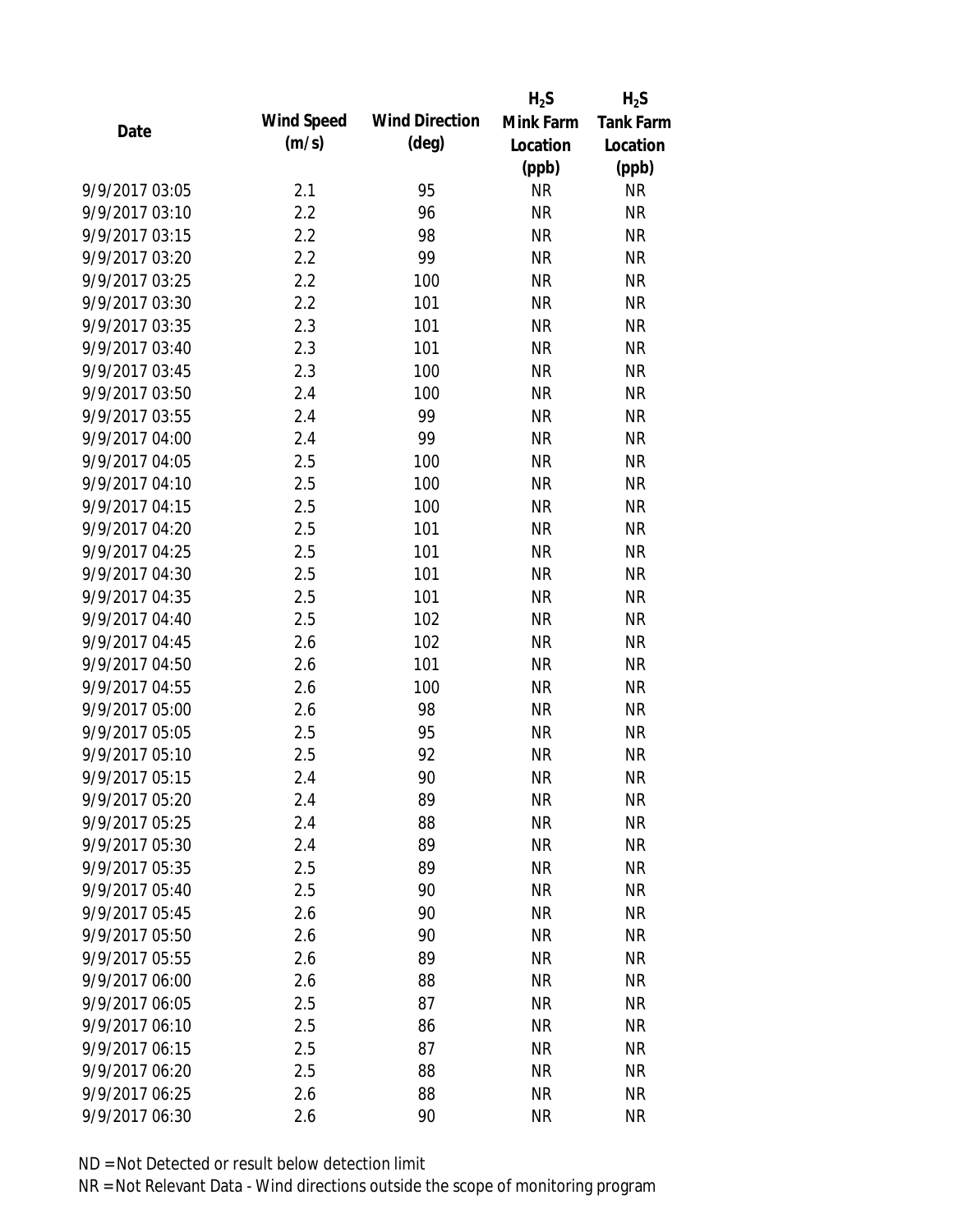|                |                   |                       | $H_2S$    | $H_2S$           |
|----------------|-------------------|-----------------------|-----------|------------------|
| Date           | <b>Wind Speed</b> | <b>Wind Direction</b> | Mink Farm | <b>Tank Farm</b> |
|                | (m/s)             | $(\text{deg})$        | Location  | Location         |
|                |                   |                       | (ppb)     | (ppb)            |
| 9/9/2017 06:35 | 2.6               | 92                    | <b>NR</b> | <b>NR</b>        |
| 9/9/2017 06:40 | 2.6               | 93                    | <b>NR</b> | <b>NR</b>        |
| 9/9/2017 06:45 | 2.7               | 93                    | <b>NR</b> | <b>NR</b>        |
| 9/9/2017 06:50 | 2.7               | 94                    | <b>NR</b> | <b>NR</b>        |
| 9/9/2017 06:55 | 2.7               | 95                    | <b>NR</b> | <b>NR</b>        |
| 9/9/2017 07:00 | 2.8               | 95                    | <b>NR</b> | <b>NR</b>        |
| 9/9/2017 07:05 | 2.8               | 95                    | <b>NR</b> | <b>NR</b>        |
| 9/9/2017 07:10 | 2.9               | 95                    | <b>NR</b> | <b>NR</b>        |
| 9/9/2017 07:15 | 2.9               | 95                    | <b>NR</b> | <b>NR</b>        |
| 9/9/2017 07:20 | 2.9               | 96                    | <b>NR</b> | <b>NR</b>        |
| 9/9/2017 07:25 | 2.8               | 97                    | <b>NR</b> | <b>NR</b>        |
| 9/9/2017 07:30 | 2.8               | 98                    | <b>NR</b> | <b>NR</b>        |
| 9/9/2017 07:35 | 2.8               | 99                    | <b>NR</b> | <b>NR</b>        |
| 9/9/2017 07:40 | 2.8               | 100                   | <b>NR</b> | <b>NR</b>        |
| 9/9/2017 07:45 | 2.9               | 101                   | <b>NR</b> | <b>NR</b>        |
| 9/9/2017 07:50 | 2.9               | 102                   | <b>NR</b> | <b>NR</b>        |
| 9/9/2017 07:55 | 3.0               | 103                   | <b>NR</b> | <b>NR</b>        |
| 9/9/2017 08:00 | 3.1               | 104                   | <b>NR</b> | <b>NR</b>        |
| 9/9/2017 08:05 | 3.1               | 106                   | <b>NR</b> | <b>NR</b>        |
| 9/9/2017 08:10 | 3.2               | 107                   | <b>NR</b> | <b>NR</b>        |
| 9/9/2017 08:15 | 3.3               | 108                   | <b>NR</b> | <b>NR</b>        |
| 9/9/2017 08:20 | 3.4               | 109                   | <b>NR</b> | <b>NR</b>        |
| 9/9/2017 08:25 | 3.4               | 109                   | <b>NR</b> | <b>NR</b>        |
| 9/9/2017 08:30 | 3.5               | 110                   | <b>NR</b> | <b>NR</b>        |
| 9/9/2017 08:35 | 3.6               | 110                   | <b>NR</b> | <b>NR</b>        |
| 9/9/2017 08:40 | 3.6               | 110                   | <b>NR</b> | <b>NR</b>        |
| 9/9/2017 08:45 | 3.6               | 110                   | <b>NR</b> | <b>NR</b>        |
| 9/9/2017 08:50 | 3.6               | 109                   | NR        | <b>NR</b>        |
| 9/9/2017 08:55 | 3.6               | 109                   | <b>NR</b> | <b>NR</b>        |
| 9/9/2017 09:00 | 3.7               | 109                   | <b>NR</b> | <b>NR</b>        |
| 9/9/2017 09:05 | 3.7               | 109                   | <b>NR</b> | <b>NR</b>        |
| 9/9/2017 09:10 | 3.7               | 109                   | <b>NR</b> | <b>NR</b>        |
| 9/9/2017 09:15 | 3.8               | 109                   | <b>NR</b> | <b>NR</b>        |
| 9/9/2017 09:20 | 3.8               | 109                   | <b>NR</b> | <b>NR</b>        |
| 9/9/2017 09:25 | 3.7               | 108                   | <b>NR</b> | <b>NR</b>        |
| 9/9/2017 09:30 | 3.7               | 108                   | <b>NR</b> | <b>NR</b>        |
| 9/9/2017 09:35 | 3.7               | 108                   | <b>NR</b> | <b>NR</b>        |
| 9/9/2017 09:40 | 3.6               | 108                   | <b>NR</b> | <b>NR</b>        |
| 9/9/2017 09:45 | 3.6               | 109                   | <b>NR</b> | <b>NR</b>        |
| 9/9/2017 09:50 | 3.6               | 109                   | <b>NR</b> | <b>NR</b>        |
| 9/9/2017 09:55 | 3.5               | 110                   | <b>NR</b> | <b>NR</b>        |
| 9/9/2017 10:00 | 3.6               | 112                   | <b>NR</b> | <b>NR</b>        |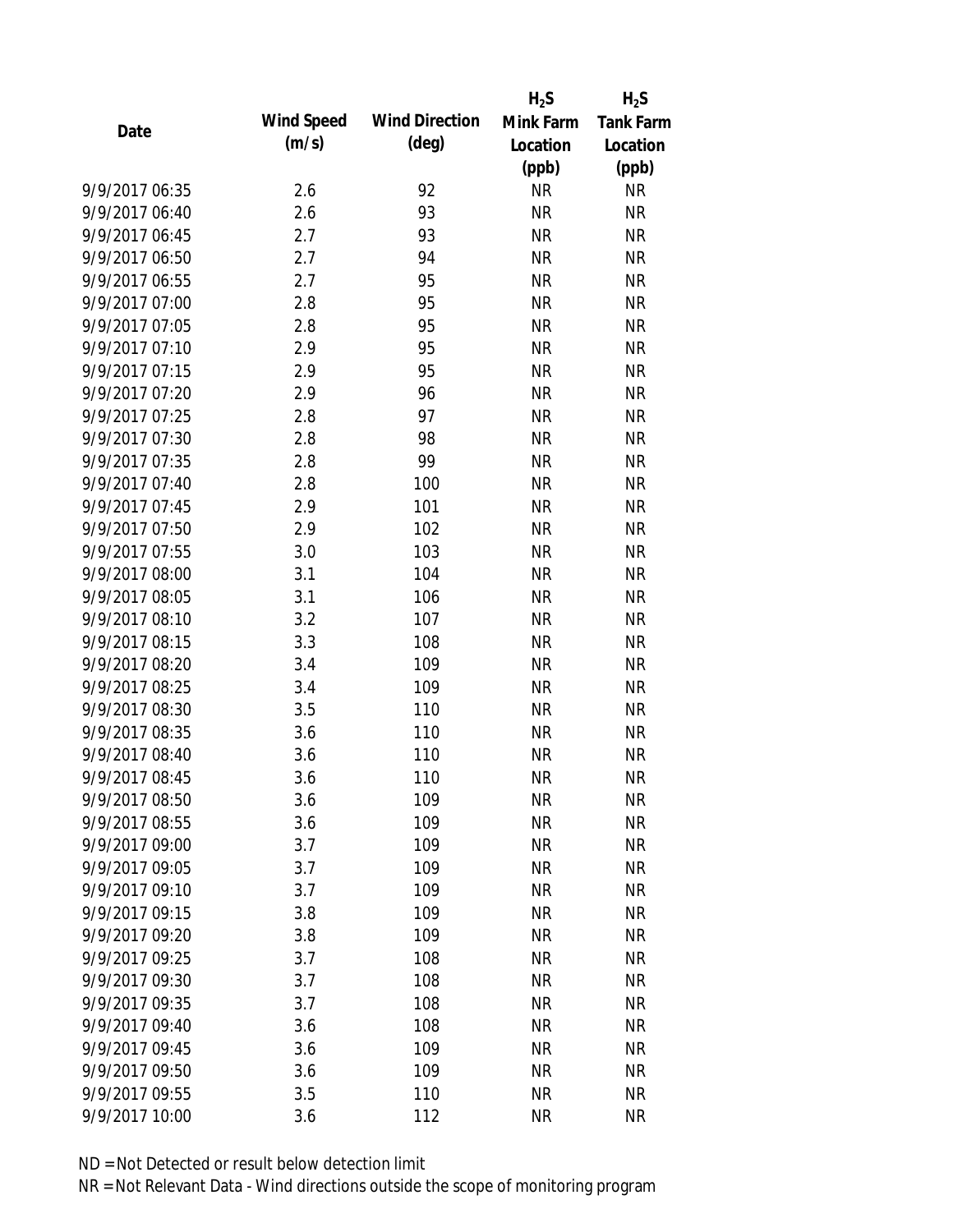|                |                   |                       | $H_2S$    | $H_2S$           |
|----------------|-------------------|-----------------------|-----------|------------------|
| Date           | <b>Wind Speed</b> | <b>Wind Direction</b> | Mink Farm | <b>Tank Farm</b> |
|                | (m/s)             | $(\text{deg})$        | Location  | Location         |
|                |                   |                       | (ppb)     | (ppb)            |
| 9/9/2017 10:05 | 3.6               | 113                   | <b>NR</b> | <b>NR</b>        |
| 9/9/2017 10:10 | 3.5               | 114                   | <b>NR</b> | <b>NR</b>        |
| 9/9/2017 10:15 | 3.5               | 114                   | <b>NR</b> | <b>NR</b>        |
| 9/9/2017 10:20 | 3.6               | 116                   | <b>NR</b> | <b>NR</b>        |
| 9/9/2017 10:25 | 3.6               | 117                   | <b>NR</b> | <b>NR</b>        |
| 9/9/2017 10:30 | 3.6               | 118                   | <b>NR</b> | <b>NR</b>        |
| 9/9/2017 10:35 | 3.5               | 118                   | <b>NR</b> | <b>NR</b>        |
| 9/9/2017 10:40 | 3.5               | 118                   | <b>NR</b> | <b>NR</b>        |
| 9/9/2017 10:45 | 3.5               | 118                   | <b>NR</b> | <b>NR</b>        |
| 9/9/2017 10:50 | 3.4               | 117                   | <b>NR</b> | <b>NR</b>        |
| 9/9/2017 10:55 | 3.4               | 115                   | <b>NR</b> | <b>NR</b>        |
| 9/9/2017 11:00 | 3.4               | 114                   | <b>NR</b> | <b>NR</b>        |
| 9/9/2017 11:05 | 3.4               | 114                   | <b>NR</b> | <b>NR</b>        |
| 9/9/2017 11:10 | 3.5               | 115                   | <b>NR</b> | <b>NR</b>        |
| 9/9/2017 11:15 | 3.6               | 116                   | <b>NR</b> | <b>NR</b>        |
| 9/9/2017 11:20 | 3.7               | 119                   | <b>NR</b> | <b>NR</b>        |
| 9/9/2017 11:25 | 3.9               | 122                   | <b>NR</b> | <b>NR</b>        |
| 9/9/2017 11:30 | 3.9               | 124                   | <b>NR</b> | <b>NR</b>        |
| 9/9/2017 11:35 | 4.0               | 126                   | <b>NR</b> | <b>NR</b>        |
| 9/9/2017 11:40 | 4.1               | 127                   | <b>NR</b> | <b>NR</b>        |
| 9/9/2017 11:45 | 4.1               | 128                   | <b>NR</b> | <b>NR</b>        |
| 9/9/2017 11:50 | 4.2               | 128                   | <b>NR</b> | <b>NR</b>        |
| 9/9/2017 11:55 | 4.2               | 127                   | <b>NR</b> | <b>NR</b>        |
| 9/9/2017 12:00 | 4.3               | 127                   | <b>NR</b> | <b>NR</b>        |
| 9/9/2017 12:05 | 4.3               | 126                   | <b>NR</b> | <b>NR</b>        |
| 9/9/2017 12:10 | 4.3               | 126                   | <b>NR</b> | <b>NR</b>        |
| 9/9/2017 12:15 | 4.2               | 126                   | <b>NR</b> | <b>NR</b>        |
| 9/9/2017 12:20 | 4.2               | 126                   | <b>NR</b> | <b>NR</b>        |
| 9/9/2017 12:25 | 4.1               | 127                   | <b>NR</b> | <b>NR</b>        |
| 9/9/2017 12:30 | 4.0               | 127                   | <b>NR</b> | <b>NR</b>        |
| 9/9/2017 12:35 | 3.9               | 127                   | <b>NR</b> | <b>NR</b>        |
| 9/9/2017 12:40 | 3.8               | 126                   | <b>NR</b> | <b>NR</b>        |
| 9/9/2017 12:45 | 3.6               | 125                   | <b>NR</b> | <b>NR</b>        |
| 9/9/2017 12:50 | 3.4               | 122                   | <b>NR</b> | <b>NR</b>        |
| 9/9/2017 12:55 | 3.3               | 119                   | <b>NR</b> | <b>NR</b>        |
| 9/9/2017 13:00 | 3.2               | 115                   | <b>NR</b> | <b>NR</b>        |
| 9/9/2017 13:05 | 3.1               | 111                   | <b>NR</b> | <b>NR</b>        |
| 9/9/2017 13:10 | 3.0               | 107                   | <b>NR</b> | <b>NR</b>        |
| 9/9/2017 13:15 | 3.0               | 105                   | <b>NR</b> | <b>NR</b>        |
| 9/9/2017 13:20 | 3.0               | 104                   | <b>NR</b> | <b>NR</b>        |
| 9/9/2017 13:25 | 3.0               | 102                   | <b>NR</b> | <b>NR</b>        |
| 9/9/2017 13:30 | 2.9               | 102                   | <b>NR</b> | <b>NR</b>        |
|                |                   |                       |           |                  |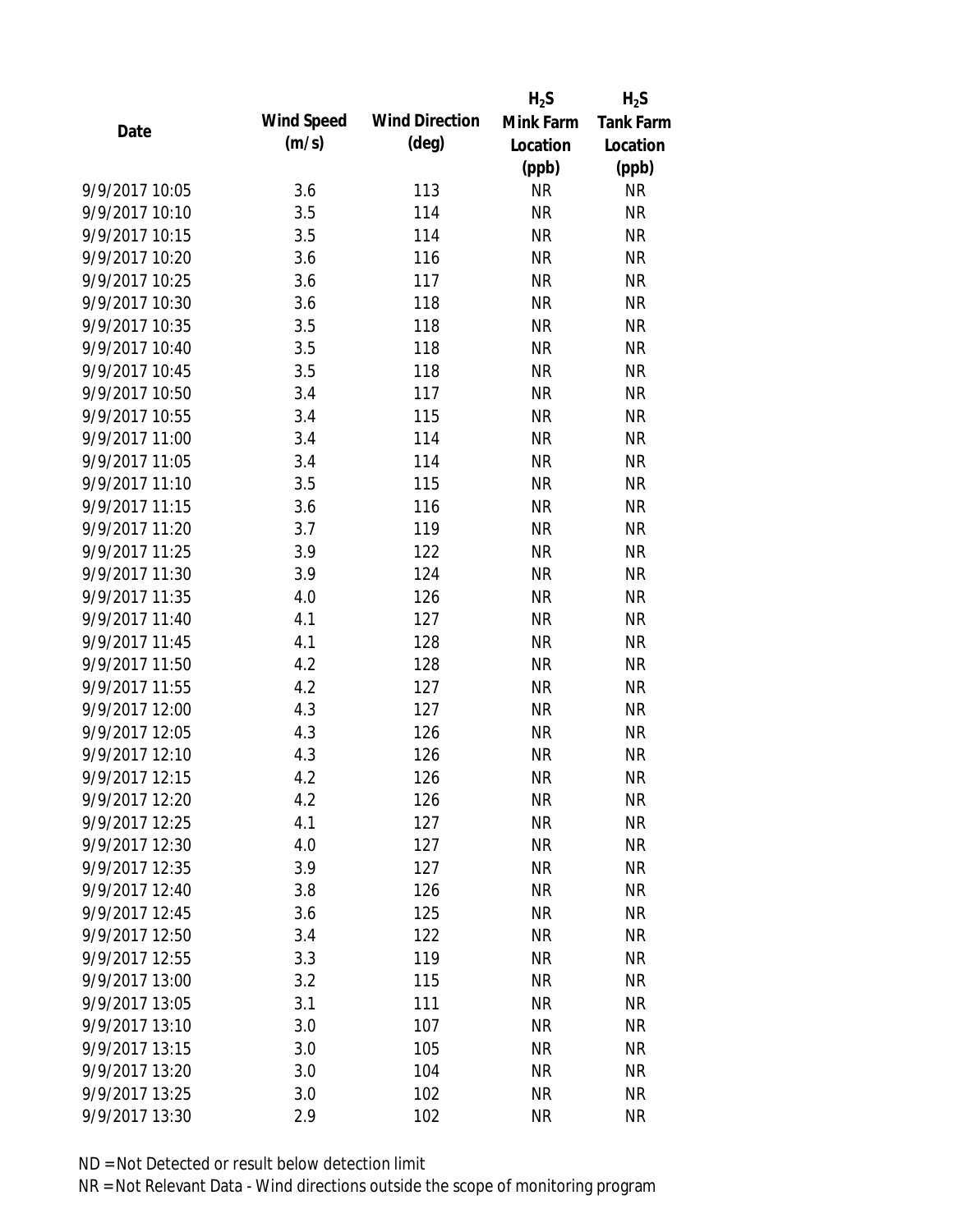|                |                   |                       | $H_2S$    | $H_2S$           |
|----------------|-------------------|-----------------------|-----------|------------------|
| Date           | <b>Wind Speed</b> | <b>Wind Direction</b> | Mink Farm | <b>Tank Farm</b> |
|                | (m/s)             | $(\text{deg})$        | Location  | Location         |
|                |                   |                       | (ppb)     | (ppb)            |
| 9/9/2017 13:35 | 2.9               | 103                   | <b>NR</b> | <b>NR</b>        |
| 9/9/2017 13:40 | 2.9               | 102                   | <b>NR</b> | <b>NR</b>        |
| 9/9/2017 13:45 | 2.8               | 100                   | <b>NR</b> | <b>NR</b>        |
| 9/9/2017 13:50 | 2.8               | 97                    | <b>NR</b> | <b>NR</b>        |
| 9/9/2017 13:55 | 2.8               | 95                    | <b>NR</b> | <b>NR</b>        |
| 9/9/2017 14:00 | 2.8               | 94                    | <b>NR</b> | <b>NR</b>        |
| 9/9/2017 14:05 | 2.9               | 93                    | <b>NR</b> | <b>NR</b>        |
| 9/9/2017 14:10 | 2.9               | 94                    | <b>NR</b> | <b>NR</b>        |
| 9/9/2017 14:15 | 2.9               | 96                    | <b>NR</b> | <b>NR</b>        |
| 9/9/2017 14:20 | 3.0               | 101                   | <b>NR</b> | <b>NR</b>        |
| 9/9/2017 14:25 | 3.0               | 106                   | <b>NR</b> | <b>NR</b>        |
| 9/9/2017 14:30 | 3.0               | 109                   | <b>NR</b> | <b>NR</b>        |
| 9/9/2017 14:35 | 2.9               | 111                   | <b>NR</b> | <b>NR</b>        |
| 9/9/2017 14:40 | 2.8               | 112                   | <b>NR</b> | <b>NR</b>        |
| 9/9/2017 14:45 | 2.8               | 112                   | <b>NR</b> | <b>NR</b>        |
| 9/9/2017 14:50 | 2.8               | 109                   | <b>NR</b> | <b>NR</b>        |
| 9/9/2017 14:55 | 2.7               | 105                   | <b>NR</b> | <b>NR</b>        |
| 9/9/2017 15:00 | 2.7               | 102                   | <b>NR</b> | <b>NR</b>        |
| 9/9/2017 15:05 | 2.7               | 98                    | <b>NR</b> | <b>NR</b>        |
| 9/9/2017 15:10 | 2.8               | 95                    | <b>NR</b> | <b>NR</b>        |
| 9/9/2017 15:15 | 2.8               | 92                    | <b>NR</b> | <b>NR</b>        |
| 9/9/2017 15:20 | 2.8               | 89                    | <b>NR</b> | <b>NR</b>        |
| 9/9/2017 15:25 | 2.9               | 85                    | <b>NR</b> | <b>NR</b>        |
| 9/9/2017 15:30 | 2.9               | 83                    | <b>NR</b> | <b>NR</b>        |
| 9/9/2017 15:35 | 2.9               | 79                    | <b>NR</b> | <b>NR</b>        |
| 9/9/2017 15:40 | 2.9               | 76                    | <b>NR</b> | <b>NR</b>        |
| 9/9/2017 15:45 | 2.8               | 74                    | <b>NR</b> | <b>NR</b>        |
| 9/9/2017 15:50 | 2.8               | 74                    | NR        | <b>NR</b>        |
| 9/9/2017 15:55 | 2.8               | 74                    | <b>NR</b> | <b>NR</b>        |
| 9/9/2017 16:00 | 2.7               | 73                    | <b>NR</b> | <b>NR</b>        |
| 9/9/2017 16:05 | 2.7               | 73                    | <b>NR</b> | <b>NR</b>        |
| 9/9/2017 16:10 | 2.8               | 74                    | <b>NR</b> | <b>NR</b>        |
| 9/9/2017 16:15 | 2.8               | 72                    | <b>NR</b> | <b>NR</b>        |
| 9/9/2017 16:20 | 2.8               | 71                    | <b>NR</b> | <b>NR</b>        |
| 9/9/2017 16:25 | 2.8               | 70                    | <b>NR</b> | <b>NR</b>        |
| 9/9/2017 16:30 | 2.8               | 68                    | <b>NR</b> | <b>NR</b>        |
| 9/9/2017 16:35 | 2.8               | 65                    | <b>NR</b> | <b>NR</b>        |
| 9/9/2017 16:40 | 2.8               | 62                    | <b>NR</b> | <b>NR</b>        |
| 9/9/2017 16:45 | 2.8               | 60                    | <b>NR</b> | <b>NR</b>        |
| 9/9/2017 16:50 | 2.7               | 59                    | <b>NR</b> | <b>NR</b>        |
| 9/9/2017 16:55 | 2.7               | 58                    | <b>NR</b> | <b>NR</b>        |
| 9/9/2017 17:00 | 2.6               | 58                    | <b>NR</b> | <b>NR</b>        |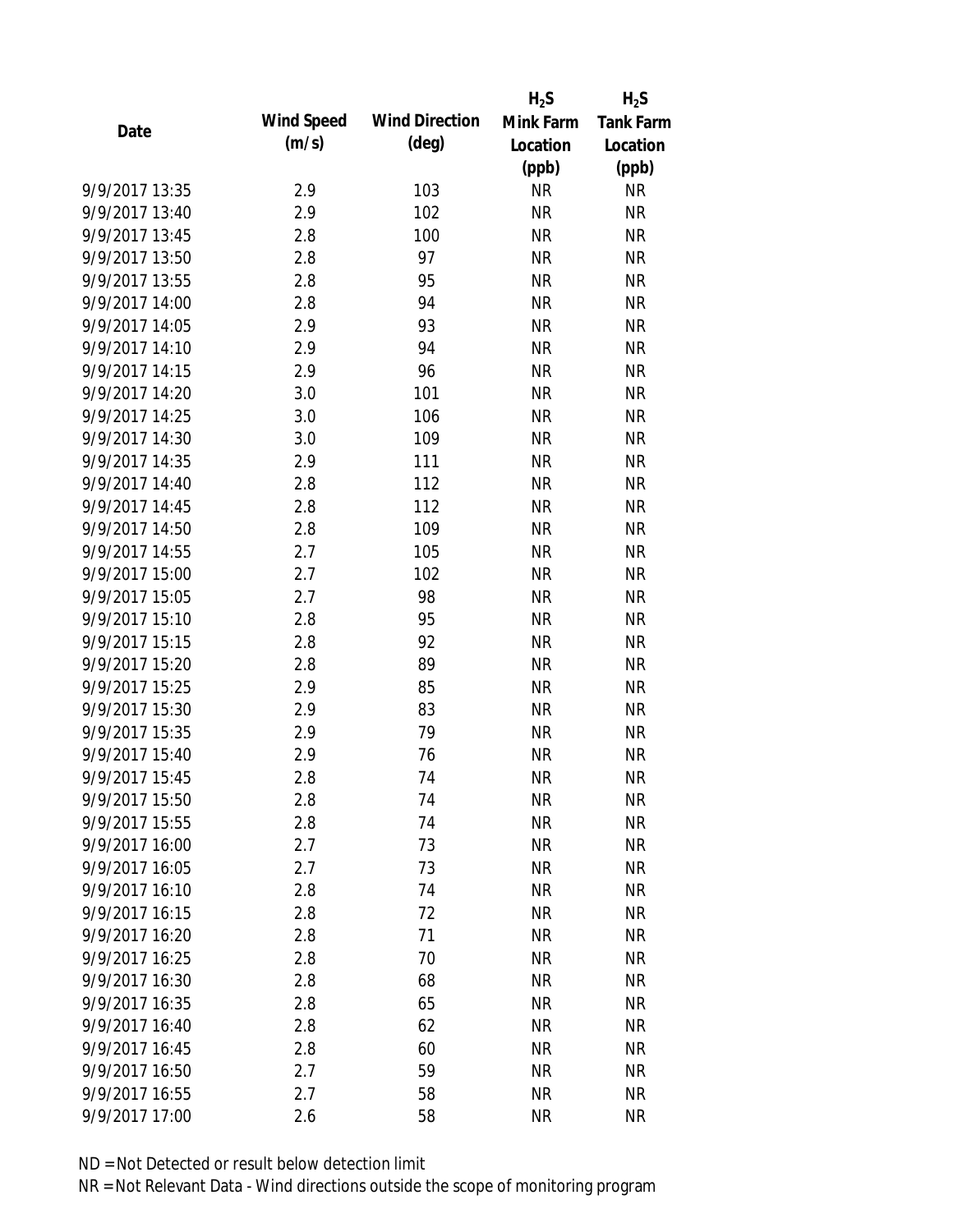|                |                   |                       | $H_2S$    | $H_2S$           |
|----------------|-------------------|-----------------------|-----------|------------------|
| Date           | <b>Wind Speed</b> | <b>Wind Direction</b> | Mink Farm | <b>Tank Farm</b> |
|                | (m/s)             | $(\text{deg})$        | Location  | Location         |
|                |                   |                       | (ppb)     | (ppb)            |
| 9/9/2017 17:05 | 2.6               | 60                    | <b>NR</b> | <b>NR</b>        |
| 9/9/2017 17:10 | 2.6               | 63                    | <b>NR</b> | <b>NR</b>        |
| 9/9/2017 17:15 | 2.5               | 67                    | <b>NR</b> | <b>NR</b>        |
| 9/9/2017 17:20 | 2.5               | 71                    | <b>NR</b> | <b>NR</b>        |
| 9/9/2017 17:25 | 2.5               | 74                    | <b>NR</b> | <b>NR</b>        |
| 9/9/2017 17:30 | 2.6               | 76                    | <b>NR</b> | <b>NR</b>        |
| 9/9/2017 17:35 | 2.6               | 76                    | <b>NR</b> | <b>NR</b>        |
| 9/9/2017 17:40 | 2.7               | 75                    | <b>NR</b> | <b>NR</b>        |
| 9/9/2017 17:45 | 2.6               | 71                    | <b>NR</b> | <b>NR</b>        |
| 9/9/2017 17:50 | 2.6               | 66                    | <b>NR</b> | <b>NR</b>        |
| 9/9/2017 17:55 | 2.6               | 64                    | <b>NR</b> | <b>NR</b>        |
| 9/9/2017 18:00 | 2.5               | 62                    | <b>NR</b> | <b>NR</b>        |
| 9/9/2017 18:05 | 2.5               | 62                    | <b>NR</b> | <b>NR</b>        |
| 9/9/2017 18:10 | 2.4               | 64                    | <b>NR</b> | <b>NR</b>        |
| 9/9/2017 18:15 | 2.4               | 67                    | <b>NR</b> | <b>NR</b>        |
| 9/9/2017 18:20 | 2.4               | 70                    | <b>NR</b> | <b>NR</b>        |
| 9/9/2017 18:25 | 2.4               | 71                    | <b>NR</b> | <b>NR</b>        |
| 9/9/2017 18:30 | 2.4               | 71                    | <b>NR</b> | <b>NR</b>        |
| 9/9/2017 18:35 | 2.4               | 70                    | <b>NR</b> | <b>NR</b>        |
| 9/9/2017 18:40 | 2.4               | 70                    | <b>NR</b> | <b>NR</b>        |
| 9/9/2017 18:45 | 2.3               | 69                    | <b>NR</b> | <b>NR</b>        |
| 9/9/2017 18:50 | 2.3               | 69                    | <b>NR</b> | <b>NR</b>        |
| 9/9/2017 18:55 | 2.3               | 70                    | <b>NR</b> | <b>NR</b>        |
| 9/9/2017 19:00 | 2.3               | 71                    | <b>NR</b> | <b>NR</b>        |
| 9/9/2017 19:05 | 2.2               | 71                    | <b>NR</b> | <b>NR</b>        |
| 9/9/2017 19:10 | 2.2               | 70                    | <b>NR</b> | <b>NR</b>        |
| 9/9/2017 19:15 | 2.1               | 69                    | <b>NR</b> | <b>NR</b>        |
| 9/9/2017 19:20 | 2.0               | 68                    | <b>NR</b> | <b>NR</b>        |
| 9/9/2017 19:25 | 2.0               | 66                    | <b>NR</b> | <b>NR</b>        |
| 9/9/2017 19:30 | 1.9               | 65                    | <b>NR</b> | <b>NR</b>        |
| 9/9/2017 19:35 | 1.8               | 65                    | <b>NR</b> | <b>NR</b>        |
| 9/9/2017 19:40 | 1.7               | 64                    | <b>NR</b> | <b>NR</b>        |
| 9/9/2017 19:45 | 1.7               | 65                    | <b>NR</b> | <b>NR</b>        |
| 9/9/2017 19:50 | 1.7               | 65                    | <b>NR</b> | <b>NR</b>        |
| 9/9/2017 19:55 | 1.7               | 66                    | <b>NR</b> | <b>NR</b>        |
| 9/9/2017 20:00 | 1.7               | 67                    | <b>NR</b> | <b>NR</b>        |
| 9/9/2017 20:05 | 1.6               | 67                    | <b>NR</b> | <b>NR</b>        |
| 9/9/2017 20:10 | 1.6               | 67                    | <b>NR</b> | <b>NR</b>        |
| 9/9/2017 20:15 | 1.5               | 67                    | <b>NR</b> | <b>NR</b>        |
| 9/9/2017 20:20 | 1.5               | 67                    | <b>NR</b> | <b>NR</b>        |
| 9/9/2017 20:25 | 1.4               | 66                    | <b>NR</b> | <b>NR</b>        |
| 9/9/2017 20:30 | 1.3               | 64                    | <b>NR</b> | <b>NR</b>        |
|                |                   |                       |           |                  |